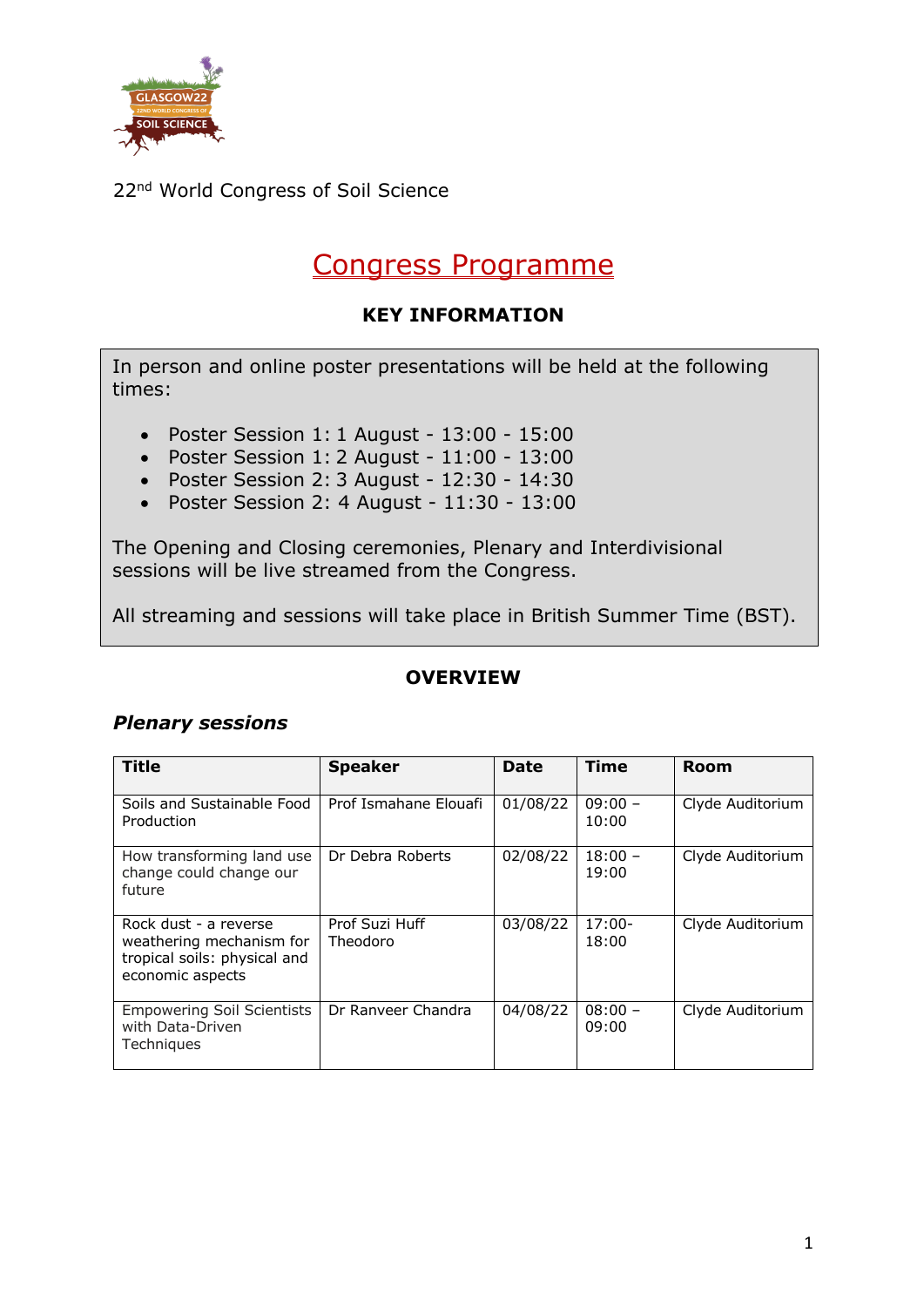

### *Interdivisional Sessions*

| <b>Session Title</b>                                                                | <b>Date</b> | <b>Time</b>        | <b>Room</b>          | <b>Poster</b>               |
|-------------------------------------------------------------------------------------|-------------|--------------------|----------------------|-----------------------------|
|                                                                                     |             |                    |                      | <b>Session</b>              |
| Interdivisional 1: Spatial decision                                                 | 01/08/22    | $11:00 -$          | Lomond               | Poster Session              |
| making and mapping for implementing                                                 |             | 13:00              | Auditorium           | 1.                          |
| polices for sustainable soil<br>management                                          |             |                    |                      |                             |
| Interdivisional 2 - Soil carbon: from                                               | 01/08/22    | $11:00 -$          | Clyde                | Poster Session              |
| particle to planet                                                                  |             | 13:00              | Auditorium           | 1                           |
| Interdivisional 1: Spatial decision<br>making and mapping for implementing          | 01/08/22    | $15:00 -$<br>17:00 | Lomond<br>Auditorium | <b>Poster Session</b><br>1. |
| polices for sustainable soil                                                        |             |                    |                      |                             |
| management                                                                          |             |                    |                      |                             |
| Interdivisional 2 - Soil carbon: from                                               | 01/08/22    | $15:00 -$          | Clyde                | Poster Session              |
| particle to planet<br>Interdivisional 3 - Interdisciplinary soil                    | 01/08/22    | 17:00<br>$15:00 -$ | Auditorium<br>M1     | 1<br>Poster Session         |
| science for impact                                                                  |             | 17:00              |                      | 1.                          |
|                                                                                     |             |                    |                      |                             |
| Interdivisional 3 - Interdisciplinary soil                                          | 01/08/22    | $17:30-$           | M1                   | <b>Poster Session</b>       |
| science for impact                                                                  |             | 19:30              |                      | 1                           |
| Interdivisional 4: Plant soil interactions                                          | 02/08/22    | $09:00 -$          | M1                   | <b>Poster Session</b>       |
| and their roles in soil formation and                                               |             | 11:00              |                      | 1                           |
| sustainable crop production<br>Interdivisional 9: Novel methods and                 | 02/08/22    | $09:00 -$          | Lomond               | Poster Session              |
| techniques                                                                          |             | 11:00              | Auditorium           | 1                           |
|                                                                                     |             |                    |                      |                             |
| Interdivisional 4: Plant soil interactions<br>and their roles in soil formation and | 02/08/22    | $13:00 -$<br>15:00 | M1                   | <b>Poster Session</b><br>1  |
| sustainable crop production                                                         |             |                    |                      |                             |
| Interdivisional 9: Novel methods and                                                | 02/08/22    | $13:00 -$          | Lomond               | <b>Poster Session</b>       |
| techniques                                                                          |             | 15:00              | Auditorium           | 1.                          |
| Interdivisional 6: Dynamics of soil                                                 | 02/08/22    | $15:30 -$          | Lomond               | Poster Session              |
| erosion and land loss under present                                                 |             | 17:30              | Auditorium           | 1.                          |
| and future environments                                                             |             |                    |                      |                             |
| Interdivisional 7: Soil securing<br>humanity   Humanity securing soil               | 03/08/22    | $08:00 -$<br>10:00 | Lomond<br>Auditorium | <b>Poster Session</b><br>2  |
| Interdivisional 8: Sustainable land use                                             | 03/08/22    | $08:00 -$          | M1                   | <b>Poster Session</b>       |
|                                                                                     |             | 10:00              |                      | $\overline{2}$              |
| Interdivisional 7: Soil securing                                                    | 03/08/22    | $10:30 -$          | Lomond               | <b>Poster Session</b>       |
| humanity   Humanity securing soil<br>Interdivisional 8: Sustainable land use        | 03/08/22    | 12:30<br>$10:30 -$ | Auditorium<br>M1     | 2<br>Poster Session         |
|                                                                                     |             | 12:30              |                      | 2                           |
| Interdivisional 5: Soil science and the                                             | 03/08/22    | $14:30 -$          | Lomond               | Poster Session              |
| emerging philosophy of regenerative<br>agriculture                                  |             | 16:30              | Auditorium           | 2                           |
| Interdivisional 10: Land contamination                                              | 04/08/22    | $09:30 -$          | Lomond               | Poster Session              |
| and degradation, including Urban Land                                               |             | 11:30              | Auditorium           | $\overline{2}$              |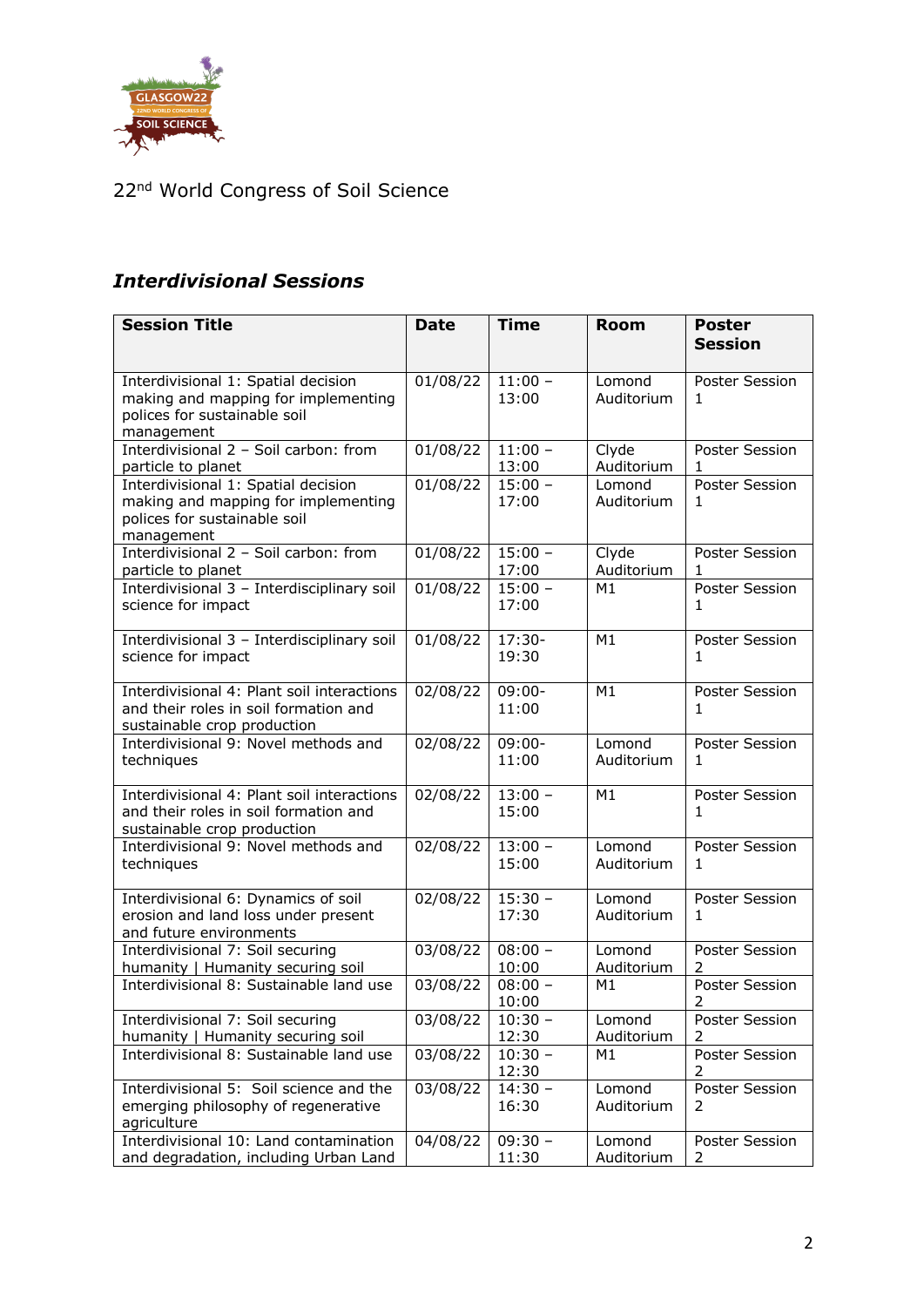

| Interdivisional 10: Land contamination $\vert$ 04/08/22 $\vert$ 13:00 -<br>and degradation, including Urban Land |  | 15:00 | l Lomond<br>Auditorium   2 | Poster Session |
|------------------------------------------------------------------------------------------------------------------|--|-------|----------------------------|----------------|
|------------------------------------------------------------------------------------------------------------------|--|-------|----------------------------|----------------|

### *Divisional Sessions*

| <b>Session Title</b>                                                                                              | <b>Date</b>         | <b>Time</b>        | <b>Room</b>          | <b>Poster</b><br><b>Session</b> |
|-------------------------------------------------------------------------------------------------------------------|---------------------|--------------------|----------------------|---------------------------------|
|                                                                                                                   |                     |                    |                      |                                 |
| 16 Division 2: Nitrogen cycling and<br>soil health                                                                | 01/08/22            | $11:00 -$<br>13:00 | Forth                | Poster Session<br>1             |
| 16 Division 2: Nitrogen cycling and<br>soil health                                                                | 01/08/22            | $15:00 -$<br>17:00 | Forth                | Poster Session<br>1             |
| 14 Division 1 Commission 1.2: Soil<br>geography: basic science and new<br>technologies:                           | 01/08/22            | $17:30 -$<br>19:30 | Lomond<br>Auditorium | Poster Session<br>1             |
| 24 Division 4 Commission 4.5:<br>History, philosophy and sociology of<br>soil science:                            | 01/08/22            | $17:30 -$<br>19:30 | Forth                | Poster Session<br>1             |
| 12 Division: 1 Commission 1.4,<br>Commission 1.6 - Soil classification<br>and palaeopedology                      | 02/08/22            | $09:00 -$<br>11:00 | Boisdale 1           | Poster Session<br>1             |
| 12 Division: 1 Commission 1.4,<br>Commission 1.6 - Soil classification<br>and palaeopedology                      | 02/08/22            | $13:00 -$<br>15:00 | Boisdale 1           | Poster Session<br>1             |
| 19 Division 2 Commission 2.3: Soil<br>microorganisms under changing<br>environment                                | 02/08/22            | $13:00 -$<br>15:00 | Forth                | Poster Session<br>1.            |
| 11 Soil Genesis                                                                                                   | 02/08/22            | $15:30 -$<br>17:30 | Forth                | Poster Session<br>1             |
| 19 Division 2 Commission 2.3: Soil<br>microorganisms under changing<br>environment                                | 02/08/22            | $15:30 -$<br>17:30 | Forth                | Poster Session<br>1             |
| 17 Division 2: Sustainable use of<br>legacy soil phosphorus                                                       | 03/08/22            | $08:00 -$<br>10:00 | Gala                 | Poster Session<br>2             |
| 22 Division 3 Commission 3.1 - Soil<br>evaluation and land use planning                                           | $\frac{03}{08}{22}$ | $08:00 -$<br>10:00 | Forth                | Poster Session<br>2             |
| 28 WG1.2 - Digital soil mapping:<br>advances towards Digital Soil<br>Assessment                                   | 03/08/22            | $08:00 -$<br>10:00 | Lash 1               | Poster Session<br>2             |
| 17 Division 2: Sustainable use of<br>legacy soil phosphorus                                                       | 03/08/22            | $10:30 -$<br>12:30 | Gala                 | Poster Session<br>2             |
| 21 Division 3, Commission 3.2 - Soil<br>water, pollutant and gas movement in<br>the context of a changing climate | 03/08/22            | $10:30 -$<br>12:30 | Forth                | Poster Session<br>2             |
| 13 Division 1 Commission 1.5: How<br>Pedometrics can cross boundaries and<br>change society                       | 03/08/22            | $14:30 -$<br>16:30 | M1                   | Poster Session<br>2             |
| 21 Division 3, Commission 3.2 - Soil<br>water, pollutant and gas movement in<br>the context of a changing climate | 03/08/22            | $14:30 -$<br>16:30 | Forth                | Poster Session<br>2             |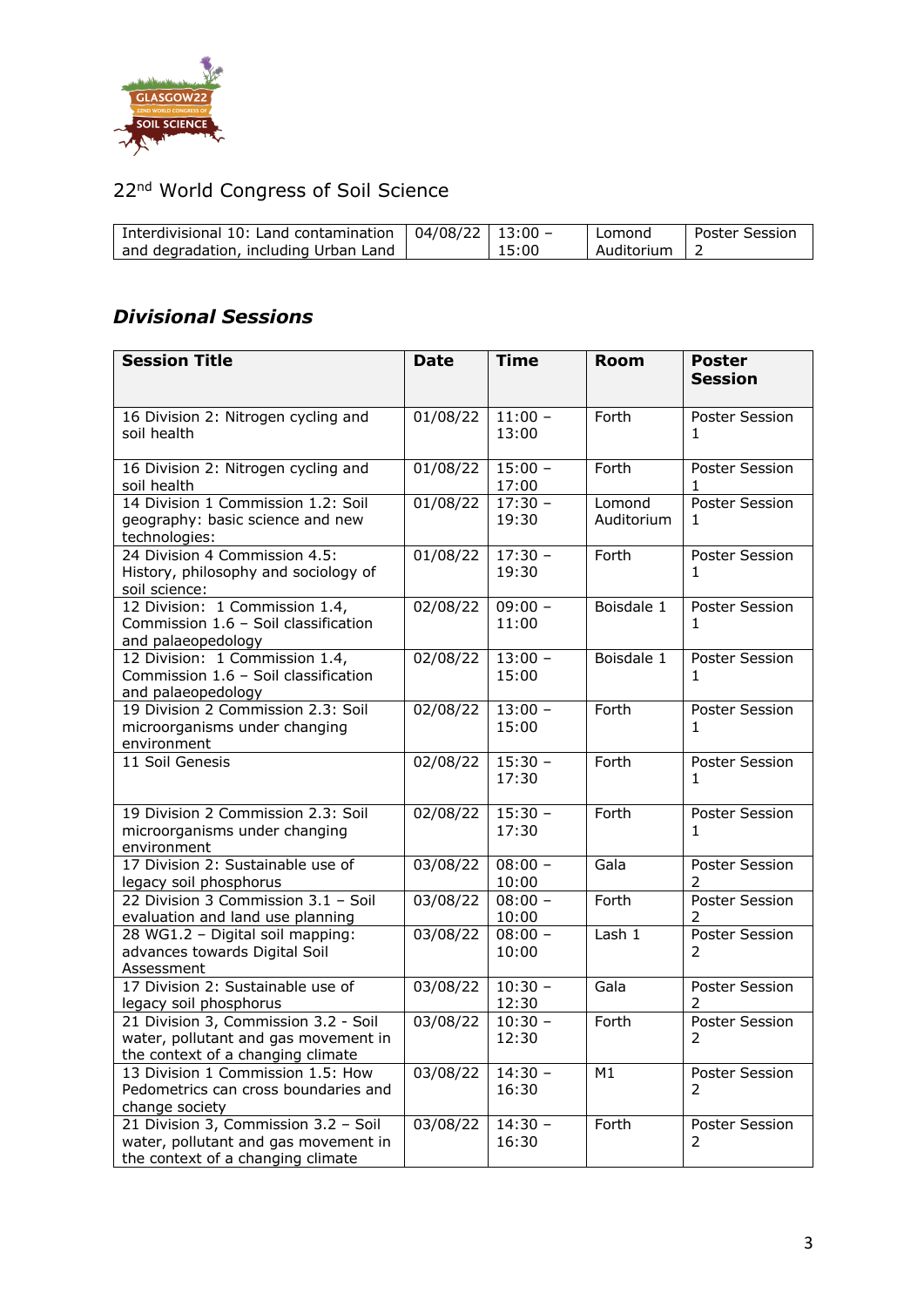

| 20 Division 2 Commission 2.3- Soil<br>biology in transition: from descriptive<br>to mechanistical understanding                              | 04/08/22 | $09:30 -$<br>11:30 | M1                   | Poster Session<br>2 |
|----------------------------------------------------------------------------------------------------------------------------------------------|----------|--------------------|----------------------|---------------------|
| 25 Division 4 Commission 4.4: Soil<br>education - in School, university, and<br>In-Service training                                          | 04/08/22 | $09:30 -$<br>11:30 | Forth                | Poster Session<br>2 |
| 15 Divisions 1 and 2 Commission 1.1,<br>Commission 2.1- Soil structure -<br>Observation, resilience and its role in<br>ecosystem functioning | 04/08/22 | $13:00 -$<br>15:00 | M1                   | Poster Session<br>2 |
| 18 Division 2 Commission 2.2 -<br>Biogeochemical cycles in the soil -<br>processes linking the abiotic and biotic<br>realms                  | 04/08/22 | $13:00 -$<br>15:00 | Forth                | Poster Session<br>2 |
| <b>IUSS Gender Balance Meeting</b><br>including Divisional session 26                                                                        | 04/08/22 | $13:00 -$<br>15:00 | Dochart 2            | N/A                 |
| 15 Divisions 1 and 2 Commission 1.1,<br>Commission 2.1- Soil structure:<br>Observation, resilience and its role in<br>ecosystem functioning  | 04/08/22 | $15:30 -$<br>17:30 | M1                   | Poster Session<br>2 |
| 18 Division 2 Commission 2.2 -<br>Biogeochemical cycles in the soil -<br>processes linking the abiotic and biotic<br>realms                  | 04/08/22 | $15:30 -$<br>17:30 | Forth                | Poster Session<br>2 |
| 23 Division 3 Commission 3.3 -<br>Effects and processes of biochar and<br>soil organic matter on plant nutrition                             | 04/08/22 | $15:30 -$<br>17:30 | Lomond<br>Auditorium | Poster Session<br>2 |

# *Working Group Sessions*

| <b>Session Title</b>                                                                                                               | <b>Date</b> | Time               | <b>Room</b>       | Poster<br><b>Session</b> |
|------------------------------------------------------------------------------------------------------------------------------------|-------------|--------------------|-------------------|--------------------------|
| 36 WG2.1: The Legacy of Henry Lin<br>and the future of Hydropedology                                                               | 01/08/22    | $11:00 -$<br>13:00 | Alsh 1            | Poster Session<br>1      |
| 39 WG3.1: General Meeting of the<br>acid sulfate soils working group                                                               | 01/08/22    | $11:00 -$<br>13:00 | Alsh 2            | Poster Session           |
| 27 WG1.01: Progress in understanding<br>cryogenic soils at the ends of the<br>Earth: mountainous, polar and<br>periglacial regions | 01/08/22    | $15:00 -$<br>17:00 | Alsh 1            | Poster Session<br>I.     |
| 30 WG1.04: Global soil map; main<br>advances and ways forward                                                                      | 01/08/22    | $15:00 -$<br>17:00 | Alsh <sub>2</sub> | Poster Session           |
| 35 WG1.9 - Advances in<br>understanding soils as reflected by the<br>4th edition of the WRB                                        | 01/08/22    | $17:30 -$<br>19:30 | Alsh 1            | Poster Session           |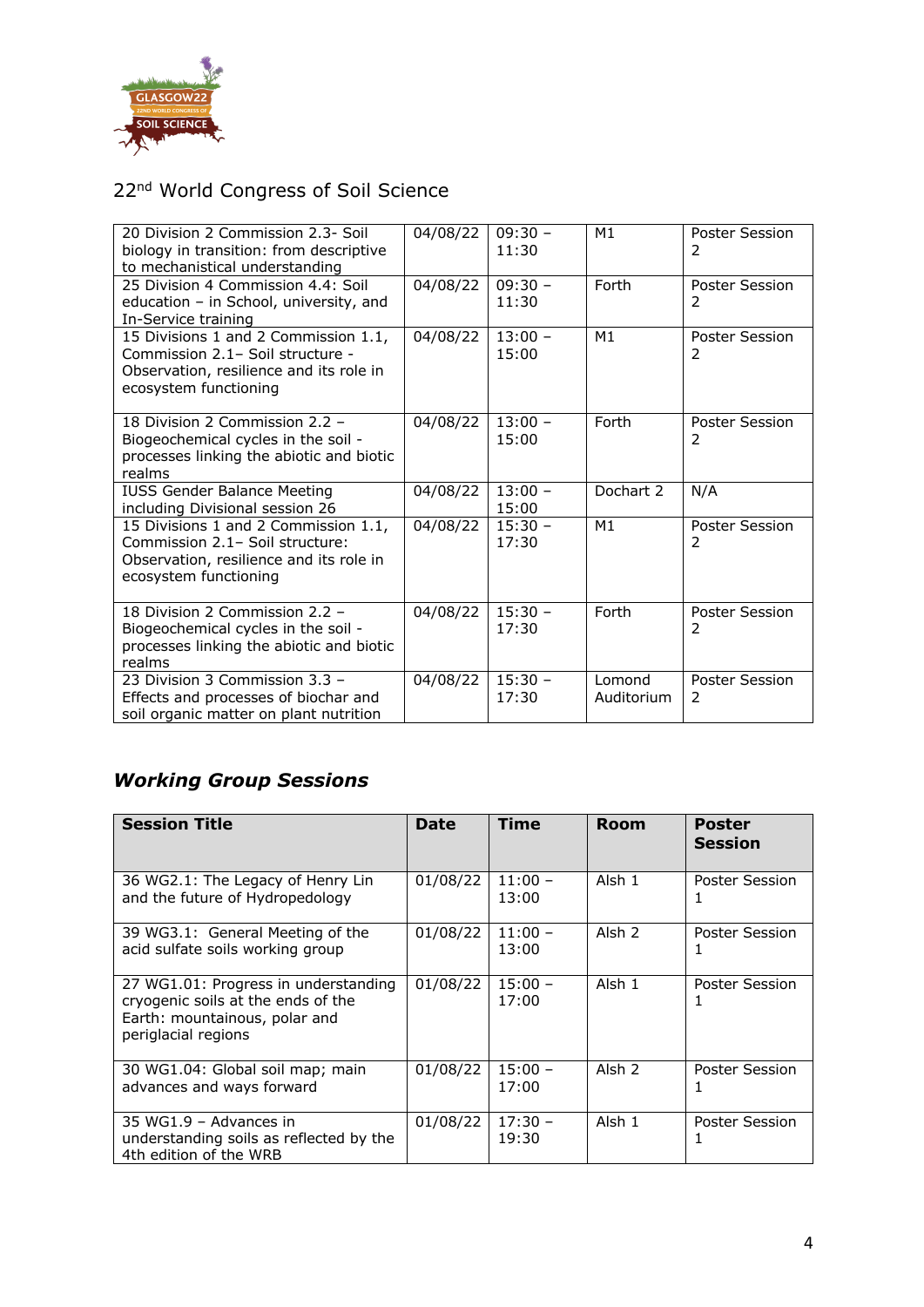

| 41 WG3.2: Advances in innovative<br>technologies and methods for<br>quantifying biogeochemical cycles of<br>carbon and nutrients in forest soils | 02/08/22          | $09:00 -$<br>11:00 | Alsh <sub>1</sub> | Poster Session<br>1             |
|--------------------------------------------------------------------------------------------------------------------------------------------------|-------------------|--------------------|-------------------|---------------------------------|
| 44 WG3.4: Mitigation and adaptation<br>strategies for climate change in rice-<br>based systems                                                   | 02/08/22          | $09:00 -$<br>11:00 | Alsh <sub>2</sub> | Poster Session<br>1             |
| 43 WG 3.4: Recent advances in<br>nutritional, biological and physical<br>processes in paddy soils                                                | 02/08/22          | $13:00 -$<br>15:00 | Alsh <sub>1</sub> | Poster Session<br>1.            |
| 34 WG1.8 - Advances in universal soil<br>classification                                                                                          | 02/08/22          | $15:30 -$<br>17:30 | Alsh <sub>2</sub> | Poster Session<br>1             |
| 40 WG3.2: Carbon and nutrient cycles<br>under intensifying climate change and<br>land management                                                 | $\sqrt{02}/08/22$ | $15:30 -$<br>17:30 | Alsh 1            | Poster Session<br>1             |
| 45 WG4.1 - The application of Soil<br>Science in the Criminal Justice System                                                                     | 03/08/22          | $08:00 -$<br>10:00 | Alsh <sub>2</sub> | Poster Session                  |
| 29 WG1.3 - Progress in Digital Soil<br>Morphometrics - deeper and more<br>precise soil observations                                              | 03/08/22          | $10:30 -$<br>12:30 | Alsh <sub>2</sub> | <b>Poster Session</b><br>2      |
| 37 WG2.2 - Modelling soil processes<br>from ped to global scale                                                                                  | 03/08/22          | $10:30 -$<br>12:30 | Alsh 1            | <b>Poster Session</b><br>2      |
| 31 WG1.5: Sensing soil chemical,<br>physical and biological properties -<br>advances and emerging techniques                                     | 03/08/22          | $14:30 -$<br>16:30 | Alsh 1            | Poster Session<br>$\mathcal{P}$ |
| 46 WG4.2: Culture and Soil. Outlook<br>and insights from around the world                                                                        | 03/08/22          | $14:30 -$<br>16:30 | Alsh <sub>2</sub> | Poster Session<br>$\mathcal{P}$ |
| 32 WG1.6: Soil information standards<br>and systems - current initiatives and<br>advances                                                        | 04/08/22          | $09:30 -$<br>11:30 | Forth             | <b>Poster Session</b><br>2      |
| 38 WG3.1: Acid sulfate soils, sulfidic<br>materials and wetland soils                                                                            | $\sqrt{04}/08/22$ | $09:30 -$<br>11:30 | Alsh <sub>2</sub> | Poster Session<br>$\mathcal{P}$ |
| 33 WG1.7 - Advances in soil<br>monitoring                                                                                                        | 04/08/22          | $13:00 -$<br>15:00 | Alsh 1            | Poster Session<br>$\mathcal{P}$ |
| 42 WG 3.3 - SUITMA: Soils of Urban,<br>Industrial, Traffic, Mining and Military<br>Areas                                                         | 04/08/22          | $15:30 -$<br>17:30 | Alsh 1            | Poster Session<br>2             |

### *Fringe meetings*

| <b>Session Title</b>         | <b>Date</b> | <b>Time</b>     | <b>Room</b> |
|------------------------------|-------------|-----------------|-------------|
| Natural England              | 01/08/22    | $10:00 - 17:30$ | Dochart 2   |
| Global Soil Health Programme | 01/08/22    | $13:00 - 17:30$ | Carron 1    |
| <b>STARS Session</b>         | 02/08/22    | $09:00 - 13:00$ | Dochart 1   |
| Natural England              | 02/08/22    | $09:00 - 17:30$ | Dochart 2   |
| Soil Benchmark               | 03/08/22    | $09:00 - 13:00$ | Dochart 1   |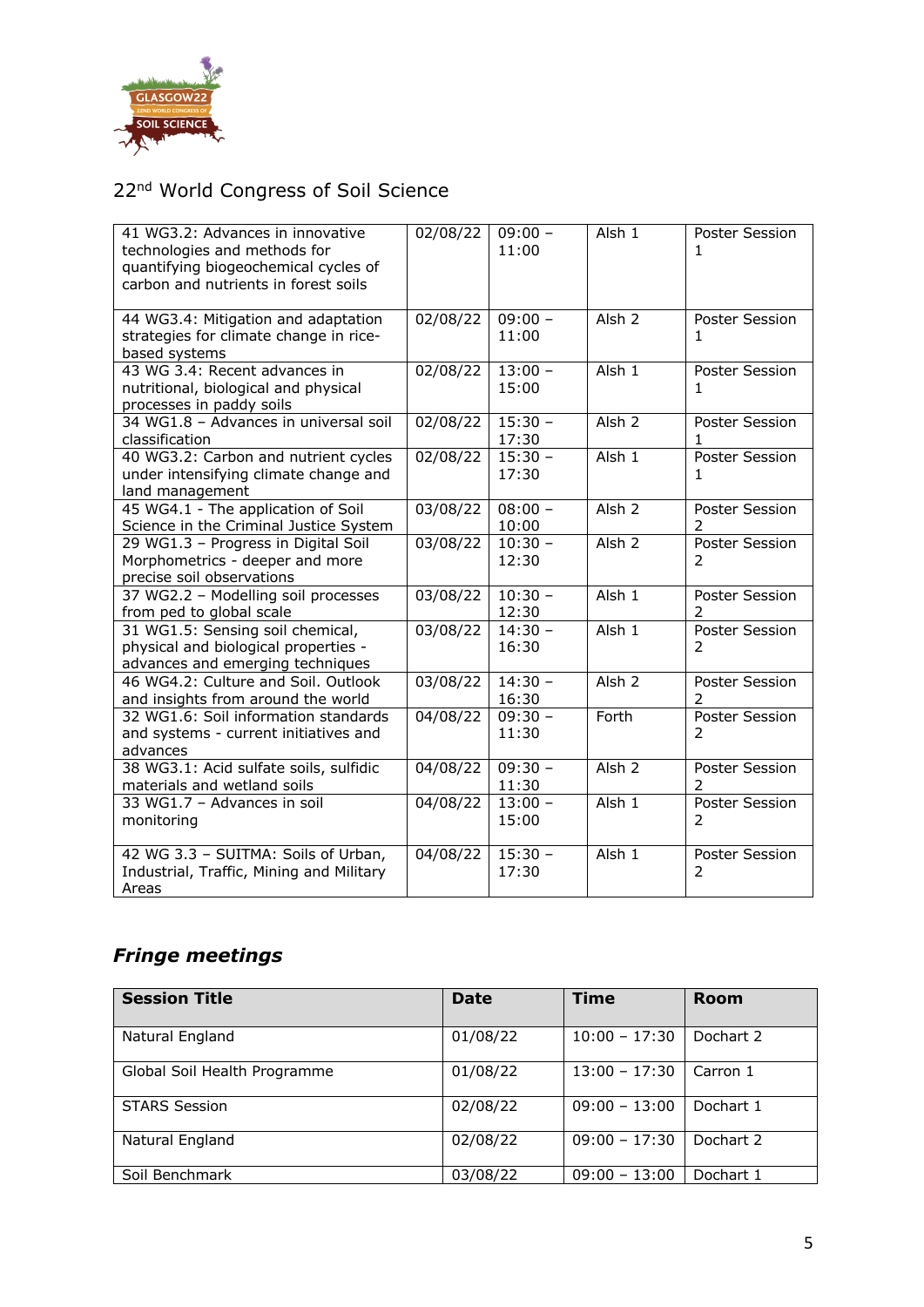

| Forensic Soil Science - Police Scotland | 03/08/22 | $10:30 - 12:30$ | Carron 2            |
|-----------------------------------------|----------|-----------------|---------------------|
| Forensic Soil Science - Police Scotland | 03/08/22 | $14:30 - 17:00$ | Offsite Location    |
| Global Soil Health Session 2            | 04/08/22 | $09:30 - 13:00$ | Carron 1            |
| Ecological Continuity Trust (ECT)       | 04/08/22 | $09:30 - 17:30$ | Dochart 1           |
| <b>Sustainability Session</b>           | 04/08/22 | $15:30 - 16:30$ | Carron <sub>2</sub> |
| ReCon Fringe Event                      | 04/08/22 | $13:00 - 15:00$ | Gala                |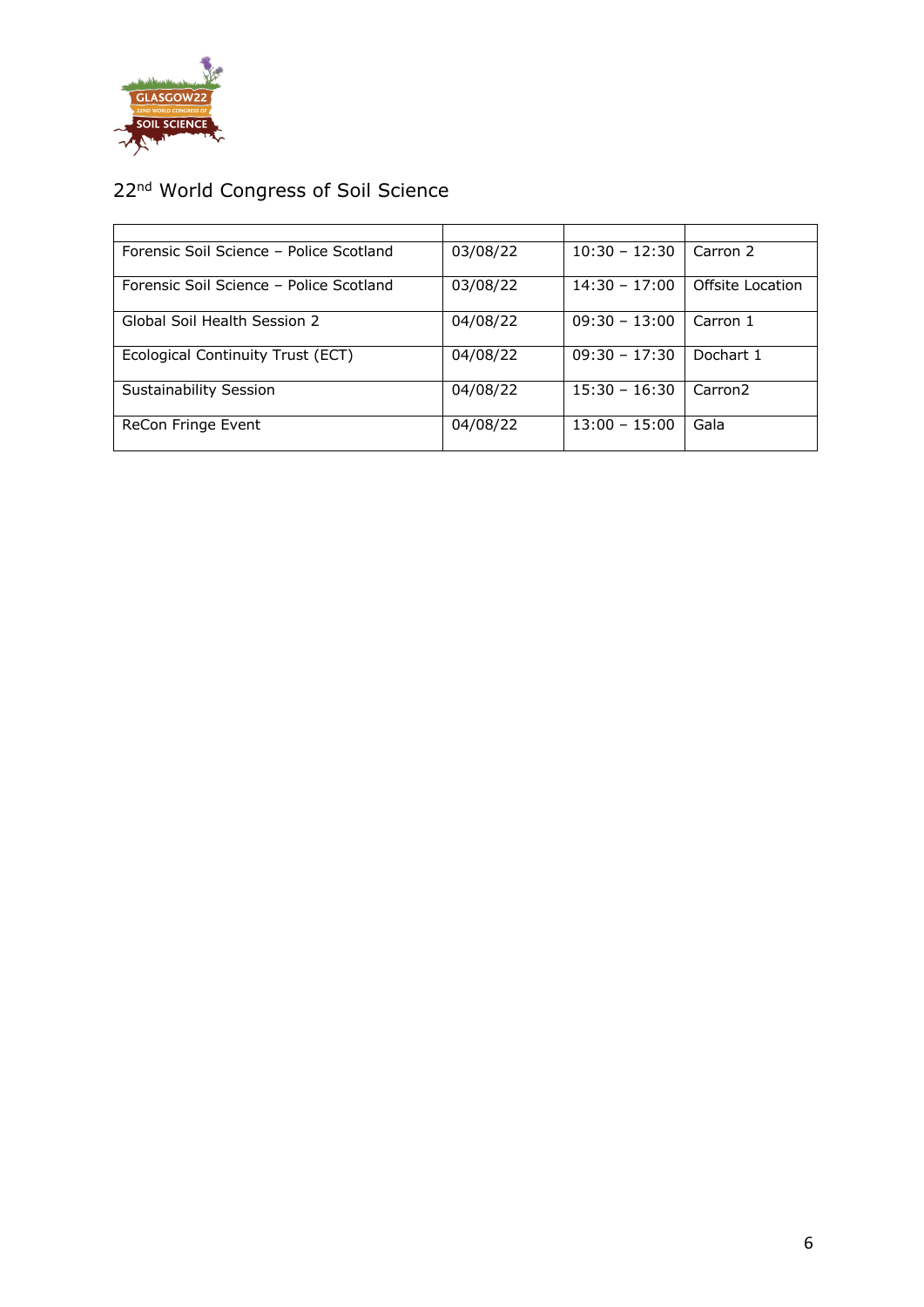

#### **FULL PROGRAMME**

#### **Day 1 Programme Sunday 31 July 2022**

| $10:00 -$ | IUSS Executive Committee Meeting - closed | Etive |
|-----------|-------------------------------------------|-------|
| 14:45     | meeting                                   |       |
| $15:00 -$ | BSSS Board Meeting - closed meeting       | Etive |
| 16:30     |                                           |       |
| $17:15 -$ | Press Conference – Invited members of the |       |
| 18:00     | press only                                |       |
|           |                                           |       |

| <b>Opening Ceremony</b> |                          |                                  |  |  |  |
|-------------------------|--------------------------|----------------------------------|--|--|--|
| $18:30 -$<br>19:30      | <b>Opening Ceremony</b>  | Clyde Auditorium                 |  |  |  |
| $20:00 -$<br>21:00      | <b>Welcome Reception</b> | <b>Glasgow Science</b><br>Museum |  |  |  |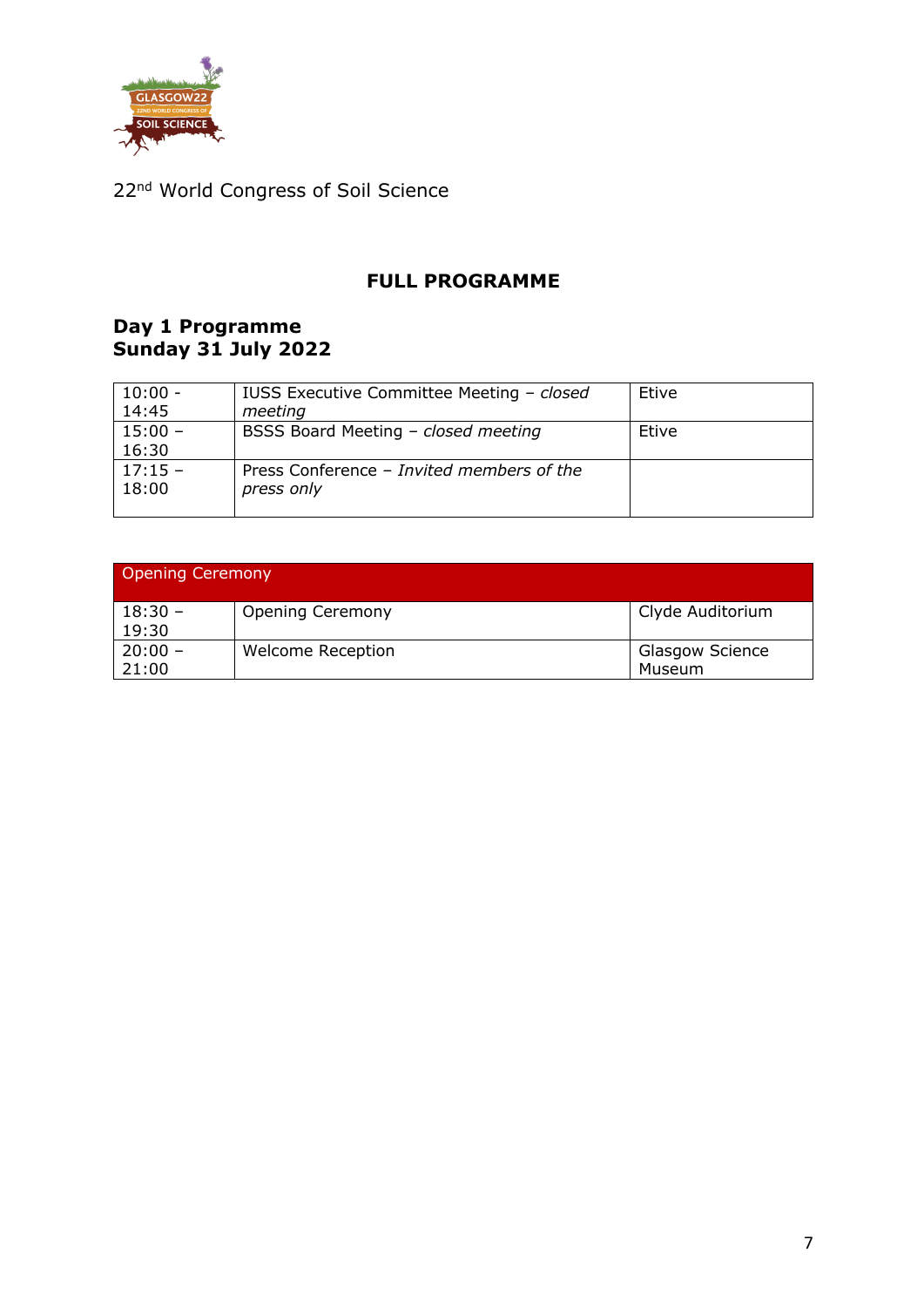

#### Day 2 Programme Monday 1 August 2022

| <b>Plenary Session</b> |                                                   |                  |
|------------------------|---------------------------------------------------|------------------|
| $09:00 -$              | <b>Soils and Sustainable Food Production</b>      | Clyde Auditorium |
| 10:00                  | Professor Ismahane Elouafi, Chief Scientist, FAO  |                  |
|                        | Rome, Italy                                       |                  |
| $10:00 -$              | <b>Russell Review paper: Are plant roots only</b> | Clyde Auditorium |
| 10:40                  | 'in' soil or are they 'of' it? Roots, soil        |                  |
|                        | formation and function:                           |                  |
|                        |                                                   |                  |
|                        | Professor Peter Gregory                           |                  |

| $10:30 -$<br>11:00 | Refreshment Break, Exhibition & Networking   | Hall 4     |
|--------------------|----------------------------------------------|------------|
| $10:00 -$<br>19:30 | Division 3 Business Meeting - closed meeting | Boisdale 1 |
| $10:00 -$<br>19:30 | Division 4 Business Meeting - closed meeting | Boisdale 2 |

| $11:00 -$<br>13:00 | Parallel Session 1                                                                               |  |  |
|--------------------|--------------------------------------------------------------------------------------------------|--|--|
|                    | <b>Interdivisional 1: Spatial decision making and mapping</b><br>Lomond Auditorium               |  |  |
|                    | for implementing polices for sustainable soil                                                    |  |  |
|                    | management: Chairperson: Prof. Fabio Terribile & Dr                                              |  |  |
| <b>Jack Hannam</b> |                                                                                                  |  |  |
|                    | 1. Dr Giuliano Langella: Geospatial decision support systems embedding                           |  |  |
|                    | digital soil mapping engines                                                                     |  |  |
|                    | 2. Dr Rachel Opitz: The ipaast-czo Project: Exploring the Interoperability                       |  |  |
|                    | of Precision Agricultural and Archaeological Remote and Near-Surface<br>Sensing Methods and Data |  |  |
|                    | 3. Elisa Bruni: Reaching the 4 per 1000 target in Europe: feasibility and                        |  |  |
|                    | additional carbon input required                                                                 |  |  |
|                    | Mr Caleb Niemeyer: Digital Soil Mapping predicts spatial patterns in<br>4.                       |  |  |
|                    | economic yield response to foliar fungicide in maize                                             |  |  |
|                    | 5. Prof Rosa M Poch: Strengthen global and national capacities on soil                           |  |  |
|                    | information, soil mapping to support Sustainable Soil Management                                 |  |  |
|                    | (SSM) decision planning                                                                          |  |  |
|                    | 6. Dr Stewart Wilson: Soils and Catastrophic Wildfire: Predictive Mapping                        |  |  |
|                    | of Soil Burn Severity                                                                            |  |  |
|                    | 7. Dr Brian Needelman: Digital Soil Mapping to predict and enable cover                          |  |  |
|                    | crop adoption and performance with multi-scale decision support<br>systems                       |  |  |
|                    | 8. Dr Nicolas P.A. Saby: National evaluation of an agricultural soil quality                     |  |  |
|                    | index based on the organic matter to clay ratio                                                  |  |  |
|                    |                                                                                                  |  |  |
|                    | Interdivisional 2 - Soil Carbon: from particle to planet<br>Clyde Auditorium                     |  |  |
|                    | <b>Chairperson: Curtis Monger</b>                                                                |  |  |
|                    | Dr Ronald Amundson: Soil Science in the Age of Carbon Sequestration                              |  |  |
|                    |                                                                                                  |  |  |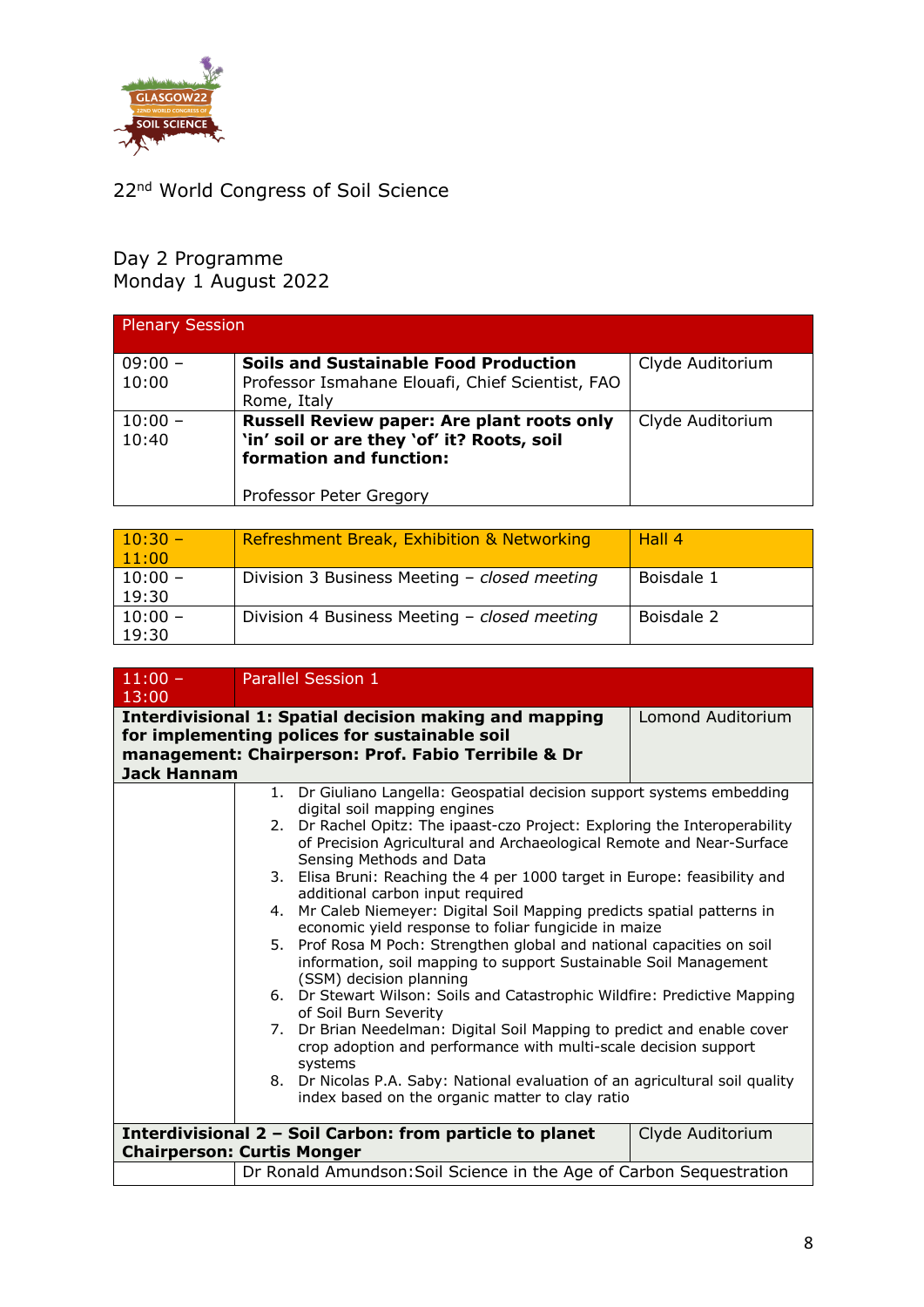

| Alba Otero-Fariña: CARBON IN SOILS: AGGREGATION AND STABILITY<br>Dr José Padarian: Soil organic carbon storage potential in global<br>croplands<br>Dr Nikola Patzel: Humus as a problem of civilisation: hopes of climate<br>politicians, business expectations of certificate traders, conflicts<br>between conservationists and farmers                                                                                                                                                                                                                                                                                                                                                                                                                                                                                                                                                                                                                                                                                                                                                                                                                                               |
|-----------------------------------------------------------------------------------------------------------------------------------------------------------------------------------------------------------------------------------------------------------------------------------------------------------------------------------------------------------------------------------------------------------------------------------------------------------------------------------------------------------------------------------------------------------------------------------------------------------------------------------------------------------------------------------------------------------------------------------------------------------------------------------------------------------------------------------------------------------------------------------------------------------------------------------------------------------------------------------------------------------------------------------------------------------------------------------------------------------------------------------------------------------------------------------------|
|                                                                                                                                                                                                                                                                                                                                                                                                                                                                                                                                                                                                                                                                                                                                                                                                                                                                                                                                                                                                                                                                                                                                                                                         |
| 16 Division 2: Nitrogen cycling and soil health:<br>Forth                                                                                                                                                                                                                                                                                                                                                                                                                                                                                                                                                                                                                                                                                                                                                                                                                                                                                                                                                                                                                                                                                                                               |
| <b>Chairperson: Prof. Liz Baggs</b>                                                                                                                                                                                                                                                                                                                                                                                                                                                                                                                                                                                                                                                                                                                                                                                                                                                                                                                                                                                                                                                                                                                                                     |
| 1. Keynote speaker - Prof Keishi Senoo: Unveiling microbial drivers of<br>nitrogen transformation in agricultural soils: towards novel and<br>practical soil management for soil health<br>Prof Sophie Zechmeister-Boltenstern: Agri-environmental measures<br>2.<br>reduce N <sub>2</sub> O emissions without compromising yields<br>Dr Conor Bracken: Nitrogen cycling differences associated with<br>3.<br>grassland sward composition reveal promising N loss mitigation<br>strategies at key times of the year<br>4. Ms Rosie O'Neill: The interaction between key soil nutrients; carbon,<br>nitrogen and phosphorus on N-cycling, productivity and N <sub>2</sub> O emissions<br>5. Dr Muhammad Riaz: Aggregate size, moisture regime, substrate<br>quality and phosphorus control on biogeochemical N cycling in<br>floodplain soil<br>Dr Michaela Reay: Elucidating the effects of land management and role<br>6.<br>of soil microbes in nitrogen transfer in a clover-ryegrass pasture<br>Dr Aoife M. Duff: Assessing the long-term impact of urease and<br>7.<br>nitrification inhibitor use on microbial community composition, diversity<br>and function in grassland soil |
| 36 WG2.1: The Legacy of Henry Lin and the future of<br>Alsh 1                                                                                                                                                                                                                                                                                                                                                                                                                                                                                                                                                                                                                                                                                                                                                                                                                                                                                                                                                                                                                                                                                                                           |
| <b>Hydropedology</b>                                                                                                                                                                                                                                                                                                                                                                                                                                                                                                                                                                                                                                                                                                                                                                                                                                                                                                                                                                                                                                                                                                                                                                    |
| Chairperson: Prof. Hans- jörg Vogel & Dr Johan van Tol                                                                                                                                                                                                                                                                                                                                                                                                                                                                                                                                                                                                                                                                                                                                                                                                                                                                                                                                                                                                                                                                                                                                  |
| Dr Antonello Bonfante: Soil types and modelling as carriers of dynamic<br>1.<br>soil degradation information.                                                                                                                                                                                                                                                                                                                                                                                                                                                                                                                                                                                                                                                                                                                                                                                                                                                                                                                                                                                                                                                                           |
| Prof Johan van Tol: Hydropedological interpretation of soil information<br>2.1                                                                                                                                                                                                                                                                                                                                                                                                                                                                                                                                                                                                                                                                                                                                                                                                                                                                                                                                                                                                                                                                                                          |
| to serve the hydrological community<br>Dr George van Zijl: Soil Mapping for hydropedological assessments                                                                                                                                                                                                                                                                                                                                                                                                                                                                                                                                                                                                                                                                                                                                                                                                                                                                                                                                                                                                                                                                                |
| 3.<br>Dr Hans-jörg Vogel: Current challenges in Hydropedology<br>4.                                                                                                                                                                                                                                                                                                                                                                                                                                                                                                                                                                                                                                                                                                                                                                                                                                                                                                                                                                                                                                                                                                                     |
| 39 WG3.1: General Meeting of the acid sulfate soils<br>Alsh <sub>2</sub>                                                                                                                                                                                                                                                                                                                                                                                                                                                                                                                                                                                                                                                                                                                                                                                                                                                                                                                                                                                                                                                                                                                |
| working group                                                                                                                                                                                                                                                                                                                                                                                                                                                                                                                                                                                                                                                                                                                                                                                                                                                                                                                                                                                                                                                                                                                                                                           |
| <b>Chairperson:</b>                                                                                                                                                                                                                                                                                                                                                                                                                                                                                                                                                                                                                                                                                                                                                                                                                                                                                                                                                                                                                                                                                                                                                                     |

| $13:00 -$ | Lunch, Exhibition & Poster Presentations      | Hall 4   |
|-----------|-----------------------------------------------|----------|
| 15:00     |                                               |          |
| $13:00 -$ | Soil Use and Management (SUM): 'Meet the      | Gala     |
| 15:00     | Journal Editors'                              |          |
| $13:15 -$ | Early Careers Professionals' Networking Event | Carron 2 |
| 14:45     |                                               |          |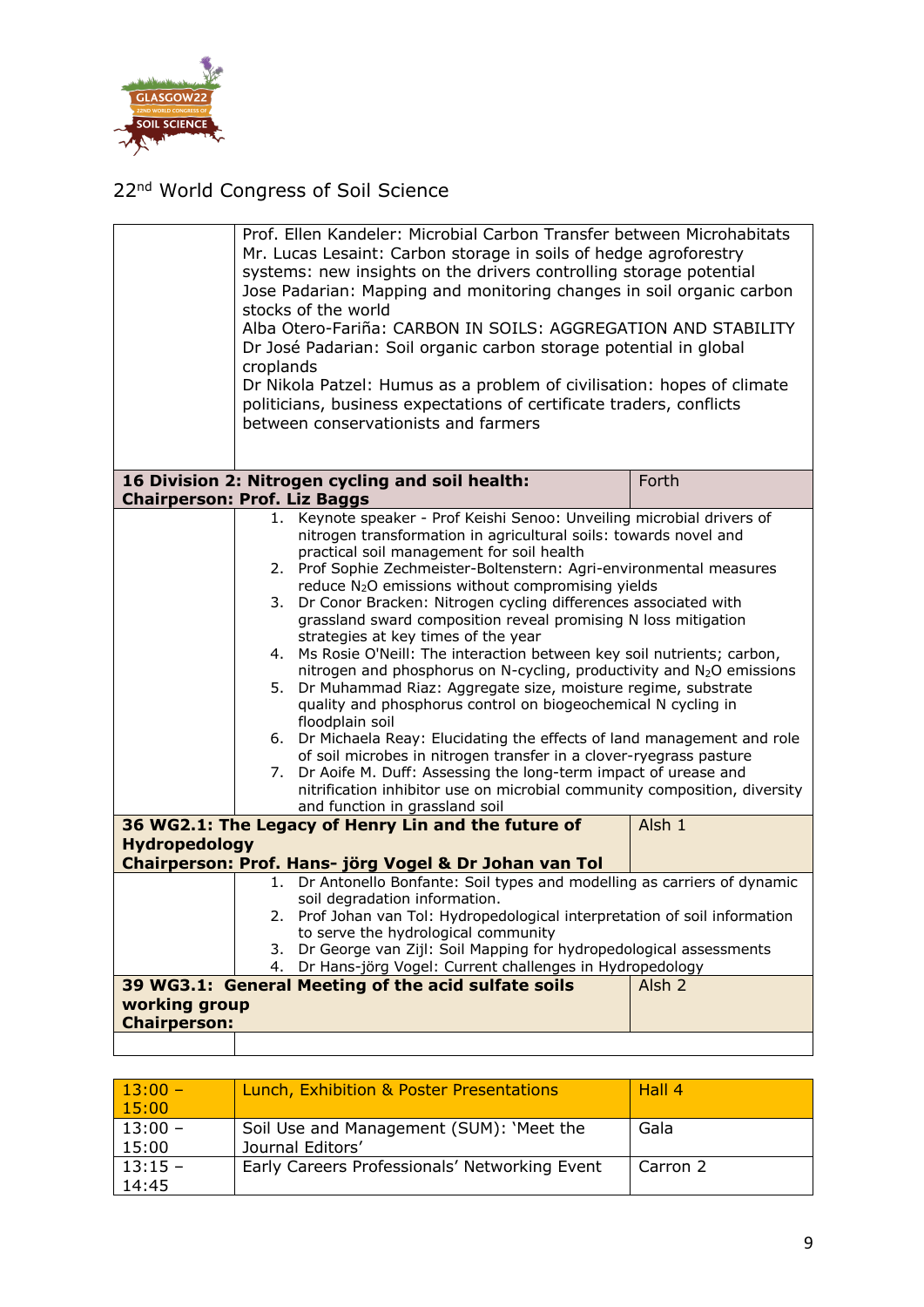

| $13:00 -$ | IUSS Council Meeting - invited IUSS | Dochart 2         |
|-----------|-------------------------------------|-------------------|
| 15:00     | representatives only                |                   |
| $13:45 -$ | UKRI - Gold Sponsor Symposia - TBC  | Lomond Auditorium |
| 14:30     |                                     |                   |

| $15:00 -$<br>17:00                                                           |    | <b>Parallel Session 2</b>                                                                                                                                        |                   |  |
|------------------------------------------------------------------------------|----|------------------------------------------------------------------------------------------------------------------------------------------------------------------|-------------------|--|
|                                                                              |    | <b>Interdivisional 1: Spatial decision making and mapping</b>                                                                                                    | Lomond Auditorium |  |
|                                                                              |    | for implementing polices for sustainable soil<br>management: Chairperson: Dr Jack Hannam & Prof Erika                                                            |                   |  |
| <b>Micheli</b>                                                               |    |                                                                                                                                                                  |                   |  |
|                                                                              |    | 1. Prof Dr Hermann F. Jungkunst: Matter of scale: merging process                                                                                                |                   |  |
|                                                                              | 2. | understanding and decision-making in soil-carbon-climate predictions<br>Miss Naila Hina: Using Spatially Explicit Soil Mapping and Modelling to                  |                   |  |
|                                                                              | 3. | Understand and Mitigate Nitrate Leaching in an Agricultural Catchment<br>Dr Yash Dang: ConstraintID: web-based tool for spatial diagnosis of<br>soil constraints |                   |  |
|                                                                              |    | 4. Dr Antonello Bonfante: A geospatial dss for soil health: a regional scale<br>case study                                                                       |                   |  |
|                                                                              |    | 5. Dr Piero Manna: A web-based open-access Spatial Decision Support<br>tool to monitor soil sealing and support decision making in urban<br>planning             |                   |  |
|                                                                              |    | 6. Dr Clementine Chirol: Semi-quantitative evaluation and mapping of<br>bundles of soil ecosystem services in agricultural and forested lands at                 |                   |  |
|                                                                              | 7. | the regional scale<br>Prof Jess Davies: Future of UK soil carbon and nutrient cycles -<br>modelling climate and land use and management scenarios                |                   |  |
|                                                                              | 8. | Dan Yaalon young scientist Division 1 award (with                                                                                                                |                   |  |
|                                                                              |    | Commission 1.6                                                                                                                                                   |                   |  |
| Interdivisional 2 - Soil Carbon: from particle to planet<br>Clyde Auditorium |    |                                                                                                                                                                  |                   |  |
| <b>Chairperson: Curtis Monger</b>                                            |    |                                                                                                                                                                  |                   |  |
|                                                                              |    | 1. Dr Alexandra Sandhage-Hofmann: Wildlife conservation accumulates                                                                                              |                   |  |
|                                                                              | 2. | carbon and lignin in soils<br>Dr A. Peyton Smith: Pedogenesis in the Phyllosphere: Do arboreal                                                                   |                   |  |
|                                                                              |    | histosols increase soil carbon capture in the tropics?                                                                                                           |                   |  |
|                                                                              | 3. | Dr Soh Sugihara: Low OC stabilization capacity of mineral-associated                                                                                             |                   |  |
|                                                                              | 4. | organic matter in tropical-alkaline soils of southern India<br>Miss Lucy Weidner: Catastrophic Carbon Movement: Tracing Changes                                  |                   |  |
|                                                                              |    | to Icelandic Carbon Cycling due to Increasing Erosion over the past                                                                                              |                   |  |
|                                                                              |    | Millennium                                                                                                                                                       |                   |  |
|                                                                              |    | 5. Dr Han Weng: Soil carbon research from past, present, and future                                                                                              |                   |  |
|                                                                              |    | using synchrotron-based techniques<br>6. Dr Martin Wiesmeier: Soil carbon credits for climate mitigation:                                                        |                   |  |
|                                                                              |    | opportunities and challenges                                                                                                                                     |                   |  |
|                                                                              |    | 7. Prof. Martin Gerzabek: Soil organic carbon and fine particle stocks                                                                                           |                   |  |
|                                                                              |    | change along a volcanic chrono- and elevation-sequence on the<br>Galápagos archipelago                                                                           |                   |  |
|                                                                              |    | 8. Noella Garcia Franco: Changes in SOC stocks and aggregates in alpine                                                                                          |                   |  |
|                                                                              |    | and pre-alpine grassland soils in a changing climate                                                                                                             |                   |  |
|                                                                              |    | Inter-divisional 3 - Interdisciplinary soil science for                                                                                                          | M1                |  |
| impact                                                                       |    |                                                                                                                                                                  |                   |  |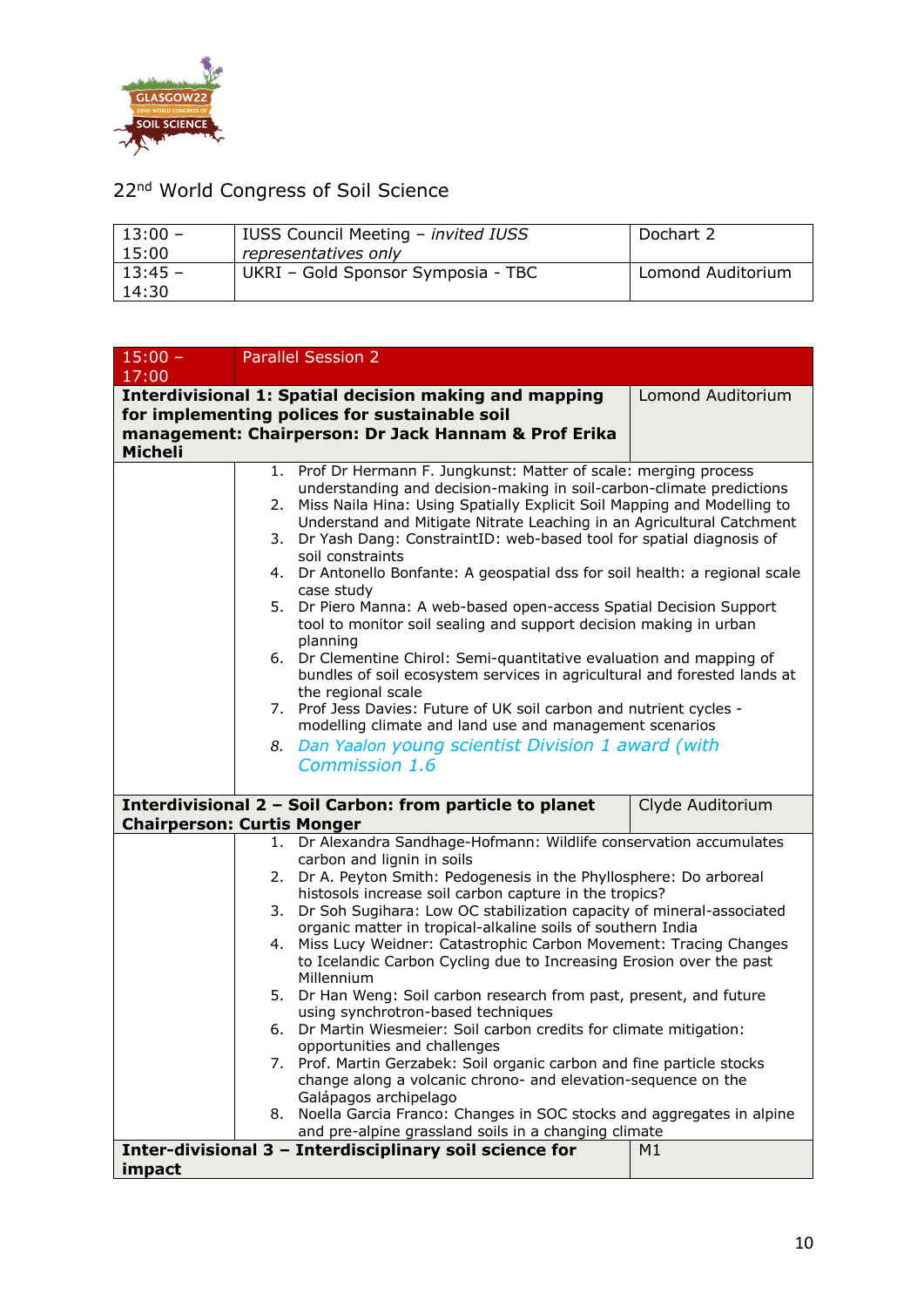

|                                     |      | <b>Chairperson Professor Phil Haygarth</b>                                                                                                    |                   |
|-------------------------------------|------|-----------------------------------------------------------------------------------------------------------------------------------------------|-------------------|
|                                     | 1. . | Keynote speaker: Prof Yves Coquet: Soil science skills for the future: a                                                                      |                   |
|                                     |      | European perspective                                                                                                                          |                   |
|                                     | 2.   | Prof William Blake: Integrating land-water-people connectivity concepts                                                                       |                   |
|                                     |      | across disciplines for co-design of soil erosion solutions: the Jali Ardhi                                                                    |                   |
|                                     |      | [Care for the Land] project                                                                                                                   |                   |
|                                     | 3.   | Dr Winfried E.H. Blum: Linking the soil microbiome with human health                                                                          |                   |
|                                     | 4.   | Dr Patricia Bruneau: Lessons learn from the development and use of                                                                            |                   |
|                                     |      | Scotland's soils website - https://soils.environment.gov.scot/                                                                                |                   |
|                                     | 5.   | Dr Charlotte Chivers: Using social science approaches to integrate local                                                                      |                   |
|                                     |      | knowledge when modelling the impact of natural flood management                                                                               |                   |
|                                     |      | measures                                                                                                                                      |                   |
|                                     | 6.   | Dr Sarah Duddigan: Understanding the adoption of zero budget natural                                                                          |                   |
|                                     |      | farming in Andhra Pradesh, India                                                                                                              |                   |
|                                     | 7.   | Ms Nerea Ferrando Jorge: Participation in citizen science is a promising<br>avenue for fostering environmental stewardship                    |                   |
|                                     |      |                                                                                                                                               |                   |
|                                     |      | 16 Division 2: Nitrogen cycling and soil health:                                                                                              | Forth             |
| <b>Chairperson: Prof. Liz Baggs</b> |      |                                                                                                                                               |                   |
|                                     |      | 1. Keynote Speaker: Dr Jaehak Jeong: Recent developments in rice paddy                                                                        |                   |
|                                     |      | modelling research on water balances and water quality assessment                                                                             |                   |
|                                     | 2.   | Prof Xiaoyuan Yan: Soil pH-dependent nitrogen transformation controls                                                                         |                   |
|                                     |      | nitrogen use efficiency in rice paddies                                                                                                       |                   |
|                                     | 3.   | Dr Jonathan Holland: Long-term N fertilization effects on soil N                                                                              |                   |
|                                     |      | dynamics, plant N use efficiency and ecosystem N balance                                                                                      |                   |
|                                     | 4.   | Dr Yunru Chloe Lai: Simulating nitrogen loss due to ammonia                                                                                   |                   |
|                                     |      | volatilisation after urea fertiliser application in APSIM                                                                                     |                   |
|                                     | 5.   | Dr Kairsty Topp: Characterising the variation in UK background                                                                                |                   |
|                                     |      | emissions of nitrous oxide                                                                                                                    |                   |
|                                     | 6.   | Mr Carlos Bonini Pires: On-farm strategies for improving soil health:                                                                         |                   |
|                                     |      | Building a network in Kansas - USA                                                                                                            |                   |
|                                     |      | 7. Dr Nikolaos-Christos Vavlas: Remote sensing of cover crop legacies on                                                                      |                   |
|                                     |      | soil health and main crop N-uptake dynamics                                                                                                   |                   |
|                                     |      | 27 WG1.01: Progress in understanding cryogenic soils at                                                                                       | Alsh 1            |
|                                     |      | the ends of the Earth: mountainous, polar and periglacial                                                                                     |                   |
| regions                             |      |                                                                                                                                               |                   |
| <b>Chairperson: Alexey Lupachev</b> |      |                                                                                                                                               |                   |
|                                     |      | 1. Mr Stanislav Chuvanov: Biological Activity of Palsa Mire Soils In The                                                                      |                   |
|                                     |      | North Western Siberia                                                                                                                         |                   |
|                                     |      | 2. Dr Aleksei Lupachev: Soil-Cryogenic Complex: The evidence of Late                                                                          |                   |
|                                     |      | Pleistocene-Holocene coevolution of permafrost and cryogenic soils<br>3. Mr Marco Pfeiffer: High mountain soils in the Andes of Central Chile |                   |
|                                     |      | 4. Mr Marcus Schiedung: Pyrogenic carbon age and stocks in permafrost                                                                         |                   |
|                                     |      | mineral soils of Northern Canada                                                                                                              |                   |
|                                     |      | 30 WG1.04: Global soil map; main advances and ways                                                                                            | Alsh <sub>2</sub> |
| forward                             |      |                                                                                                                                               |                   |
| <b>Chairperson:</b>                 |      |                                                                                                                                               |                   |
|                                     | 1.   | Dr Colby Brungard: Multi-scale soil property mapping with conventional                                                                        |                   |
|                                     |      | soil survey data for the continental U.S.                                                                                                     |                   |
|                                     | 2.   | Dr S Dharumarajan: IndianSoilGrids project- Advances, Challenges,                                                                             |                   |
|                                     |      | and way forward                                                                                                                               |                   |
|                                     | 3.   | Dr Feng Liu: Developing China Soil Information Grids                                                                                          |                   |
|                                     | 4.   | Dr László Pásztor: Recent steps in the DSM related development of the                                                                         |                   |
|                                     |      | Hungarian Soil Spatial Data Infrastructure                                                                                                    |                   |
|                                     | 5.   | Dr Laura Poggio: Global mapping of complex soil properties                                                                                    |                   |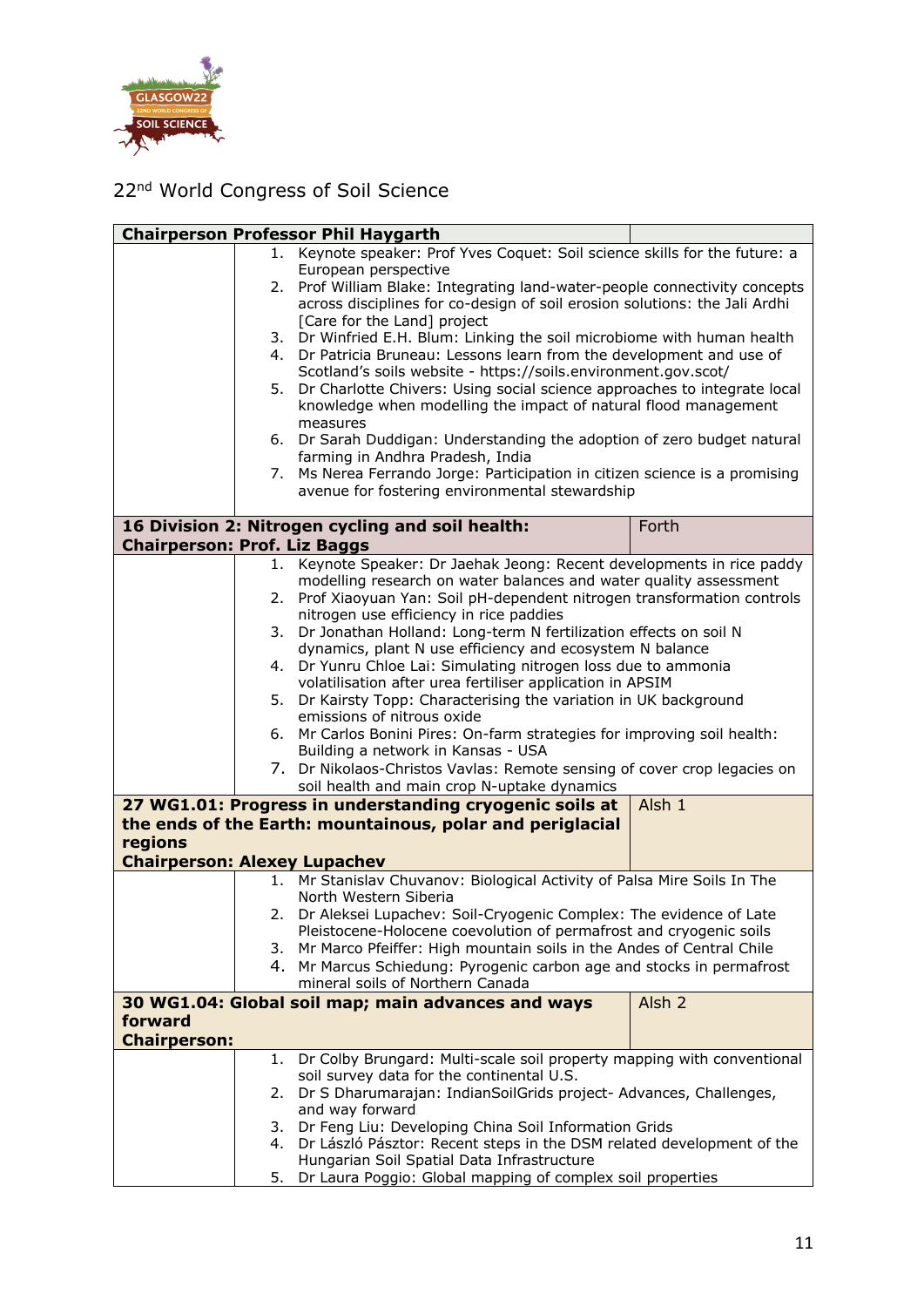

|                    | 6. Prof Rosa M Poch: The Global Maps of the Global Soil Partnership: from<br>bottom to top |        |
|--------------------|--------------------------------------------------------------------------------------------|--------|
| $17:00 -$<br>17:30 | Refreshment Break, Exhibition & Networking                                                 | Hall 4 |

| $17:30 -$                                                                       |    | <b>Parallel Session 3</b>                                                        |       |
|---------------------------------------------------------------------------------|----|----------------------------------------------------------------------------------|-------|
| 19:30                                                                           |    |                                                                                  |       |
|                                                                                 |    | Inter-divisional 3 - Interdisciplinary soil science for                          | M1    |
| impact                                                                          |    |                                                                                  |       |
|                                                                                 |    | <b>Chairperson Professor Phil Haygarth</b>                                       |       |
|                                                                                 | 1. | Keynote speaker: Mrs Nancy Francis: Trend and network analysis to                |       |
|                                                                                 |    | reveal disciplinary position of soil science and its subdisciplines              |       |
|                                                                                 | 2. | Dr Samantha Grover: Finding common ground; developing a shared                   |       |
|                                                                                 |    | understanding of tropical peat swamp forest fires and restoration                |       |
|                                                                                 |    | across disciplines and cultures                                                  |       |
|                                                                                 | 3. | Dr Christian Adler Phares: Farmers characteristics, indigenous                   |       |
|                                                                                 |    | knowledge and soil management practices influenced carbon stock and              |       |
|                                                                                 |    | emissions in contrasting agroecological zones of Ghana                           |       |
|                                                                                 |    | 4. Dr Taru Sandén: Using data mining techniques to model citizen                 |       |
|                                                                                 |    | scientist collected data on litter decomposition in Austrian urban school        |       |
|                                                                                 |    | soils                                                                            |       |
|                                                                                 | 5. | Ms Antonia Taddei: Metaphors about soil. An interdisciplinary                    |       |
|                                                                                 |    | investigation to reveal biases and foster action for soil preservation           |       |
|                                                                                 | 6. | Mr Matthew Tarnowski: Transdisciplinary research: assemblages of                 |       |
|                                                                                 |    | disciplines meet assemblages of microorganisms                                   |       |
|                                                                                 |    | 7. Ms Diana Wall: Addressing Change in Global Soil Biodiversity                  |       |
| 14 Division 1 Commission 1.2: Soil geography: basic<br><b>Lomond Auditorium</b> |    |                                                                                  |       |
| science and new technologies: Chairperson: Professor                            |    |                                                                                  |       |
| <b>Thomas Scholten</b>                                                          |    |                                                                                  |       |
|                                                                                 | 1. | Dr Dylan Beaudette: Quantitative uses of soil color for the development          |       |
|                                                                                 |    | and presentation of soil survey data in the United States                        |       |
|                                                                                 | 2. | Alexander Bonhage: Large scale survey of anthropogenic soil                      |       |
|                                                                                 |    | landscapes in New England, USA, using state-of-the-art machine                   |       |
|                                                                                 |    | learning techniques (Yolov4)                                                     |       |
|                                                                                 |    | 3. Dr S Dharumarajan: Comparison of global versus soil-order models for          |       |
|                                                                                 |    | soil properties estimation from Vis-NIR Laboratory spectral data of              |       |
|                                                                                 |    | Northern Karnataka (India)                                                       |       |
|                                                                                 | 4. | Prof Thomas Scholten: Multi-scale terrain feature construction and               |       |
|                                                                                 |    | machine learning for the spatial interpretation of soil organic carbon           |       |
|                                                                                 |    | stocks in West Greenland                                                         |       |
|                                                                                 | 5. | Ms Paulina Grigusova: Effect of animal bioturbation on chemical and              |       |
|                                                                                 |    | physical soil properties and sediment redistribution across climate<br>gradients |       |
|                                                                                 |    | 6. Prof Daniela Sauer: Soils as a key factor for recovery of forest patches      |       |
|                                                                                 |    | after disturbance in the central Mongolian forest-steppe                         |       |
|                                                                                 |    | 7. Dr Christoph Weihrauch: Bridging the gap with SNAp? Combining                 |       |
|                                                                                 |    | localized soil sampling with network analysis to tackle elemental                |       |
|                                                                                 |    | migration through the soilscape                                                  |       |
|                                                                                 |    | 8. Ms Hayfa Zayani: Predicting changes over time of local soil organic           |       |
|                                                                                 |    | carbon contents using a regional spectral library                                |       |
|                                                                                 |    | 24 Division 4 Commission 4.5: History, philosophy and                            | Forth |
|                                                                                 |    | sociology of soil science: Chairperson:                                          |       |
|                                                                                 |    | 1. Prof Lorna Dawson: Ethics and law in forensic soil science and forensic       |       |
|                                                                                 |    | geology: developing a global White Paper                                         |       |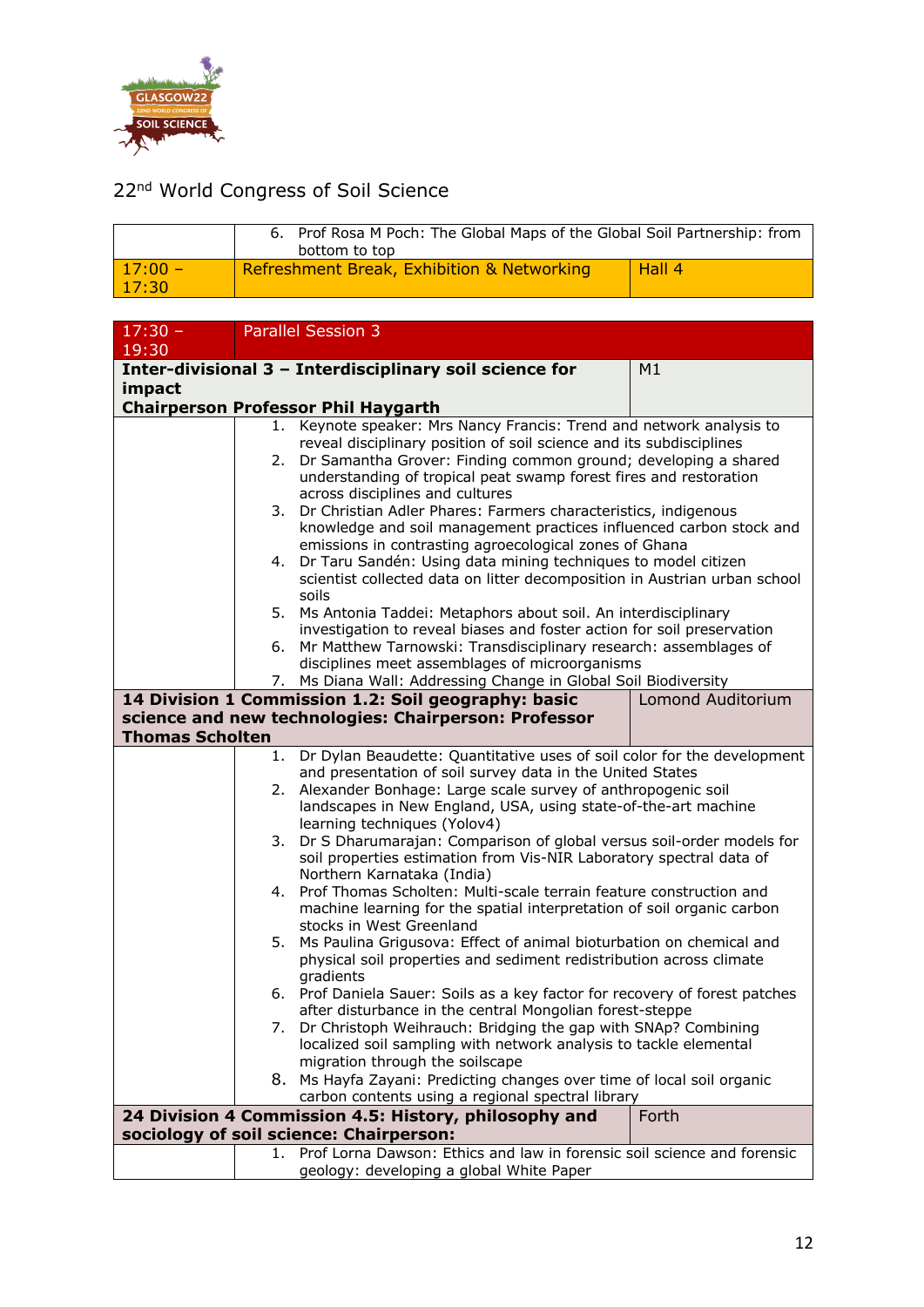

|                               |    | 2. Prof Sabine Grunwald: Feminine Psycho-Spiritual-Social Constructs of                                                                                                                                                                                                                               |                   |  |
|-------------------------------|----|-------------------------------------------------------------------------------------------------------------------------------------------------------------------------------------------------------------------------------------------------------------------------------------------------------|-------------------|--|
|                               |    | Nature, Land, Earth, and Soil                                                                                                                                                                                                                                                                         |                   |  |
|                               | 3. | Prof Margaret Oliver: The history of soil and human health                                                                                                                                                                                                                                            |                   |  |
|                               |    | 4. Dr Nikola Patzel: Outer and Inner Soil                                                                                                                                                                                                                                                             |                   |  |
|                               |    | 5. Dr Andrei Rozanov: Philosophy and economy of soil science and soil                                                                                                                                                                                                                                 |                   |  |
|                               |    | scientists                                                                                                                                                                                                                                                                                            |                   |  |
|                               |    | 6. Dr Said Al-Ismaily: PEDO: Citizen Assisted Science-Based Digital                                                                                                                                                                                                                                   |                   |  |
|                               |    | Android Application for Omani soils                                                                                                                                                                                                                                                                   |                   |  |
|                               |    | 7. Prof Alex R. Toland: Soilkin: Relational exercises with soil and stones                                                                                                                                                                                                                            |                   |  |
|                               |    | 35 WG1.9 - Advances in understanding soils as reflected<br>Alsh 1                                                                                                                                                                                                                                     |                   |  |
| by the 4th edition of the WRB |    |                                                                                                                                                                                                                                                                                                       |                   |  |
|                               |    | 1. TBC                                                                                                                                                                                                                                                                                                |                   |  |
|                               |    | 2. Vincent Buness: A Field Guide as an annex of the WRB 2022                                                                                                                                                                                                                                          |                   |  |
|                               | 3. | Dr Stefaan Dondeyne: How to identify soil diagnostic horizons? A key                                                                                                                                                                                                                                  |                   |  |
|                               |    | to the diagnostic features of the World Reference Base for soil                                                                                                                                                                                                                                       |                   |  |
|                               |    | resources                                                                                                                                                                                                                                                                                             |                   |  |
|                               |    | 4. Dr Einar Eberhardt: WRB and Soil Information Systems - steps to                                                                                                                                                                                                                                    |                   |  |
|                               |    | harmonized world soil information                                                                                                                                                                                                                                                                     |                   |  |
|                               |    | 5. J.G.B. Leenaars: Semi-detailed survey and mapping of WRB soil                                                                                                                                                                                                                                      |                   |  |
|                               |    | resources in Ethiopia using different pathways to optimise between                                                                                                                                                                                                                                    |                   |  |
|                               |    | accuracy and precision                                                                                                                                                                                                                                                                                |                   |  |
|                               |    | 6. Prof Erika Micheli: Taxonomic distance studies of the units of the                                                                                                                                                                                                                                 |                   |  |
|                               |    | modernized Hungarian Soil Classification with WRB RSGs.                                                                                                                                                                                                                                               |                   |  |
|                               |    | 7. Dr Peter Schad: The 4th edition of the WRB (2022)                                                                                                                                                                                                                                                  |                   |  |
|                               |    |                                                                                                                                                                                                                                                                                                       |                   |  |
|                               |    |                                                                                                                                                                                                                                                                                                       |                   |  |
| 2000                          |    | $R = 11.16$ $R = 11.16$ $R = 11.16$ $R = 11.16$<br>$\sim$ $\sim$<br>$\mathbf{A}$ . The contract of the contract of the contract of the contract of the contract of the contract of the contract of the contract of the contract of the contract of the contract of the contract of the contract of th | $\sim$ cc. $\sim$ |  |
|                               |    |                                                                                                                                                                                                                                                                                                       |                   |  |

| $ 20;00 -$ | British Society of Soil Science Council Meeting -   Offsite |  |
|------------|-------------------------------------------------------------|--|
| 21:30      | closed meeting                                              |  |

| <b>Fringe Events</b> |                              |           |  |  |
|----------------------|------------------------------|-----------|--|--|
| $10:00 -$<br>17:30   | Natural England              | Dochart 2 |  |  |
| $13:00 -$<br>17:30   | Global Soil Health Programme | Carron 1  |  |  |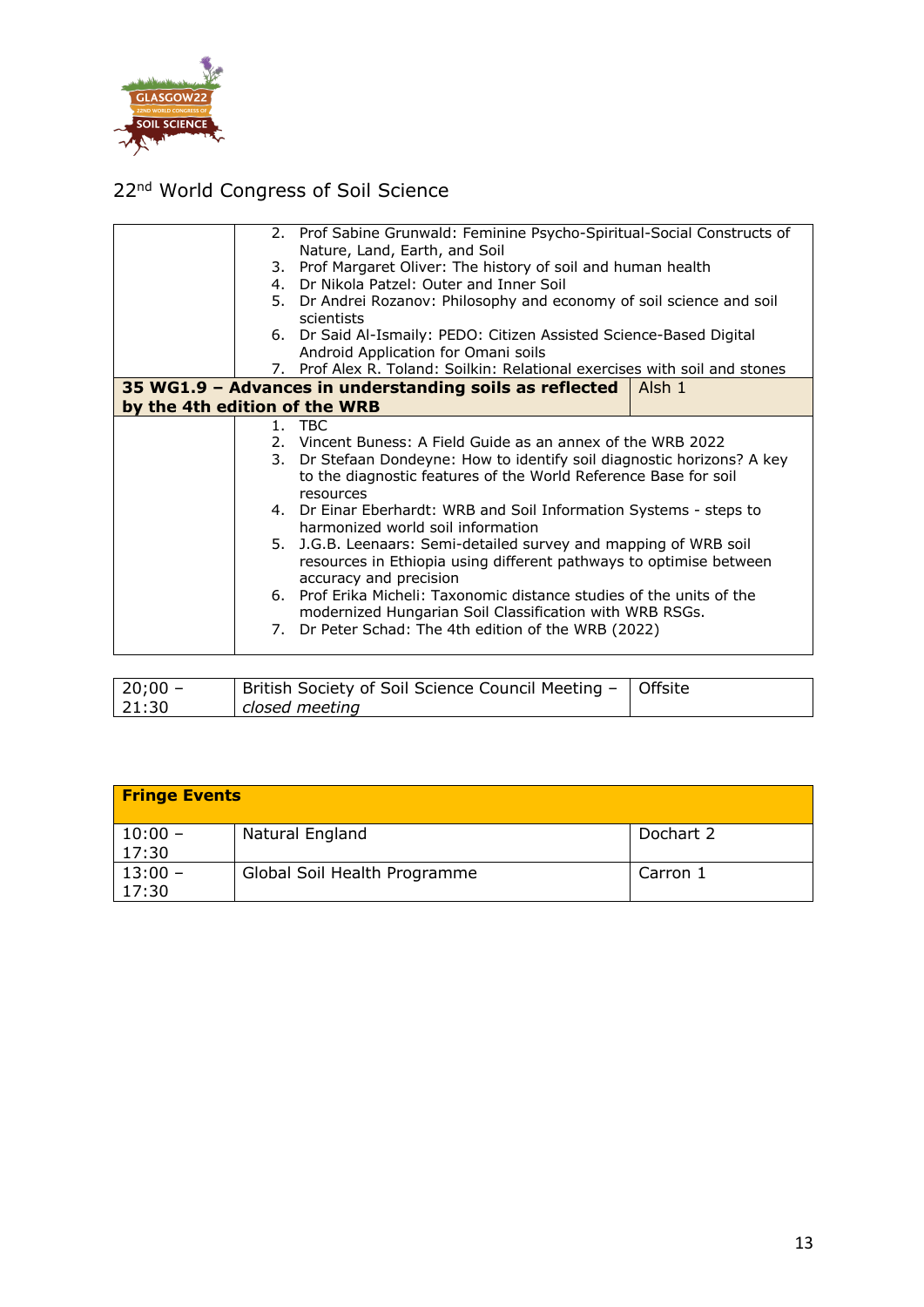

#### **Day 3 Programme Tuesday 2 August 2022**

| $09:00 -$                            |                             | Parallel Session 1                                                                                           |                   |
|--------------------------------------|-----------------------------|--------------------------------------------------------------------------------------------------------------|-------------------|
| 11:00                                |                             |                                                                                                              |                   |
|                                      |                             | <b>Interdivisional 4: Plant soil interactions and their roles</b>                                            | M1                |
|                                      |                             | in soil formation and sustainable crop production:                                                           |                   |
|                                      |                             | <b>Chairperson: Professor Peter Gregory</b>                                                                  |                   |
|                                      |                             | Keynote Speaker: Dr Philippe Hinsinger: Root foraging and mining                                             |                   |
|                                      |                             | strategies shape ecosystem services - a focus on biogeochemical                                              |                   |
|                                      |                             | cycling and soil formation in low-input agroecosystems                                                       |                   |
|                                      | 2.                          | Dr Maria Marin: Impact of root hairs on microscale soil physical                                             |                   |
|                                      |                             | properties in the field                                                                                      |                   |
|                                      |                             | 3. Prof Doris Vetterlein: Modelling the spatial and temporal evolution of                                    |                   |
|                                      |                             | rhizodeposition as a function of plant's carbon balance and soil                                             |                   |
|                                      |                             | properties<br>4. Dr Frederic Rees: Modelling the spatial and temporal evolution of                           |                   |
|                                      |                             | rhizodeposition as a function of plant's carbon balance and soil                                             |                   |
|                                      |                             | properties                                                                                                   |                   |
|                                      |                             | 5. Dr Siul Ruiz: A pore scale characterisation of extracellular polymeric                                    |                   |
|                                      |                             | substances to describe biofilms and plant exudates - integrating                                             |                   |
|                                      | imaging, NMR, and modelling |                                                                                                              |                   |
|                                      |                             | 6. Prof Richard Dick: Shrub-crop microbiome and mycorrhizal hyphal                                           |                   |
|                                      |                             | interactions: a novel rhizosphere alliance to mitigate in-season drought                                     |                   |
|                                      | in the Sahel                |                                                                                                              |                   |
|                                      |                             | 7. Mr José Rocha Araujo: Organic matter modulates the influence of                                           |                   |
|                                      |                             | different earthworms species on plant-soil interactions                                                      |                   |
|                                      |                             | <b>Interdivisional 9: Novel methods and techniques</b>                                                       | Lomond Auditorium |
| <b>Chairperson: Alfred Hartemink</b> |                             |                                                                                                              |                   |
|                                      | 1.                          | Dr Alexis Thoumazeau: Biofunctool: An in-field package to assess soil                                        |                   |
|                                      |                             | quality based on soil functioning<br>2. Mr Vincent Geoffroy: Inner organization of soil crusts: new insights |                   |
|                                      |                             | from two-dimensional X-ray microdiffraction                                                                  |                   |
|                                      | 3.                          | Miss Munisath Khandoker: Can smartphone applications revolutionise                                           |                   |
|                                      |                             | how we measure aggregate stability?                                                                          |                   |
|                                      | 4.                          | Dr Alastair Marsh: Novel insights into Fe and Al co-ordination in soils                                      |                   |
|                                      |                             | from STEM-EELS and laboratory-based ST-XAS                                                                   |                   |
|                                      | 5.                          | Miss Wartini Ng: Calibration transfer: a case study using LDSF spectral                                      |                   |
|                                      |                             | library                                                                                                      |                   |
|                                      | 6.                          | Prof Dr. Chris Oostenbrink: Vienna Soil Organic Matter Modeler 2                                             |                   |
|                                      |                             | (VSOMM2) -computational microscope for SOM systems                                                           |                   |
|                                      | 7.                          | Miss Jill Pitcher Farrell: X-ray CT analysis of forest root growth on high-                                  |                   |
|                                      |                             | pH peaty soils: it's not all black and white                                                                 |                   |
|                                      |                             | 8. Dr A H Jean Robertson: FTIR-ATR: A method giving unique insights                                          |                   |
|                                      |                             | into the composition of soil<br>12 Division: 1 Commission 1.4, Commission 1.6 - Soil                         | Boisdale 1        |
|                                      |                             | classification and palaeopedology: Chairperson: TBC                                                          |                   |
|                                      | 1.                          | Mr Andrew Brown: Open-source Tools for U.S. Soil Taxonomy                                                    |                   |
|                                      |                             | Applications                                                                                                 |                   |
|                                      |                             | 2. Dr Einar Eberhardt: The revised German Soil System - improved                                             |                   |
|                                      |                             | structure, new soil types and an alternative diagnostic horizon                                              |                   |
|                                      |                             | approach                                                                                                     |                   |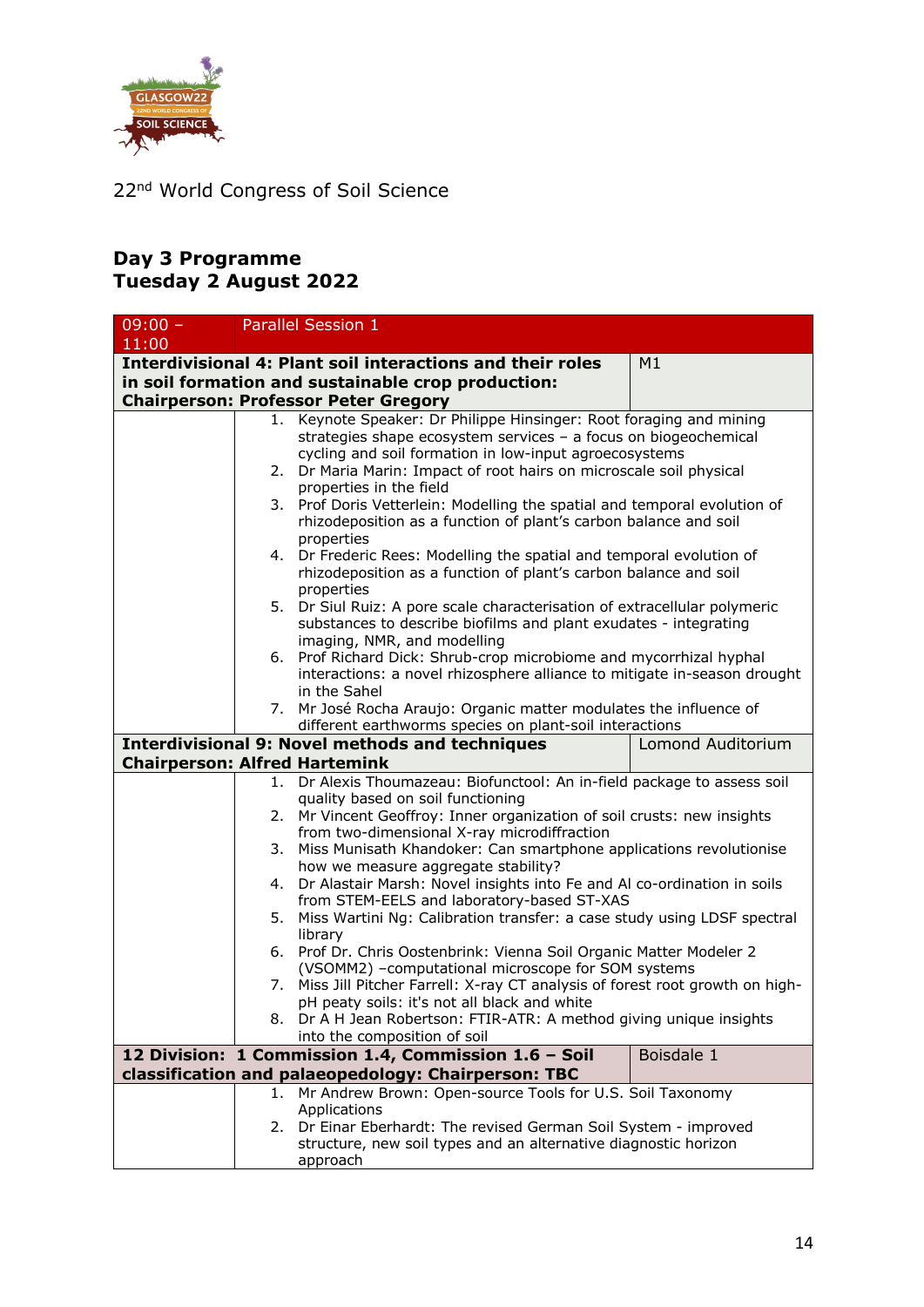

|                               |                                                                          | 3. Mr Danny Itkin: Soil formation paths in West-Mediterranean calcareous                                                          |                   |
|-------------------------------|--------------------------------------------------------------------------|-----------------------------------------------------------------------------------------------------------------------------------|-------------------|
|                               | stone-wall bench terraces                                                |                                                                                                                                   |                   |
|                               | 4. Prof Cezary Kabala: Classification of paleosols: needs, concepts, and |                                                                                                                                   |                   |
|                               | doubts<br>5. Ms Anastasiia Kurgaeva: Did Palaeolithic Technosols exist?  |                                                                                                                                   |                   |
|                               |                                                                          | Palaeopedological study at the Upper Palaeolithic sites Kostenki 14 and                                                           |                   |
|                               |                                                                          | 17, Central Russian Plain                                                                                                         |                   |
|                               |                                                                          | 6. Prof Fabio Scarciglia: Paleoclimate, land use and geomorphic changes                                                           |                   |
|                               |                                                                          | recorded in archaeological and natural Holocene soils and paleosols of                                                            |                   |
|                               |                                                                          | Italy                                                                                                                             |                   |
|                               |                                                                          | 7. Dr Darrell Schulze: Visualizing soil landscapes by mining soil survey                                                          |                   |
|                               |                                                                          | taxonomic data                                                                                                                    |                   |
|                               |                                                                          | 8. Prof Tibor Tóth: Practical evaluation of Soil Taxonomy, Hungarian                                                              |                   |
|                               |                                                                          | classification and WRB in terms of NDVI and elevation, inside a salt-<br>affected alluvial plot                                   |                   |
|                               |                                                                          | 41 WG3.2: Advances in innovative technologies and                                                                                 | Alsh 1            |
|                               |                                                                          | methods for quantifying biogeochemical cycles of carbon                                                                           |                   |
| and nutrients in forest soils |                                                                          |                                                                                                                                   |                   |
|                               |                                                                          | <b>Chairperson: Professor Zhihong Xu</b>                                                                                          |                   |
|                               |                                                                          | 1. Keynote Speaker: Prof Chris Johnson: Long-term trends in calcium and                                                           |                   |
|                               |                                                                          | soil acidity in forest soils after whole-watershed application of calcium                                                         |                   |
|                               |                                                                          | silicate                                                                                                                          |                   |
|                               |                                                                          | 2. Dr Felipe Aburto Guerrero: Soil forest C N P dynamics and pools altered                                                        |                   |
|                               |                                                                          | after deciduous native forest conversion to pine plantations                                                                      |                   |
|                               |                                                                          | 3. Dr Wanderson de Sousa Mendes: Peatlands spectral data influence in                                                             |                   |
|                               |                                                                          | global spectral modelling of soil organic carbon and total nitrogen using                                                         |                   |
|                               |                                                                          | diffuse reflectance spectroscopy                                                                                                  |                   |
|                               |                                                                          | 4. Ms Mary Hodgson: Savanna Soil Carbon: interactive impacts of fire,<br>grazing and climate on soil resilience                   |                   |
|                               | 5.                                                                       | Miss Rachel Hunter: Seasonal impact of phosphate-based fire                                                                       |                   |
|                               |                                                                          | retardants on soil chemistry following the prophylactic treatment of                                                              |                   |
|                               |                                                                          | vegetation                                                                                                                        |                   |
|                               |                                                                          | 6. Dr Steffen Seitz: Soil properties as predictors of biodiversity in forests:                                                    |                   |
|                               |                                                                          | Is there a Critical Soil Depth?                                                                                                   |                   |
|                               |                                                                          | 7. Dr Carlos Tornquist: Soil carbon stocks as affected by land use changes<br>in the pampas of southern Brazil                    |                   |
|                               |                                                                          | 8. Professor Sami Ullah: Stimulation of soil nitrogen cycling processes                                                           |                   |
|                               |                                                                          | after three years of Free Air CO2 Enrichment of mature temperate                                                                  |                   |
|                               |                                                                          | forests at BIFoR-FACE                                                                                                             |                   |
|                               |                                                                          |                                                                                                                                   |                   |
|                               |                                                                          | 44 WG3.4: Mitigation and adaptation strategies for                                                                                | Alsh <sub>2</sub> |
|                               |                                                                          | climate change in rice-based systems: Chairperson:                                                                                |                   |
|                               |                                                                          | 1. Dr Yan He: Residual chlorinated organic pollutants in paddy soil may                                                           |                   |
|                               |                                                                          | induce methane release as revealed by coupling between                                                                            |                   |
|                               |                                                                          | methanogenesis and reductive dichlorination                                                                                       |                   |
|                               | 2.                                                                       | Mr Frank Linam: Rice husk/biochar amendment increases soil carbon<br>and alters greenhouse gas emissions in an Ultisol paddy soil |                   |
|                               | 3.                                                                       | Hyeon-ji Song: Soil saturation degree in rice paddy: the key factor to                                                            |                   |
|                               |                                                                          | determine biomass application rate for minimizing global warming                                                                  |                   |
|                               |                                                                          | impact                                                                                                                            |                   |
|                               |                                                                          | 4. Hyeon-ji Song: Under global warming: More organic amendment is                                                                 |                   |
|                               |                                                                          | essential to compensate soil carbon loss                                                                                          |                   |
| $09:30 -$                     |                                                                          | Kiss the Ground: Screening of the Netflix                                                                                         | Boisdale 2        |
| 11:00                         |                                                                          | documentary                                                                                                                       |                   |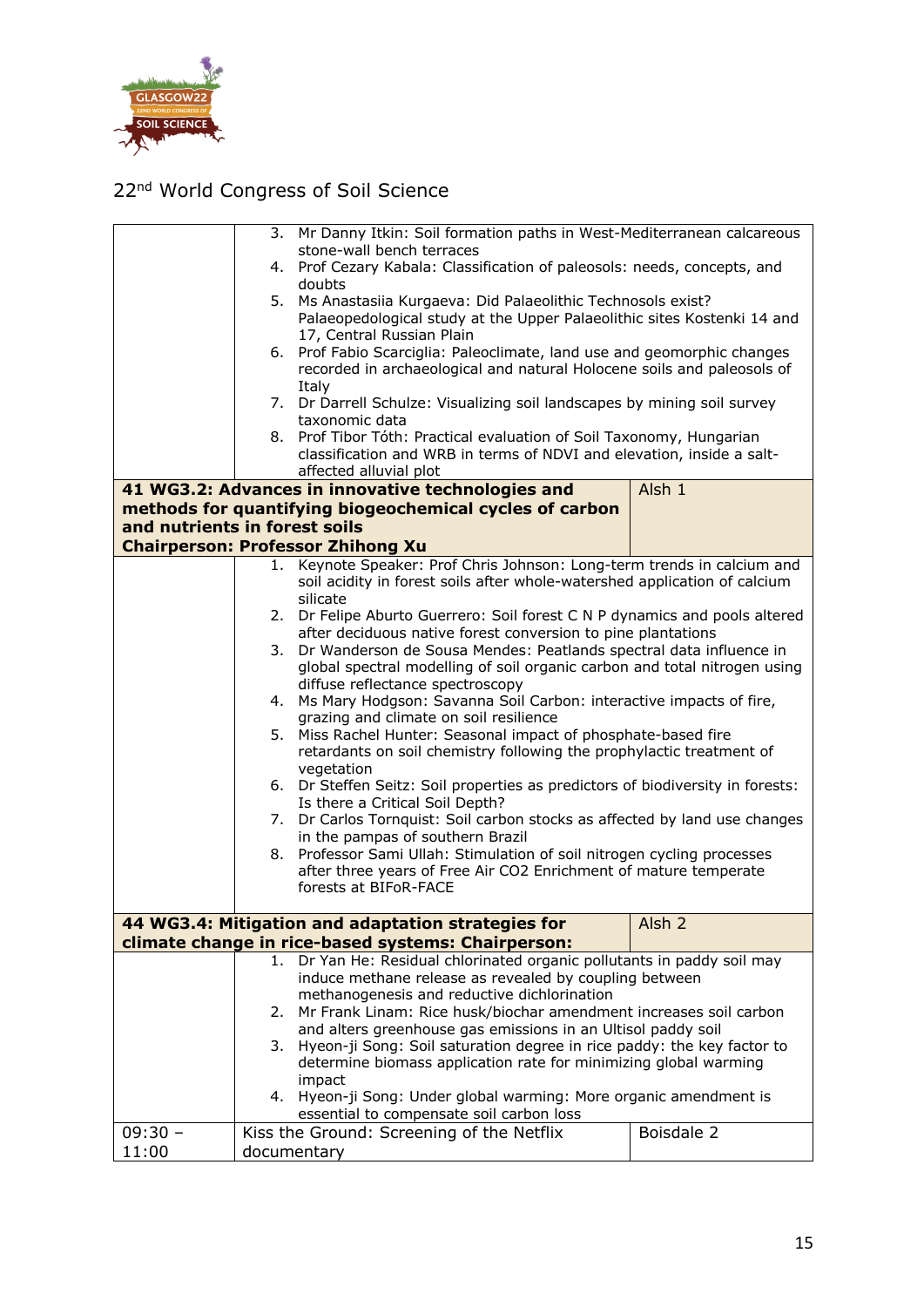

| $ 11:00 -$ | <sup>1</sup> British Society of Soil Science Annual General | Gala |
|------------|-------------------------------------------------------------|------|
| 12:00      | Meeting and 75th Birthday Reception                         |      |

| $11:00 -$<br>13:00 | Lunch, Exhibition & Poster Presentations                                            | Hall 4     |
|--------------------|-------------------------------------------------------------------------------------|------------|
| $11:30 -$<br>13:30 | Wiley Symposia Session                                                              | Carron 2   |
| $13:00 -$<br>15:30 | Kiss the Ground: Screening of the Netflix<br>documentary                            | Boisdale 2 |
| $15:30 -$<br>17:30 | Kiss the Ground: Screening of the Netflix<br>documentary                            | Boisdale 2 |
| $20:00 -$<br>21:30 | British Society of Soil Science: Publications<br>Committee Meeting - closed meeting | Offsite    |

| $13:00 -$                              |                                  | <b>Parallel Session 2</b>                                                                                     |                          |  |
|----------------------------------------|----------------------------------|---------------------------------------------------------------------------------------------------------------|--------------------------|--|
| 15:00                                  |                                  |                                                                                                               |                          |  |
|                                        |                                  | <b>Interdivisional 4: Plant soil interactions and their roles</b>                                             | M1                       |  |
|                                        |                                  | in soil formation and sustainable crop production:                                                            |                          |  |
| <b>Chairperson: Phillipe HInsinger</b> |                                  |                                                                                                               |                          |  |
|                                        |                                  | 1. Prof Liz Baggs: Root traits for soil organic matter mineralization: The                                    |                          |  |
|                                        |                                  | route to breeding for sustainability                                                                          |                          |  |
|                                        | 2.                               | Mx Imelda Uwase: Crop diversity decreases soil organic matter                                                 |                          |  |
|                                        |                                  | decomposition in the rhizosphere                                                                              |                          |  |
|                                        | 3.                               | Ms Franziska Steiner: Drought alters the influence of functional                                              |                          |  |
|                                        |                                  | rhizosphere traits on soil aggregation and soil organic carbon dynamics                                       |                          |  |
|                                        |                                  | under different maize cultivars                                                                               |                          |  |
|                                        | 4.                               | Mr Frank Linam: Rice root Fe plaque formation in North American                                               |                          |  |
|                                        |                                  | paddy soils                                                                                                   |                          |  |
|                                        |                                  | 5. Dr David Boldrin: Modifying soil hydraulic and mechanical properties<br>with contrasting herbaceous plants |                          |  |
|                                        | 6.                               | Dr Csilla Hudek: Using roots to bio-engineer soil: The multi-functional                                       |                          |  |
|                                        |                                  | role of cover crop roots to mitigate soil degradation                                                         |                          |  |
|                                        | 7.                               | Miss Ayesha Alam: Evaluation of Arabian Desert ornamental native                                              |                          |  |
|                                        |                                  | plant species for long-term impact on soil properties, water use                                              |                          |  |
|                                        |                                  | efficiency and mycorrhizal association                                                                        |                          |  |
|                                        |                                  | 8. Yutari Takahashi: Response of root development of leaf vegetables to                                       |                          |  |
|                                        |                                  | soil heterogeneous fertilization by combined application of phosphorus                                        |                          |  |
|                                        | and water-soluble organic matter |                                                                                                               |                          |  |
|                                        |                                  | <b>Interdivisional 9: Novel methods and techniques</b>                                                        | <b>Lomond Auditorium</b> |  |
| <b>Chairperson: Stephen Hiller</b>     |                                  |                                                                                                               |                          |  |
|                                        | 1.                               | Mr Lieven Waeyenberge: Nematode amplicon sequencing is useful to                                              |                          |  |
|                                        |                                  | reveal inter- and intraregional (functional) biodiversity differences in                                      |                          |  |
|                                        |                                  | conventional and organic farming systems                                                                      |                          |  |
|                                        |                                  | 2. Dr Han Weng: Probing the nature of soil organic matter: a theory-                                          |                          |  |
|                                        |                                  | driven review                                                                                                 |                          |  |
|                                        |                                  | 3. Mr Richard York: Molecular-level characterisation of damaged and                                           |                          |  |
|                                        |                                  | restored peat soils using molecular tagging and advanced NMR                                                  |                          |  |
|                                        |                                  | spectroscopy                                                                                                  |                          |  |
|                                        |                                  | 4. Dr Mario Fajardo: Space-Time selection of soil samples for local                                           |                          |  |
|                                        |                                  | calibration of spectral models                                                                                |                          |  |
|                                        | 5.                               | Dr Frédéric Vanwindekens: The "QuantiSlakeTest", a low-tech                                                   |                          |  |
|                                        |                                  | technique for assessing stuctural stability of soils in farming systems                                       |                          |  |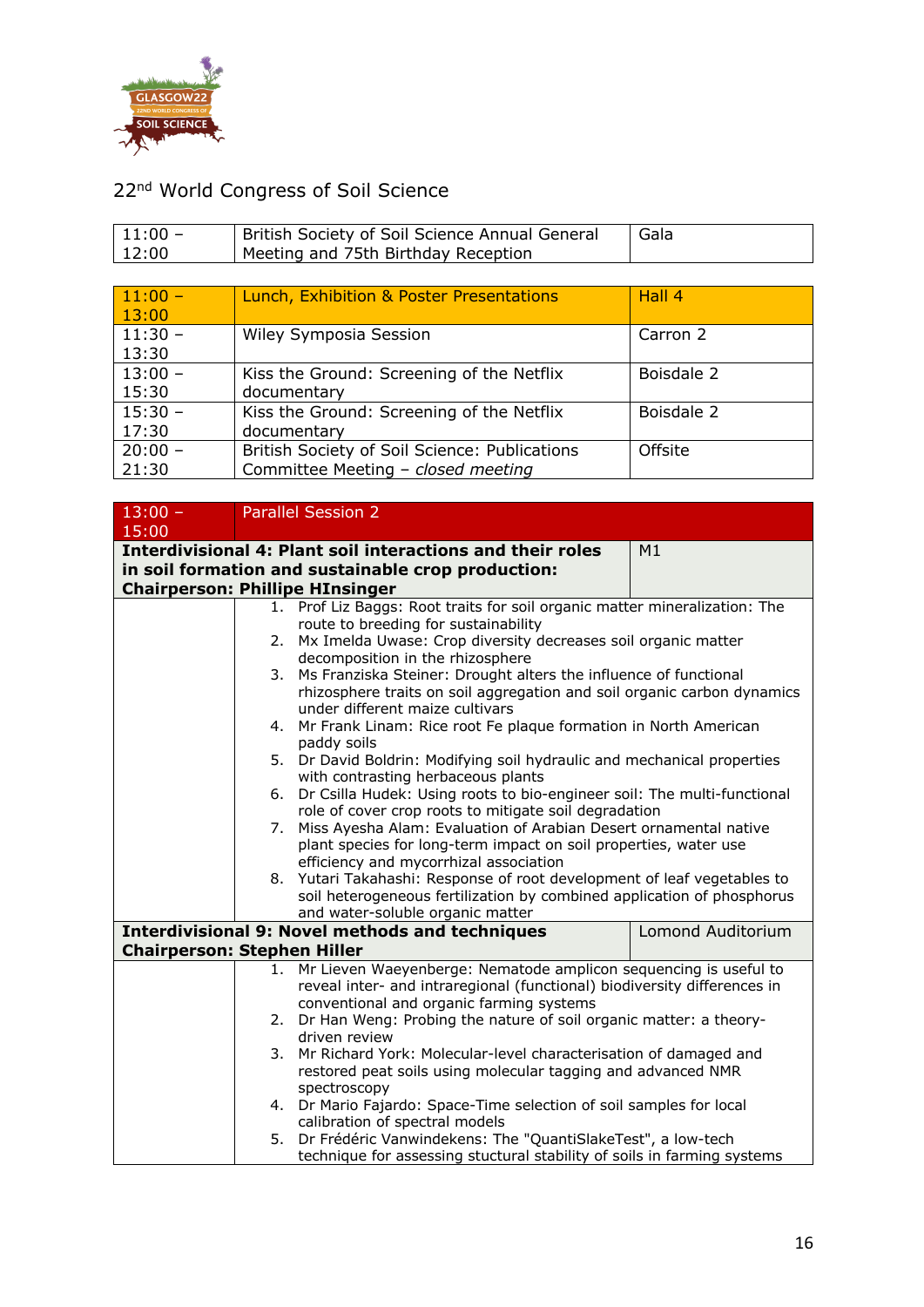

|             |    | 6. Dr Scott Buckley: Simulating root exudation processes using             |                                                                               |  |
|-------------|----|----------------------------------------------------------------------------|-------------------------------------------------------------------------------|--|
|             |    | microdialysis - examining short-term C supply and N availability in        |                                                                               |  |
|             |    | near real-time.                                                            |                                                                               |  |
|             |    | 7. Dr Julien Guigue: Mapping molecular composition heterogeneity of        |                                                                               |  |
|             |    | particulate organic matter during the decomposition of organic fertilizer  |                                                                               |  |
|             |    | at different depths                                                        |                                                                               |  |
|             |    | 12 Division: 1 Commission 1.4, Commission 1.6 - Soil                       | Boisdale 1                                                                    |  |
|             |    | classification and palaeopedology: Chairperson: TBC                        |                                                                               |  |
|             |    |                                                                            |                                                                               |  |
|             |    | 19 Division 2 Commission 2.3: Soil microorganisms                          | Forth                                                                         |  |
|             |    | under changing environment: Chairperson: Magdelena                         |                                                                               |  |
| <b>Frac</b> |    |                                                                            |                                                                               |  |
|             |    |                                                                            |                                                                               |  |
|             | 1. | Dr Nick Bouskill: Climate history dictates microbial metabolic response    |                                                                               |  |
|             |    | to drought stress: from semi-arid soils to tropical forest precipitation   |                                                                               |  |
|             |    | gradients                                                                  |                                                                               |  |
|             |    | 2. Louis J.P. Dufour: Energetic return on investment determines overall    |                                                                               |  |
|             |    | soil microbial activity                                                    |                                                                               |  |
|             | 3. | Miss Katy Faulkner: High rainfall disturbs soil microbial structure and    |                                                                               |  |
|             |    | function in a mature temperate forest under elevated carbon dioxide        |                                                                               |  |
|             | 4. | Mr Matias Fernandez: Molecular approaches to examine microbial             |                                                                               |  |
|             |    | diversity (long-term experimental sites)                                   |                                                                               |  |
|             |    | 5. Dr Paul George: Bioprospection and sentinel organisms as monitoring     |                                                                               |  |
|             |    | tools for assessing the impact of climate warming on soils in the          |                                                                               |  |
|             |    | Canadian North                                                             |                                                                               |  |
|             |    |                                                                            | 6. Dr Lukas Kohl: Microbial inputs at the litter layer translate climate into |  |
|             |    | altered organic matter properties                                          |                                                                               |  |
|             | 7. | Mr Simon Bo Lassen: Impacts of soil properties and farming practice on     |                                                                               |  |
|             |    | prokaryotic microbiomes across nine European pedoclimatic regions          |                                                                               |  |
|             |    | 8. Dr Jane Lucas: Anthropogenic and climatic stressors interact to disrupt |                                                                               |  |
|             |    | soil communities and nutrient cycling                                      |                                                                               |  |
|             |    | 43 WG 3.4: Recent advances in nutritional, biological and                  | Alsh 1                                                                        |  |
|             |    | physical processes in paddy soils: Chairperson:                            |                                                                               |  |
|             | 1. | Dr Jehangir Bhadha: Cultivating flooded rice as a treatment technology     |                                                                               |  |
|             |    | to mitigate nutrient loads and improve soil quality from agricultural      |                                                                               |  |
|             |    | watersheds                                                                 |                                                                               |  |
|             |    | 2. Mr Weichen Huan: Is rice field a nitrogen source or sink for the        |                                                                               |  |
|             |    | environment?                                                               |                                                                               |  |
|             | 3. | Mr Md Dhin Islam: Exploration of soil macropores in a compacted            |                                                                               |  |
|             |    | plough pan by rice genotypes                                               |                                                                               |  |
|             | 4. | Dr Ram Prakash Tata: Changes in soil properties and soil quality in        |                                                                               |  |
|             |    | long-term rice-based cropping system under conservation agriculture.       |                                                                               |  |
|             | 5. | Prof Junta Yanai: Long-term changes in paddy soil fertility in tropical    |                                                                               |  |
|             |    | Asia under the Green Revolution from 1960s to 2010s                        |                                                                               |  |

| $15:30 -$                     | <b>Parallel Session 3</b>                                                 |                   |
|-------------------------------|---------------------------------------------------------------------------|-------------------|
| 17:30                         |                                                                           |                   |
|                               | <b>Interdivisional 6: Dynamics of soil erosion and land loss</b>          | Lomond Auditorium |
|                               | under present and future environments: Chairperson:                       |                   |
| <b>Professor Artemi Cerda</b> |                                                                           |                   |
|                               | 1. Dr Olivier Cerdan: "Off-site economic costs induced by soil erosion in |                   |
|                               | the northwestern European loess belt for the last two decades             |                   |
|                               | (Normandy, France)"                                                       |                   |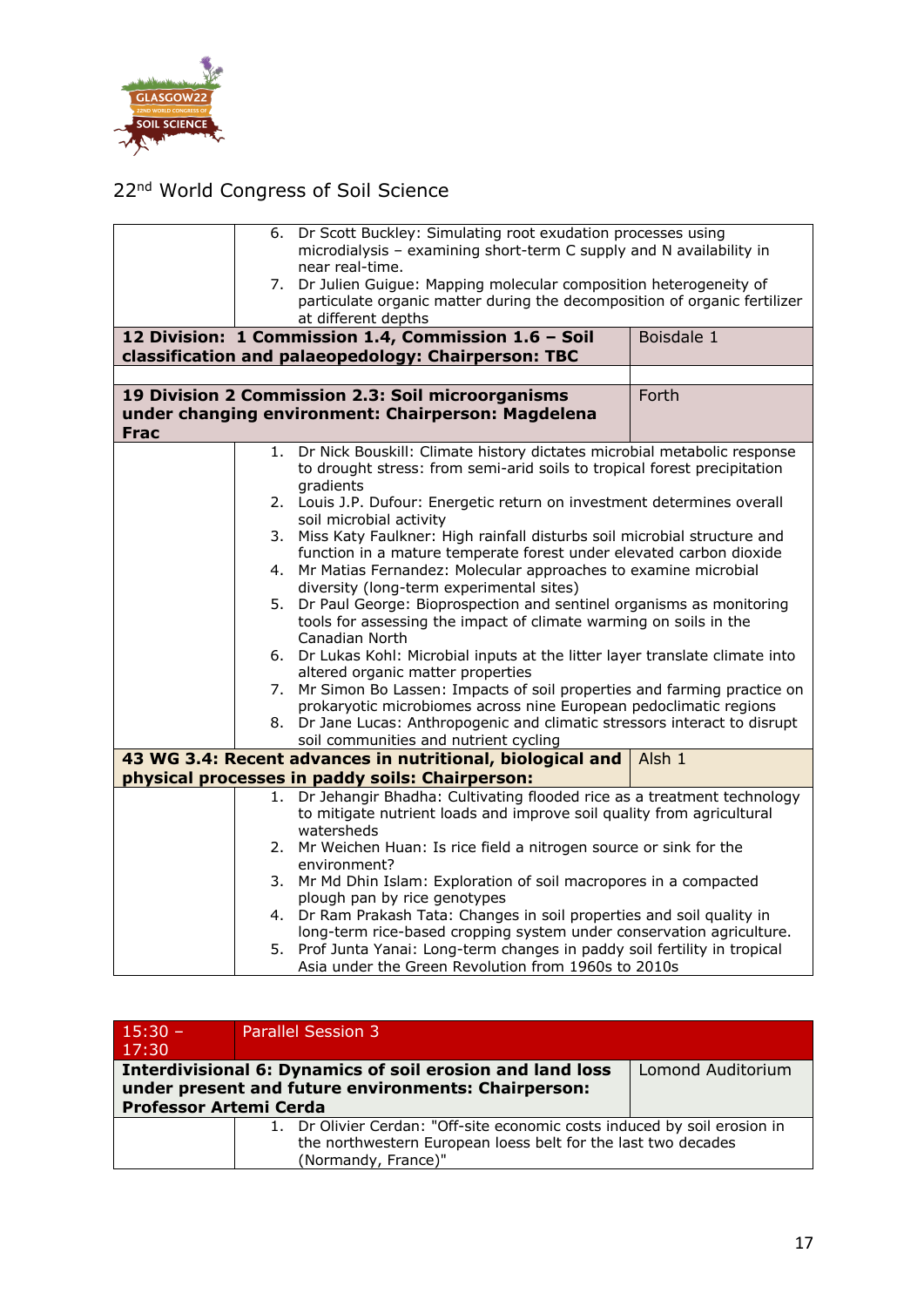

|             | 4.<br>7. | 2. Ms Corinna Gall: On the effect of pioneer biocrust communities on soil<br>erosion after disturbances in a European temperate forest ecosystem<br>3. Mr Francis Matthews: A crop phenology-based approach to quantify the<br>C-factor at the field-parcel scale in Europe<br>Mr Ariel Nahalieli: Piping formation and distribution in a semi-arid<br>environment: A new conceptual model<br>5. Dr Hari Ram Upadhayay: Disentangling prolonged rainfall and land use<br>change interactions on catchment sediment source dynamics from<br>multi-biotracers isotope composition<br>6. Dr Xihua Yang: Predicting nutrient loss due to water and wind erosion<br>across New South Wales, Australia<br>Prof Vincent Logah: Integrating biochar into cropping systems reduces<br>soil loss and run-off characteristics in Ghana<br>8. Ms Estela Nadal-Romero: The legacy of the historic land use/land cover<br>changes after cropland abandonment: effects on soil properties,<br>nutrients, and redistribution processes                                                                   |       |
|-------------|----------|------------------------------------------------------------------------------------------------------------------------------------------------------------------------------------------------------------------------------------------------------------------------------------------------------------------------------------------------------------------------------------------------------------------------------------------------------------------------------------------------------------------------------------------------------------------------------------------------------------------------------------------------------------------------------------------------------------------------------------------------------------------------------------------------------------------------------------------------------------------------------------------------------------------------------------------------------------------------------------------------------------------------------------------------------------------------------------------|-------|
|             |          | 11 Soil Genesis: Chairperson: Endre Dobos                                                                                                                                                                                                                                                                                                                                                                                                                                                                                                                                                                                                                                                                                                                                                                                                                                                                                                                                                                                                                                                | M1    |
|             | 2.<br>8. | 1. Prof Alfred Hartemink: The importance of soil horizons in pedology<br>Dr Kate Schofield: Reconstructing soils from waste: barriers and<br>opportunities<br>3. Ms Olga Shopina: Trends in soil and vegetation recovery in Smolenskoe<br>Poozerye National Park after ploughing: the case study of pine forests<br>(Russia)<br>4. Dr Zoltán Szalai: Accelerated soil development due to seasonal water-<br>saturation under hydric conditions<br>5. Dr Tetsuhiro Watanabe: Disentangling the pedogenic factors controlling<br>active AI and Fe concentrations in soils of the Cameroon volcanic line<br>6. Prof. Cezary Kabala: Age and polygenetic origin of Planosols in<br>postglacial areas of Central Europe<br>7. Dr. Janis Boettinger: Toposequence of soils formed in Pleistocene Lake<br>Bonneville deposits, Utah, USA<br>M.Eng. Magdalena Tarnawczyk Yes Soil-forming factors controlling<br>properties of Technosols developed on historical mining and<br>metallurgical sites in the Tatra Mountains, southern Poland<br>19 Division 2 Commission 2.3: Soil microorganisms | Forth |
| <b>Frac</b> |          | under changing environment: Chairperson: Magdelena                                                                                                                                                                                                                                                                                                                                                                                                                                                                                                                                                                                                                                                                                                                                                                                                                                                                                                                                                                                                                                       |       |
|             |          | 1. Leidiane Dos Santos Lucas: Arbuscular Mycorrhizal Fungi in Buriti,<br>Cerrado Cashew and Peki in Cerrado soil                                                                                                                                                                                                                                                                                                                                                                                                                                                                                                                                                                                                                                                                                                                                                                                                                                                                                                                                                                         |       |
|             | 2.       | Dr Ashish Malik: Soil microbiome-mediated carbon sequestration:<br>understanding the mechanisms across different ecosystem                                                                                                                                                                                                                                                                                                                                                                                                                                                                                                                                                                                                                                                                                                                                                                                                                                                                                                                                                               |       |
|             | 3.       | Dr Vanessa Pino: Moody microbes! Cycles of soil temperature and<br>pedogenic variations disentangle soil microbiome predictions in                                                                                                                                                                                                                                                                                                                                                                                                                                                                                                                                                                                                                                                                                                                                                                                                                                                                                                                                                       |       |
|             |          | Australian soils<br>4. Dr Flavia Pinzari: Effects of a fungal invasion on soil bacteria                                                                                                                                                                                                                                                                                                                                                                                                                                                                                                                                                                                                                                                                                                                                                                                                                                                                                                                                                                                                  |       |
|             |          | 5. Dr Juliana Silva Rodrigues Cabral: An antique association between<br>fungi and plants that can save the future of agricultural production in<br>the face climate change                                                                                                                                                                                                                                                                                                                                                                                                                                                                                                                                                                                                                                                                                                                                                                                                                                                                                                               |       |
|             |          | 6. Dr Gupta Vadakattu: Managing functional resilience of soil microbiomes                                                                                                                                                                                                                                                                                                                                                                                                                                                                                                                                                                                                                                                                                                                                                                                                                                                                                                                                                                                                                |       |
|             | 7.       | for sustainable production and ecosystem health<br>Prof Yongguan Zhu: Understanding antimicrobial resistance in soil-<br>plant system for One Health                                                                                                                                                                                                                                                                                                                                                                                                                                                                                                                                                                                                                                                                                                                                                                                                                                                                                                                                     |       |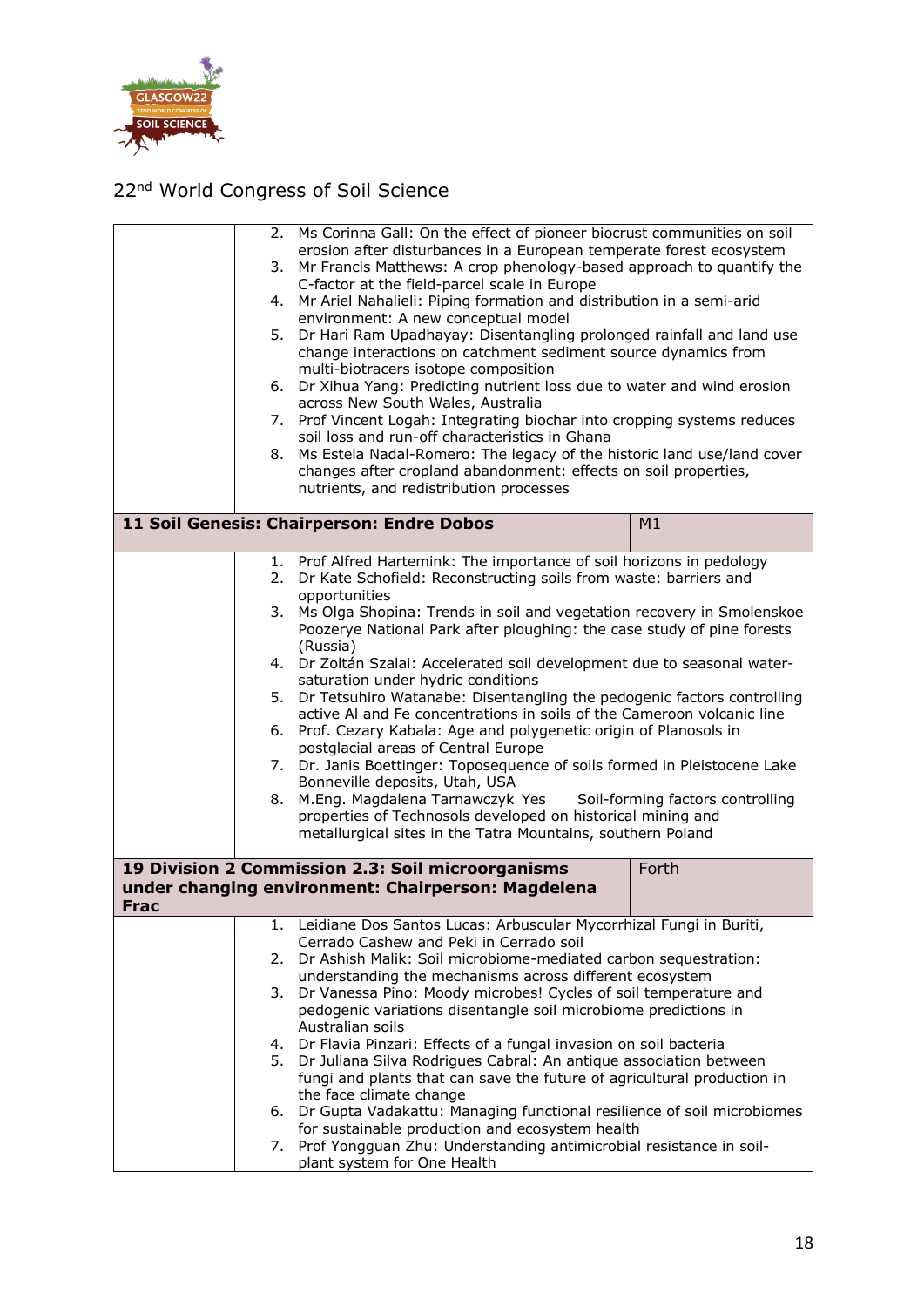

|                     |    | 8. Dr Miriam Muñoz-Rojas: Emerging soil microbial-based strategies for<br>restoring biodiversity and enhancing climate resilience of degraded<br>ecosystems |                   |  |
|---------------------|----|-------------------------------------------------------------------------------------------------------------------------------------------------------------|-------------------|--|
|                     |    | 34 WG1.8 - Advances in universal soil classification:                                                                                                       | Alsh <sub>2</sub> |  |
| <b>Chairperson:</b> |    |                                                                                                                                                             |                   |  |
|                     |    | 1. Dr Yuri Gelsleichter: Evaluation of centroid units from Brazilian to<br>Universal Soil Classification System                                             |                   |  |
|                     | 2. | Dr Andrei Rozanov: Universal soil classification for soil map legends                                                                                       |                   |  |
|                     |    | and soil information systems                                                                                                                                |                   |  |
|                     |    | 40 WG3.2: Carbon and nutrient cycles under intensifying                                                                                                     | Alsh 1            |  |
|                     |    | climate change and land management: Chairperson: Prof                                                                                                       |                   |  |
|                     |    | <b>Zhihong Xu &amp; Prof Chris Johnson</b>                                                                                                                  |                   |  |
|                     |    | 1. TBC                                                                                                                                                      |                   |  |
|                     |    | 2. Dr Sunendra Joshi: The effect of salinity on dissolved organic C and                                                                                     |                   |  |
|                     |    | nutrients in non-saline soils                                                                                                                               |                   |  |
|                     | 3. | Ms Rika Ratna Sari: Soil protection or nutrient supply? Dual role of<br>litter layer in cacao agroforestry systems                                          |                   |  |
|                     |    | 4. Dr Marcelo Valadares Galdos: Modelling soil carbon dynamics under                                                                                        |                   |  |
|                     |    | different tillage, crop rotation and climate scenarios in Southeastern                                                                                      |                   |  |
|                     |    | <b>Brazil</b>                                                                                                                                               |                   |  |
|                     |    | 5. Mr Laudelino Vieira da Mota Neto: Soil Carbon affected by N rates in                                                                                     |                   |  |
|                     |    | tropical maize intercropped with forages                                                                                                                    |                   |  |
|                     |    | 6. Dr Han Weng: Shining a light on in situ distribution of soil carbon                                                                                      |                   |  |
|                     |    | functional groups in an 8-year Free-Air Carbon Dioxide Enrichment                                                                                           |                   |  |
|                     |    | study<br>7. Dr Chunhao Gu: The impacts of sea level rise on phosphorus cycling in                                                                           |                   |  |
|                     |    | coastal soils                                                                                                                                               |                   |  |
|                     |    | 8. Prof Masahiko Katoh: CO <sub>2</sub> retention on wood ashes from different raw                                                                          |                   |  |
|                     |    | materials and $CO2$ release after soil mixing                                                                                                               |                   |  |
| $17:30 -$           |    | Refreshment Break, Exhibition & Networking                                                                                                                  | Hall 4            |  |
| 18:00               |    |                                                                                                                                                             |                   |  |

| $15:30 -$ | Kiss the Ground: Screening of the Netflix | Boisdale 2 |
|-----------|-------------------------------------------|------------|
| 17:30     | documentary                               |            |

| <b>Plenary Session</b> |                                                |                  |  |  |
|------------------------|------------------------------------------------|------------------|--|--|
| $18:00 -$              | How transforming land use change could         | Clyde Auditorium |  |  |
| 19:00                  | change our future                              |                  |  |  |
|                        | Dr Debra Roberts, Co-Chair of Working Group II |                  |  |  |
|                        | of the IPCC                                    |                  |  |  |
|                        | Durban, South Africa                           |                  |  |  |

| $20:00 -$ | British Society of Soil Science: Publications | Offsite |
|-----------|-----------------------------------------------|---------|
| 21:30     | Committee Meeting - closed meeting            |         |

| <b>Fringe Events</b> |                      |           |  |  |
|----------------------|----------------------|-----------|--|--|
| $09:00 -$<br>13:00   | <b>STARS Session</b> | Dochart 1 |  |  |
| $09:00 -$<br>17:30   | Natural England      | Dochart 2 |  |  |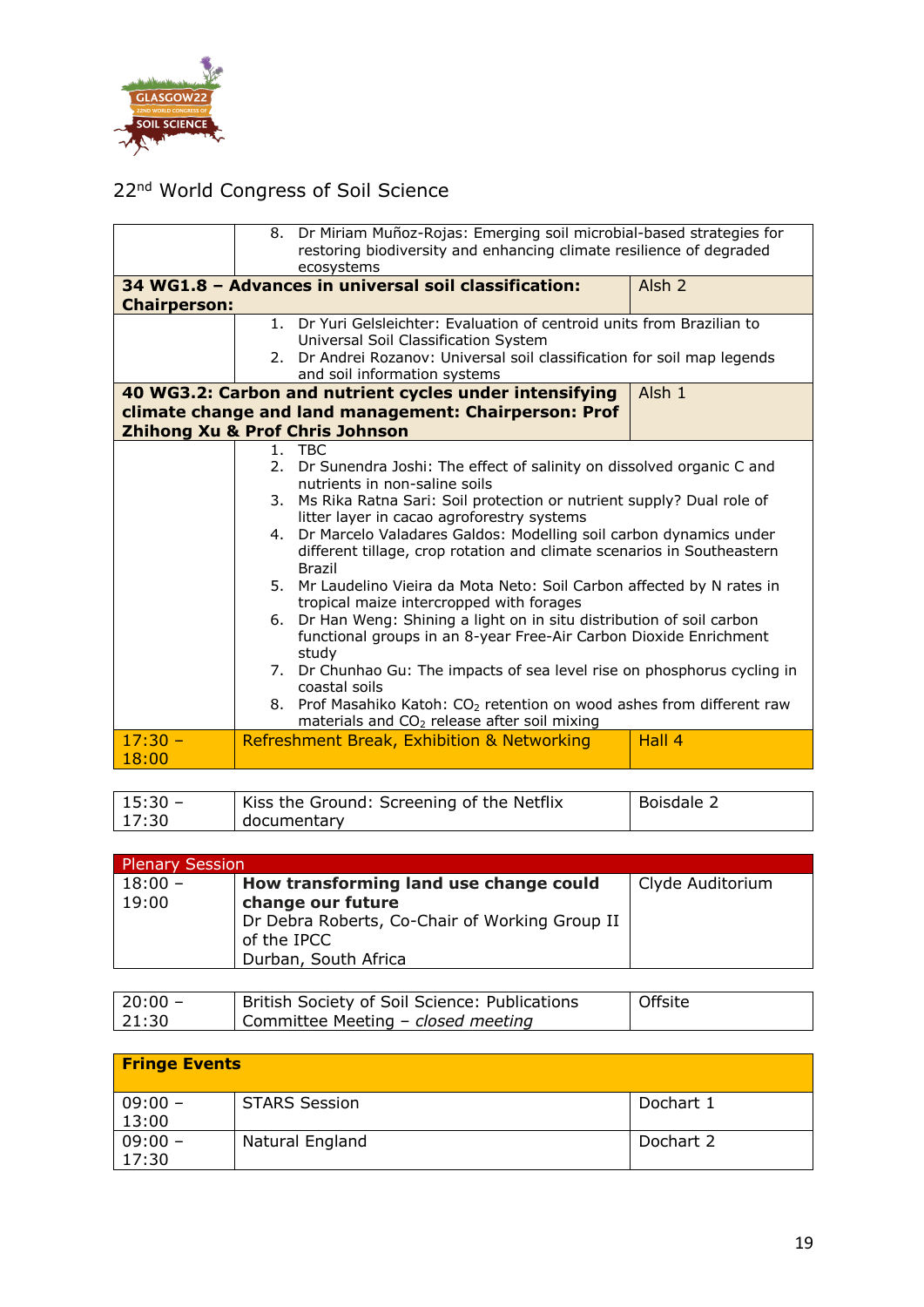

| <b>Policy Programme</b> |                                      |          |  |
|-------------------------|--------------------------------------|----------|--|
| $10:00 -$               | Further details available -          | Carron 1 |  |
| 17:30                   | https://22wcss.org/programme/policy- |          |  |
|                         | programme/                           |          |  |

#### **Day 4 Programme Wednesday 3 August 2022**

| <b>Division Meetings</b> |                                              |            |  |  |
|--------------------------|----------------------------------------------|------------|--|--|
| $08:00 -$<br>12:00       | Division 1 Business Meeting - closed meeting | Boisdale 1 |  |  |
| $15:00 -$<br>17:00       | Division 1 Business Meeting - closed meeting | Boisdale 1 |  |  |

| $08:00 -$                        |                                                                                                                                                      | <b>Parallel Session 1</b>                                                    |                   |  |
|----------------------------------|------------------------------------------------------------------------------------------------------------------------------------------------------|------------------------------------------------------------------------------|-------------------|--|
| 10:00                            |                                                                                                                                                      |                                                                              |                   |  |
|                                  |                                                                                                                                                      | Interdivisional 7: Soil securing humanity   Humanity                         | Lomond Auditorium |  |
|                                  |                                                                                                                                                      | securing soil: Chairperson: Professor Damien Field                           |                   |  |
|                                  |                                                                                                                                                      | 1. Penelope Wensley: Australia's National Soils Advocate                     |                   |  |
|                                  |                                                                                                                                                      | 2. Prof Rosa M Poch: connecting soils with people: initiatives of the Global |                   |  |
|                                  |                                                                                                                                                      | Soil Partnership                                                             |                   |  |
|                                  |                                                                                                                                                      | 3. Prof Damien Field: Securing soil through its connectivity                 |                   |  |
|                                  |                                                                                                                                                      | 4. Dr Karen Vancampenhout: The Green Green Sand of Home: immersive           |                   |  |
|                                  |                                                                                                                                                      | experiences for creating soil awareness                                      |                   |  |
|                                  |                                                                                                                                                      | Miss Prapa Taranet: Soil doctors program: a smart farmer approach for<br>5.  |                   |  |
|                                  |                                                                                                                                                      | sustainable soil management and food security in Lancang-Mekong<br>Countries |                   |  |
|                                  |                                                                                                                                                      | 6. Prof Cristine Muggler: Agroecology and healthy soils to ensure food       |                   |  |
|                                  |                                                                                                                                                      | security and sovereignty                                                     |                   |  |
|                                  |                                                                                                                                                      | Dr Liesl Wiese-Rozanov: Assessing countries' commitments for soil<br>7.      |                   |  |
|                                  |                                                                                                                                                      | organic carbon protection and sequestration under the three Rio              |                   |  |
|                                  |                                                                                                                                                      | Conventions                                                                  |                   |  |
|                                  |                                                                                                                                                      |                                                                              |                   |  |
|                                  |                                                                                                                                                      | <b>Interdivisional 8: Sustainable land use: Chairperson:</b>                 | M1                |  |
| <b>Professor Claudio Zaccone</b> |                                                                                                                                                      |                                                                              |                   |  |
|                                  |                                                                                                                                                      | 1. Prof Sonoko Bellingrath-Kimura: New land use arrangement that             |                   |  |
|                                  |                                                                                                                                                      | harmonize various ecosystem services of agricultural landscape               |                   |  |
|                                  | 2.                                                                                                                                                   | Ms Nur Azima Busman: Long-term monitoring of carbon dioxide and              |                   |  |
|                                  |                                                                                                                                                      | methane fluxes from different types of tropical peat swamp forests           |                   |  |
|                                  | 3.                                                                                                                                                   | Dr Claire Chenu: Climate-smart AND sustainable management of                 |                   |  |
|                                  |                                                                                                                                                      | agricultural soils: identifying synergies and addressing trade-offs          |                   |  |
|                                  | Mr Olivier Heller: The potential of innovative soil management practices<br>4.<br>to address soil challenges across Europe - Outcomes of the i-SoMPE |                                                                              |                   |  |
|                                  |                                                                                                                                                      | Project                                                                      |                   |  |
|                                  | 5.                                                                                                                                                   | Professor Alfred Hartemink: Soil and environmental issues in sandy           |                   |  |
|                                  |                                                                                                                                                      | soils                                                                        |                   |  |
|                                  |                                                                                                                                                      | 6. Dr Deborah January-Bevers: Improving soil ecosystem services in           |                   |  |
|                                  |                                                                                                                                                      | Houston, Texas through large-scale tree planting frameworks providing        |                   |  |
|                                  |                                                                                                                                                      | sustainable land use and air pollution reductions                            |                   |  |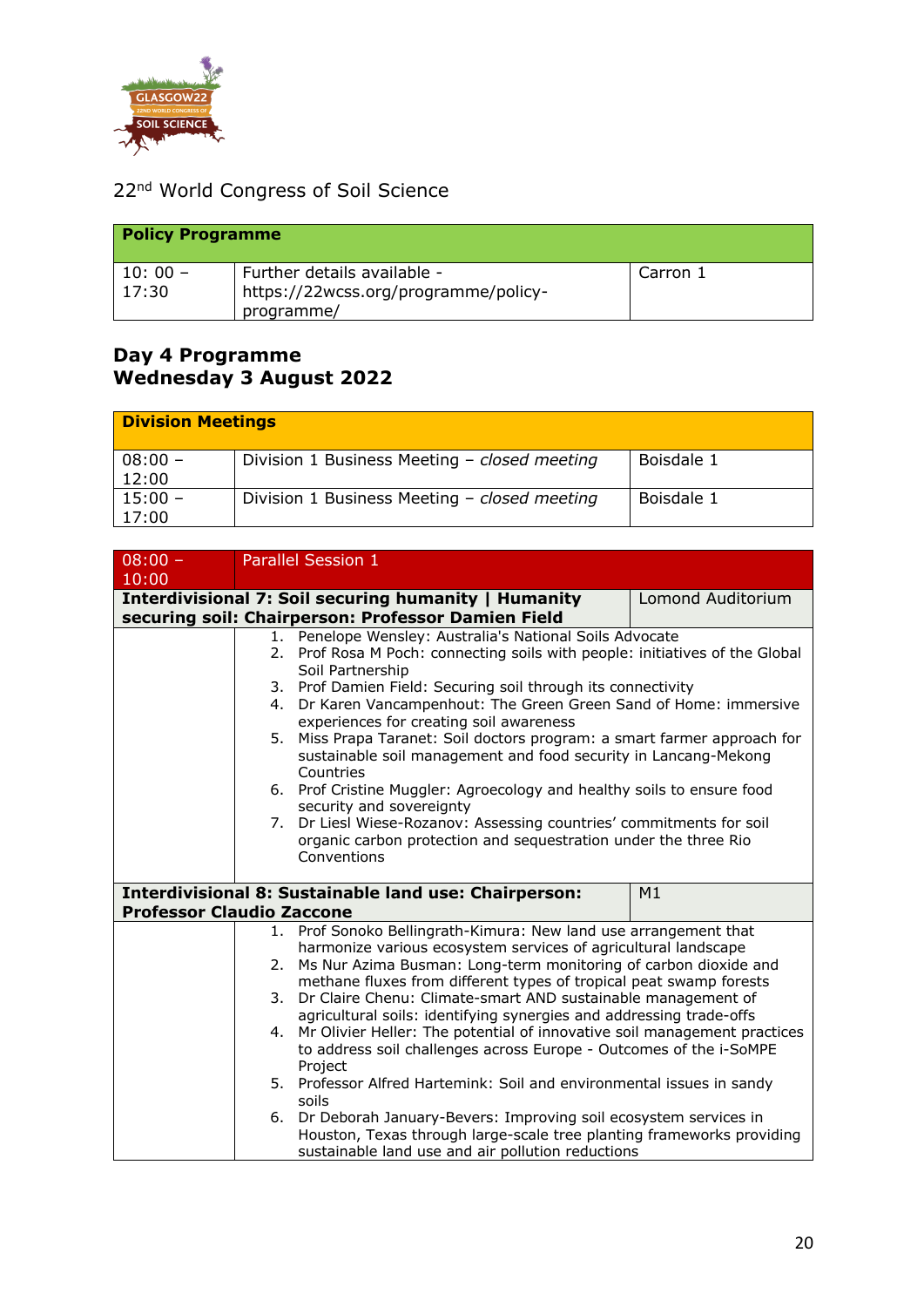

|                                   |                                                                   | 7. Dr Michael Löbmann: Soil Mission Support: Participatory identification                                                                     |        |  |
|-----------------------------------|-------------------------------------------------------------------|-----------------------------------------------------------------------------------------------------------------------------------------------|--------|--|
|                                   | of research & innovation gaps for a sustainable soil and land use |                                                                                                                                               |        |  |
|                                   |                                                                   | practice<br>8. Ms Estela Nadal-Romero: Land uses/land cover management after                                                                  |        |  |
|                                   |                                                                   | cropland abandonment as a strategy for enhancing ecosystem                                                                                    |        |  |
|                                   |                                                                   | services: soil quality and organic carbon sequestration                                                                                       |        |  |
|                                   |                                                                   | 17 Division 2: Sustainable use of legacy soil phosphorus:                                                                                     | Gala   |  |
| <b>Chairperson: Karl Dunfield</b> |                                                                   |                                                                                                                                               |        |  |
|                                   |                                                                   | 1. Keynote Speaker: Dr Andrew Margenot: Quantifying how much, where,                                                                          |        |  |
|                                   |                                                                   | and what form of legacy P across scales: the case of Illinois                                                                                 |        |  |
|                                   |                                                                   | 2. Dr Jehangir Bhadha: Addressing phosphorus legacies and efficiencies                                                                        |        |  |
|                                   |                                                                   | through the Science and Technologies for Phosphorus Sustainability                                                                            |        |  |
|                                   |                                                                   | (STEPS) Center initiative<br>3. Dr Deb Jaisi: Residual and recalcitrant phosphorus pools and isotope                                          |        |  |
|                                   |                                                                   | signatures to track legacy sources                                                                                                            |        |  |
|                                   |                                                                   | 4. Prof Leo Condron: Impact of green manures on legacy soil phosphorus                                                                        |        |  |
|                                   |                                                                   | mobilisation and crop performance                                                                                                             |        |  |
|                                   | 5.                                                                | Dr Antonio Rafael Sánchez-Rodríguez: Legacy soil phosphorus and                                                                               |        |  |
|                                   |                                                                   | biobased P fertilizers in the wheat/oleaginous-leguminous crop rotation                                                                       |        |  |
|                                   |                                                                   | in Mediterranean Vertisols                                                                                                                    |        |  |
|                                   |                                                                   | 6. Miss Wen-hui Li: Solution for the phosphorus crisis: environmental<br>friendly hybrid LDH serves as slow release phosphate fertilizer      |        |  |
|                                   |                                                                   | 7. Prof Mark Tibbett: Too much of a good thing: the legacy of phosphorus                                                                      |        |  |
|                                   |                                                                   | fertilisation in restored landscapes of high biodiversity value                                                                               |        |  |
|                                   |                                                                   | 22 Division 3 Commission 3.1 - Soil evaluation and land                                                                                       | Forth  |  |
| use planning: Chairperson:        |                                                                   |                                                                                                                                               |        |  |
|                                   |                                                                   | 1. Keynote Speaker: Dr. Anders Bjørn Møller: A cautionary tale of                                                                             |        |  |
|                                   |                                                                   | machine learning, land use and land suitability assessment                                                                                    |        |  |
|                                   |                                                                   | 2. Chantal Hendricks: Stocktaking for agricultural soil quality and<br>ecosystem services indicators and their reference values; The EJP SOIL |        |  |
|                                   |                                                                   | 'SIREN' project                                                                                                                               |        |  |
|                                   |                                                                   | 3. Mrs Ana Flavia Boeni: Linking soil and vegetation variables in assisted                                                                    |        |  |
|                                   |                                                                   | natural regeneration in the Doce river basin, Brazil                                                                                          |        |  |
|                                   | 4.                                                                | Mr Gilles Colinet: Assessing potential soil ecosystemic services in urban                                                                     |        |  |
|                                   |                                                                   | green areas from measurements of soil properties: insight from the                                                                            |        |  |
|                                   |                                                                   | <b>URBSERSOI</b> project<br>5. Dr Mulenga Kalumba: Functional evaluation of digital soil hydraulic                                            |        |  |
|                                   |                                                                   | property maps through comparison of simulated and remotely sensed                                                                             |        |  |
|                                   |                                                                   | maize canopy cover                                                                                                                            |        |  |
|                                   |                                                                   | 6. Dr Ahmed Al Arazah: Assessment of the hydrological status of                                                                               |        |  |
|                                   |                                                                   | Marshlands in the South of Iraq using a combination of remote sensing                                                                         |        |  |
|                                   |                                                                   | and drought indices                                                                                                                           |        |  |
|                                   |                                                                   | 28 WG1.2 - Digital soil mapping: advances towards                                                                                             | Alsh 1 |  |
|                                   | 1.                                                                | Digital Soil Assessment: Chairperson: Dr Laura Poggio<br>Mr Bryan Fuentes: rassta: Raster-based Spatial Stratification                        |        |  |
|                                   |                                                                   | Algorithms and their Application in Digital Soil Mapping                                                                                      |        |  |
|                                   | 2.                                                                | Dr Carla Gavilan: Representative Elementary Areas to optimize field                                                                           |        |  |
|                                   |                                                                   | soil sampling under logistical constraints                                                                                                    |        |  |
|                                   | 3.                                                                | Mr Stefan Oechslin: Development of a digital soil mapping based                                                                               |        |  |
|                                   |                                                                   | decision framework for management of degraded organic soils for the                                                                           |        |  |
|                                   |                                                                   | Swiss Rhine Valley<br>4. Ms Jessica Philippe                                                                                                  |        |  |
|                                   |                                                                   | : Utilizing Digital Soil Mapping Products for<br>Environmental management Decisions in the United States                                      |        |  |
|                                   | 5.                                                                | Dr Laura Poggio: Quantifying pedodiversity at different scales                                                                                |        |  |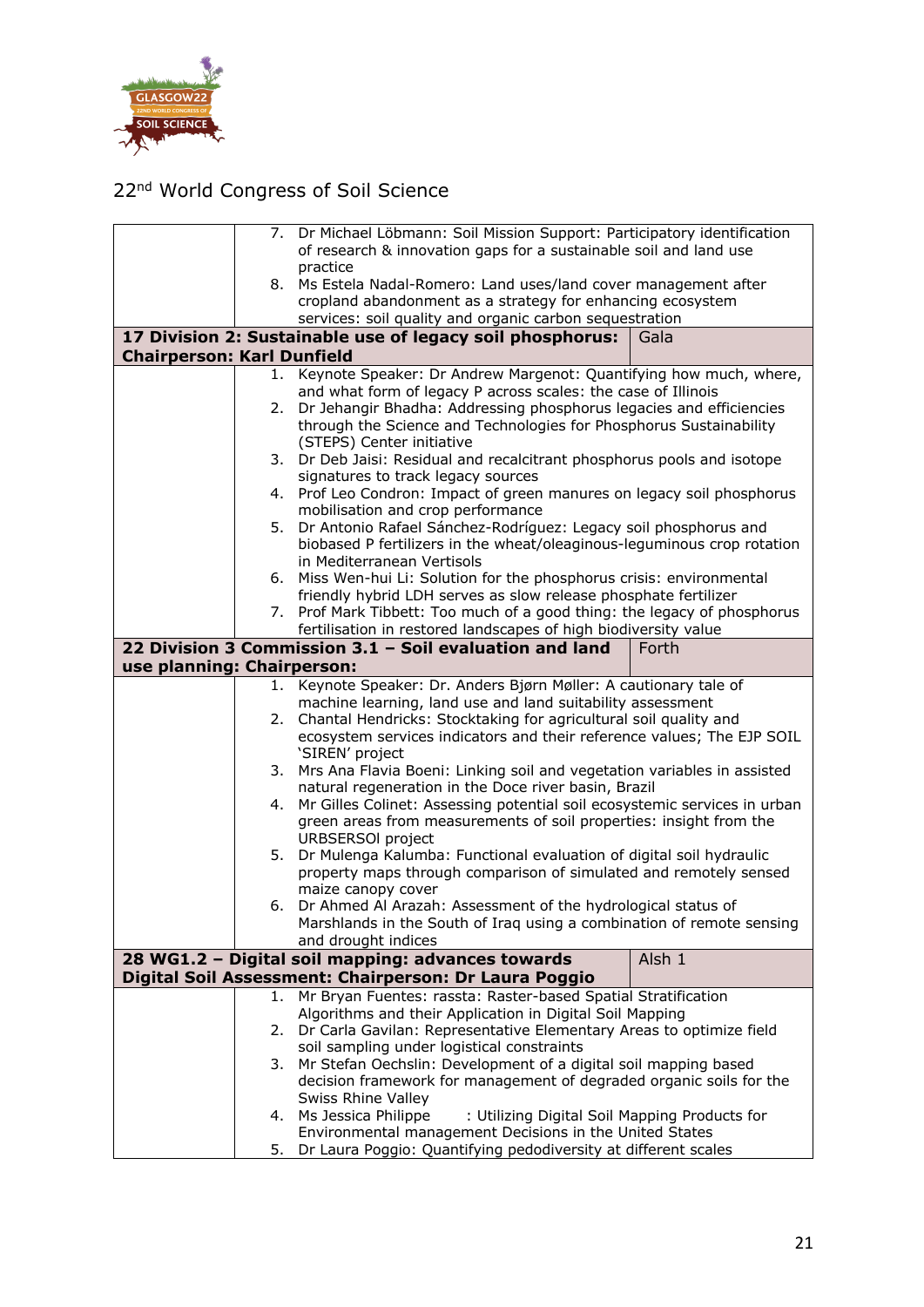

|                    | 6. Dr George van Zijl: "Digital Soil Mapping and Hydrological Modelling<br>produces solutions for severe infrastructure damage in Cosmo City,<br>South Africa        |                                                                                                                                   |  |  |
|--------------------|----------------------------------------------------------------------------------------------------------------------------------------------------------------------|-----------------------------------------------------------------------------------------------------------------------------------|--|--|
|                    | 45 WG4.1 - The application of Soil Science in the                                                                                                                    | Alsh <sub>2</sub>                                                                                                                 |  |  |
|                    | <b>Criminal Justice System: Chairperson: Professor Lorna</b>                                                                                                         |                                                                                                                                   |  |  |
| <b>Dawson</b>      |                                                                                                                                                                      |                                                                                                                                   |  |  |
|                    | 1. Keynote Speaker: DCI Brian Geddes: The role of physical evidence in<br>the investigation/detection of major crime In Scotland                                     |                                                                                                                                   |  |  |
|                    | investigation                                                                                                                                                        | 2. Prof Lorna Dawson: Trace evidence comparison between soil on<br>footwear and reference site locations: application to a murder |  |  |
|                    | 3. Dr Rosa Maria Di Maggio: Geology and Civil Protection: when<br>foreseeable hydrogeological disasters cause victims                                                |                                                                                                                                   |  |  |
|                    | 4. Dr Laurance Donnelly: Forensic 'fingerprinting' (provenance<br>determination) in the predictive geolocation of the global trade in illicit<br>minerals and metals |                                                                                                                                   |  |  |
|                    | 5. Prof Robert Fitzpatrick: Soil material evidence in 2 crime investigations<br>involving both primary and secondary transferences of soil materials                 |                                                                                                                                   |  |  |
| $10:00 -$<br>10:30 | Refreshment Break, Exhibition & Networking                                                                                                                           | Hall 4                                                                                                                            |  |  |

| $10:30 -$ |    | <b>Parallel Session 2</b>                                                                     |                                                                            |  |  |
|-----------|----|-----------------------------------------------------------------------------------------------|----------------------------------------------------------------------------|--|--|
| 12:30     |    |                                                                                               |                                                                            |  |  |
|           |    | Interdivisional 7: Soil securing humanity   Humanity                                          | Lomond Auditorium                                                          |  |  |
|           |    | securing soil: Chairperson: Professor Alex McBratney                                          |                                                                            |  |  |
|           |    | 1. Prof Alex McBratney: Developing and implementing a diagnostic soil                         |                                                                            |  |  |
|           |    | security assessment framework for Australia and beyond                                        |                                                                            |  |  |
|           | 2. | Dr Laura Poggio: Global modelling of soil functions to support soil                           |                                                                            |  |  |
|           | 3. | security<br>Mr Jonah Prout: soil organic carbon to clay ratio: effective for                  |                                                                            |  |  |
|           |    |                                                                                               |                                                                            |  |  |
|           |    | monitoring management activities to achieve improved carbon status<br>and condition of soils. |                                                                            |  |  |
|           |    | 4. Dr Mercedes Roman Dobarco: Digital pedogenon mapping for assessing                         |                                                                            |  |  |
|           |    | changes in soil condition from local to continental scale                                     |                                                                            |  |  |
|           |    | 5. Ms Anna Abramova: The global agricultural domestication of soil over                       |                                                                            |  |  |
|           |    | time                                                                                          |                                                                            |  |  |
|           |    |                                                                                               | 6. Dr Eric Brevik: Securing soil to secure human health                    |  |  |
|           |    |                                                                                               | 7. Dr Claudia Erber: Application of organic materials on land - Regulatory |  |  |
|           |    | challenges in implementing circular economy principles in Scotland                            |                                                                            |  |  |
|           | 8. | Prof Tom Vanwalleghem: Impact of soil erosion on soil security under                          |                                                                            |  |  |
|           |    | global climate change: insights from simulation of soil water dynamics<br>and drought         |                                                                            |  |  |
|           |    | <b>Interdivisional 8: Sustainable land use</b>                                                | M <sub>1</sub>                                                             |  |  |
|           |    | Chairperson: Professor Sonoko Bellingrath-Kimura                                              |                                                                            |  |  |
|           | 1. | Dr Zach Simpson: Co-benefits and tradeoffs of conservation agriculture                        |                                                                            |  |  |
|           |    | management on multiple ecosystem services: a synthesis of meta-                               |                                                                            |  |  |
|           |    | analyses                                                                                      |                                                                            |  |  |
|           | 2. | Miss Megan Tresise<br>: Estimating and mitigating greenhouse gas                              |                                                                            |  |  |
|           |    | emissions from farming using Life Cycle Assessment methods                                    |                                                                            |  |  |
|           | 3. | Ms Catriona Willoughby: Using soil health testing to design crop                              |                                                                            |  |  |
|           |    | rotations that are fit for the future by balancing productivity with                          |                                                                            |  |  |
|           |    | sustainability                                                                                |                                                                            |  |  |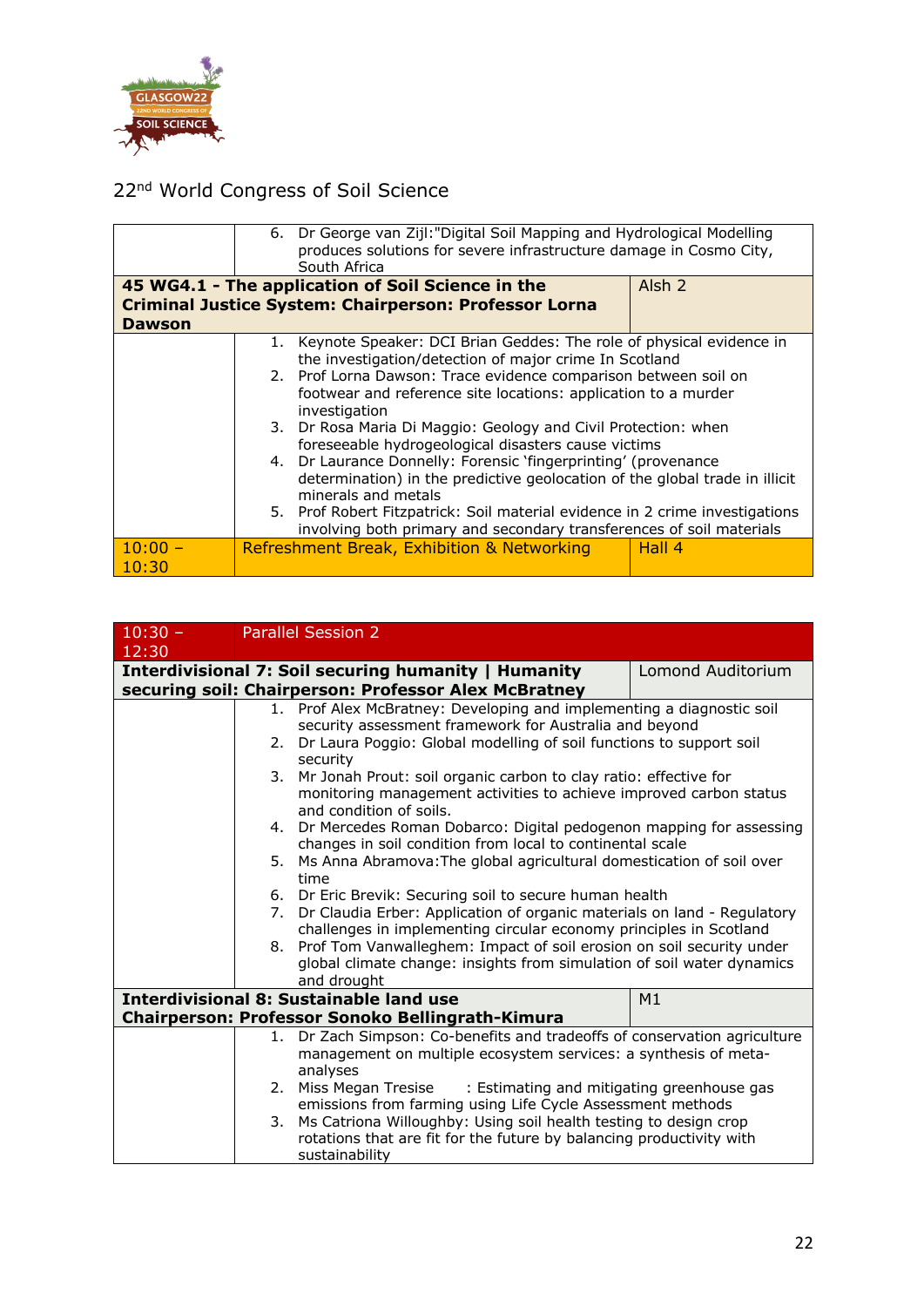

|                                     |    | 4. Prof Ying Zhao: The "Groundwater Benefit Zone" in saline agriculture,                                                     |                   |  |
|-------------------------------------|----|------------------------------------------------------------------------------------------------------------------------------|-------------------|--|
|                                     |    | proposals, contributions, and new scientific issues                                                                          |                   |  |
|                                     | 5. | Dr John Scullion: Trade-offs needed in delivering environmental                                                              |                   |  |
|                                     |    | services through extensification of improved UK upland pasture soils                                                         |                   |  |
|                                     | 6. | Dr Kristi Mingus: Soil Health is the Guide: Three lessons from assessing                                                     |                   |  |
|                                     |    | grazing management practices in the western United States                                                                    |                   |  |
|                                     |    | 17 Division 2: Sustainable use of legacy soil phosphorus:                                                                    | Gala              |  |
| <b>Chairperson: Kari Dunfield</b>   |    |                                                                                                                              |                   |  |
|                                     |    | 1. Keynote Speaker: Dr Jolanda Reusser: Associations of inositol                                                             |                   |  |
|                                     |    | phosphates and complex phosphomonoesters with soil organic matter                                                            |                   |  |
|                                     | 2. | Mr Andrew Tweedie: Organic carbon additions affect phosphorus                                                                |                   |  |
|                                     |    | cycling in agricultural soils                                                                                                |                   |  |
|                                     |    | 3. Miss Jennifer Davies: Simulating the capacity of legacy soil phosphorus                                                   |                   |  |
|                                     |    | to maintain long-term crop productivity under reduced phosphorus                                                             |                   |  |
|                                     |    | fertiliser inputs                                                                                                            |                   |  |
|                                     |    | 4. Ms Lawrie Brown: Arbuscular mycorrhizal fungi are more important                                                          |                   |  |
|                                     | 5. | than root hairs of maize for utilizing legacy P in soils<br>Dr Issifou Amadou: Adsorption and desorption dynamics of organic |                   |  |
|                                     |    | phosphorus forms from Fe/Al oxyhydroxides and clay minerals.                                                                 |                   |  |
|                                     | 6. | Juanjuan Ai: What controls the availability of organic and inorganic P                                                       |                   |  |
|                                     |    | sources in top- and subsoils? A <sup>33</sup> P isotopic labelling study                                                     |                   |  |
|                                     | 7. | Dr Klaus Jarosch: Phosphorus fractions and availabilities in different                                                       |                   |  |
|                                     |    | soil depths after 20 years of continuous soil P management.                                                                  |                   |  |
|                                     |    | 21 Division 3, Commission 3.2 - Soil water, pollutant and                                                                    | Forth             |  |
|                                     |    | gas movement in the context of a changing climate:                                                                           |                   |  |
| <b>Chairperson: Lillian Oygrden</b> |    |                                                                                                                              |                   |  |
|                                     | 1. | Keynote Speaker: Bob Rees & Phil Haygarth: Soil and their                                                                    |                   |  |
|                                     |    | biogeochemical impacts in a changing climate                                                                                 |                   |  |
|                                     | 2. | Fabian Fernandez: Nitrous oxide emissions in poorly drained soils in a                                                       |                   |  |
|                                     |    | corn and soybean cropping system: Effect of drainage and N                                                                   |                   |  |
|                                     |    | applications.                                                                                                                |                   |  |
|                                     |    | 3. Matteo Longo: Understanding GHGs dynamics of alternative                                                                  |                   |  |
|                                     |    | management practices under shallow water table conditions                                                                    |                   |  |
|                                     | 4. | Fabian Fernandez: Nitrate, nitrous oxide, and ammonia loss mitigation                                                        |                   |  |
|                                     |    | with optimum rate of enhanced efficiency nitrogen fertilizer and                                                             |                   |  |
|                                     |    | application timing in corn                                                                                                   |                   |  |
|                                     |    | 5. Alex Woodley: Trade-offs or co-benefits of carbon input strategies on                                                     |                   |  |
|                                     |    | greenhouse gas emissions in low organic matter soils of the Southeast                                                        |                   |  |
|                                     |    | U.S.                                                                                                                         |                   |  |
|                                     |    | 6. Mr Amir Sadeghpou: Does long term no-till decrease soil nitrous oxide                                                     |                   |  |
|                                     |    | emissions during corn years in a corn-soybean rotation?                                                                      |                   |  |
|                                     |    | 7. Kazuyuki Inubushi: Effects of biodegradable plastics on soil properties                                                   |                   |  |
|                                     |    | and greenhouse gas productions                                                                                               |                   |  |
|                                     |    |                                                                                                                              |                   |  |
|                                     |    |                                                                                                                              |                   |  |
|                                     |    | 29 WG1.3 - Progress in Digital Soil Morphometrics -                                                                          | Alsh <sub>2</sub> |  |
|                                     |    | deeper and more precise soil observations: Chairperson                                                                       |                   |  |
|                                     | 1. | <b>TBC</b>                                                                                                                   |                   |  |
|                                     | 2. | Dr Julien Guigue: Effects of pre-processed organic fertilizers on soil                                                       |                   |  |
|                                     |    | organic matter and nutrient stocks in agricultural soils                                                                     |                   |  |
|                                     | 3. | Dr. David Hopkins: Value added pedology, a micromorphologic rewrite                                                          |                   |  |
|                                     |    | of a Natrudoll (Solonetz) case study in North Dakota, USA                                                                    |                   |  |
|                                     |    | 4. Yin-Chung Huang: Characterization of podzolic soils using digital soil                                                    |                   |  |
|                                     |    | morphometrics in subtropical subalpine forests                                                                               |                   |  |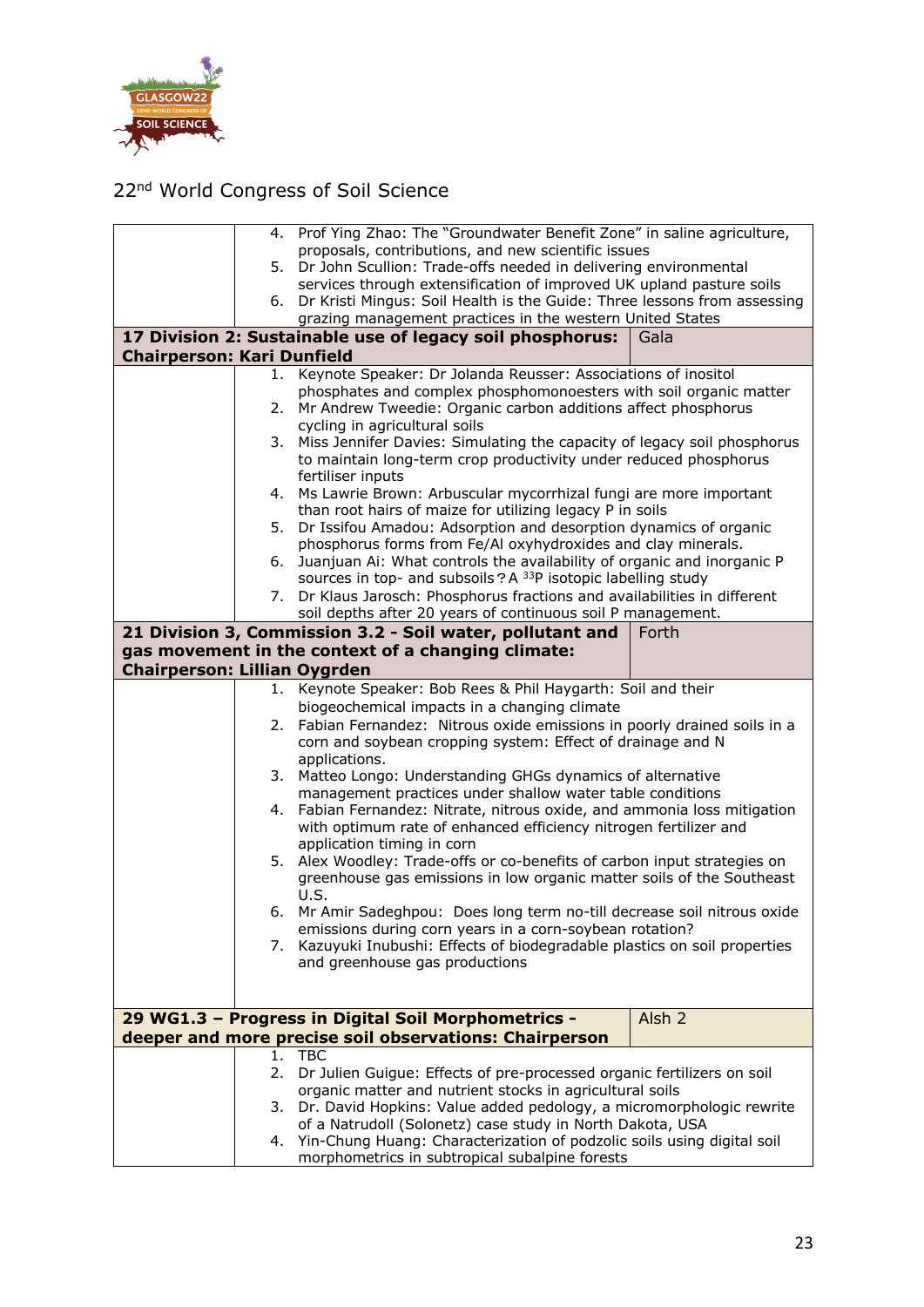

|    | 5. Ms Zsófia Adrienn Kovács: Elaboration of a national soil spectrum       |        |  |
|----|----------------------------------------------------------------------------|--------|--|
|    | library - preliminary results of predictivity tests                        |        |  |
|    | 6. Dr Pavel Kust: Soil at the microscale: from traditional micromorphology |        |  |
|    | to quantitative analysis and modelling based on XCT, SAXS techniques.      |        |  |
|    | 37 WG2.2 - Modelling soil processes from ped to global                     | Alsh 1 |  |
|    | scale: Chairperson: Professor Martine van Pleog                            |        |  |
|    | : Model selection from incubation data for<br>1. Mrs Mina Azizi-Rad        |        |  |
|    | representing soil carbon dynamics                                          |        |  |
|    | 2. Mr Francis Durnin-Vermette: Including manure-amendments to              |        |  |
|    | croplands in Canadian modelled estimates of soil organic carbon            |        |  |
|    | sequestration and greenhouse gas emissions                                 |        |  |
|    | 3. Dr Daniel Gimenez: Linking static and dynamic properties to define soil |        |  |
|    | heterogeneity at the meter-scale                                           |        |  |
|    | 4. Dr Umakant Mishra : Machine learning to investigate model               |        |  |
|    | representation of SOC storage and dynamics                                 |        |  |
| 5. | Mr Mahyar Naseri: Experimental, theoretical, and modelling approaches      |        |  |
|    | to characterize hydraulic properties of stony soils                        |        |  |
|    | 6. Prof Anne Verhoef: Modelling the impact of land-management based        |        |  |
|    | natural flood management measures using combined soil hydrological         |        |  |
|    | and surface-groundwater models                                             |        |  |
|    | 7. Dr Michael Young: Forecasting soil water content with soil models and   |        |  |
|    | weather information                                                        |        |  |
| 8. | Dr Brigitta Szabó: Derivation and harmonization of soil data for SWAT+     |        |  |
|    | modelling in European catchments                                           |        |  |

| $12:30 -$ | <b>Lunch &amp; Poster Presentations</b>     | Hall 4     |
|-----------|---------------------------------------------|------------|
| 14:30     |                                             |            |
| $12:30 -$ | European Journal of Soil Sciences (EJSS)    | Boisdale 2 |
| 14:30     | Associate Editors' Meeting                  |            |
| $12:30 -$ | IUSS Council Meeting - invited IUSS         | Boisdale 1 |
| 14:30     | representatives only                        |            |
| $13:00 -$ | British Society of Soil Science: Grants and | Gala       |
| 14:30     | Awards Committee - closed meeting           |            |
| $12:30 -$ | Cranfield Symposia                          | Dochart 2  |
| 14:30     |                                             |            |

| $14:30 -$<br>16:30      | <b>Parallel Session 3</b>                                                                                                                            |                   |
|-------------------------|------------------------------------------------------------------------------------------------------------------------------------------------------|-------------------|
| <b>Christine Watson</b> | Interdivisional 5: Soil science and the emerging<br>philosophy of regenerative agriculture: Chairperson:                                             | Lomond Auditorium |
|                         | 1. Prof Thomas Baumgartl: Beyond environmental benefit: designing a<br>framework for economic and social benefits of regenerative farming<br>systems |                   |
|                         | 2. Dr Nathaniel Looker: Scalable targets for soil health improvements in<br>regenerative agriculture                                                 |                   |
|                         | 3. Dr Gerhard Du Preez: Restoring soil ecosystem health and functioning<br>in regenerative-based grain crop production systems                       |                   |
|                         | 4. Dr Tom Storr: Implementing regenerative agriculture and measuring<br>soil health on the farm                                                      |                   |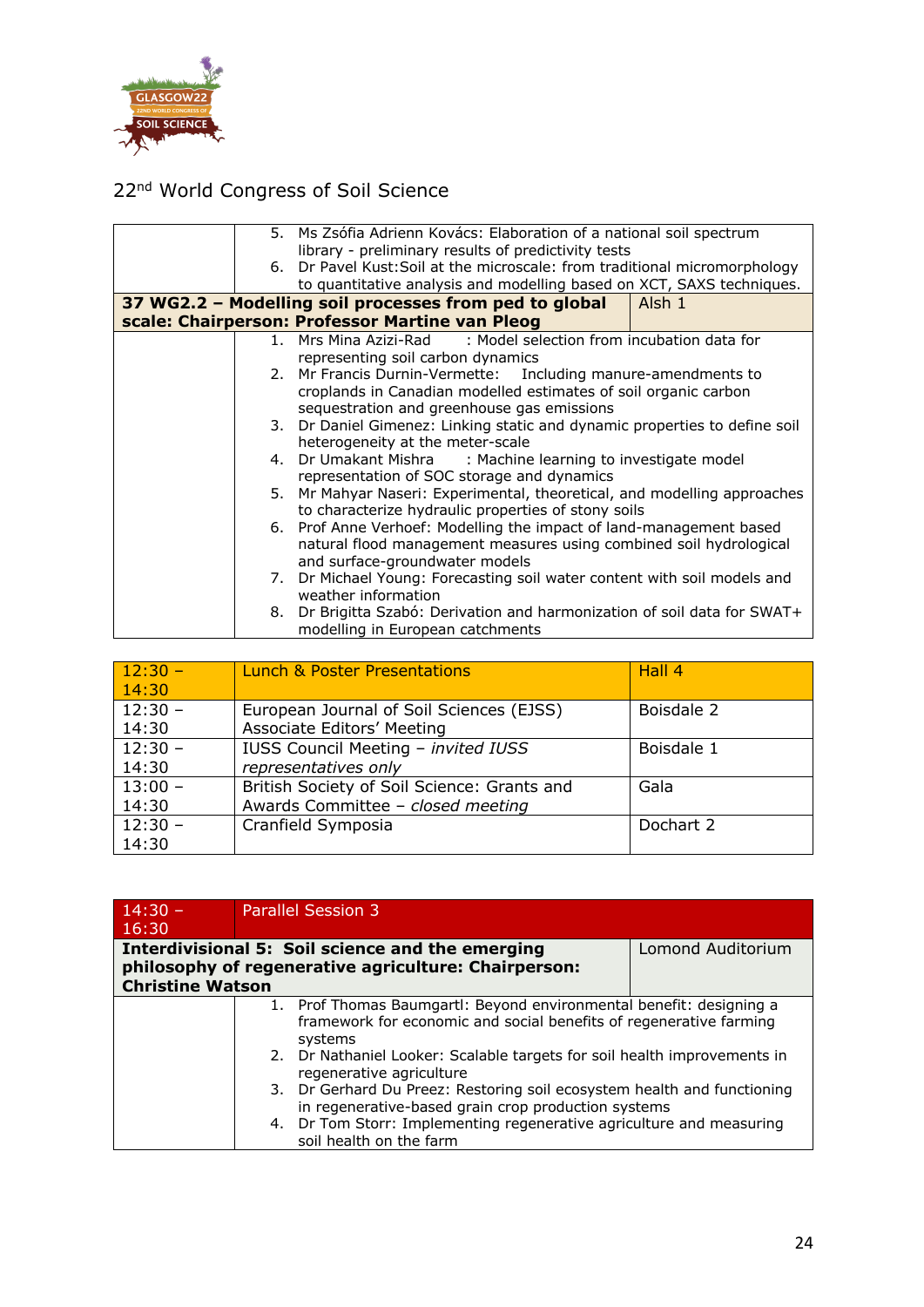

|                                     |                                                                | 5. Mr Vagish Ramborun: Shifting to regenerative agriculture improves                                                |        |  |  |
|-------------------------------------|----------------------------------------------------------------|---------------------------------------------------------------------------------------------------------------------|--------|--|--|
|                                     |                                                                | maize yield and soil quality in a conventionally driven farming system                                              |        |  |  |
|                                     |                                                                | in Mauritius                                                                                                        |        |  |  |
|                                     | 6.                                                             | Dr Richard Gantlett: Soil carbon sequestration beyond global targets:                                               |        |  |  |
|                                     |                                                                | soil organic matter increases in a modern arable and ley farming                                                    |        |  |  |
|                                     |                                                                | system                                                                                                              |        |  |  |
|                                     |                                                                | 7. Associate Prof Abbey Wick: Evaluating Soil Health Practices at Field<br>Scale                                    |        |  |  |
|                                     |                                                                | 8. Miss Emily Howes: The impact of leys and sheep grazing on soil                                                   |        |  |  |
|                                     |                                                                | structure and hydrological functioning                                                                              |        |  |  |
|                                     |                                                                | 13 Division 1 Commission 1.5: How Pedometrics can                                                                   | M1     |  |  |
|                                     |                                                                | cross boundaries and change society: Chairperson:                                                                   |        |  |  |
| <b>Nicolas Saby</b>                 |                                                                |                                                                                                                     |        |  |  |
|                                     | 1.                                                             | Mrs Sarah Donoghue: Predicting urban locations at risk of high soil Pb                                              |        |  |  |
|                                     |                                                                | concentrations using a random forest model.                                                                         |        |  |  |
|                                     | 2.                                                             | Prof Sabine Grunwald: Pedo-econometric assessment of the efficiencies                                               |        |  |  |
|                                     |                                                                | of soil functions                                                                                                   |        |  |  |
|                                     | 3.                                                             | Dr Gerard Heuvelink: Spatial cross-validation is not the right way to                                               |        |  |  |
|                                     |                                                                | evaluate soil map accuracy                                                                                          |        |  |  |
|                                     | 4.                                                             | Dr Madlene Nussbaum: What is the accepted level of erroneous                                                        |        |  |  |
|                                     |                                                                | decision for the Swiss arable land inventory? Uncertainty perception of                                             |        |  |  |
|                                     |                                                                | digital soil maps.                                                                                                  |        |  |  |
|                                     |                                                                | 5. Dr Gábor Szatmári: Estimating soil organic carbon stock change at                                                |        |  |  |
|                                     |                                                                | regional scales: Challenges and possible solutions                                                                  |        |  |  |
|                                     | 6.                                                             | Mr Stephan Van Der Westhuizen: Measurement error-filtered machine                                                   |        |  |  |
|                                     |                                                                | learning in digital soil mapping                                                                                    |        |  |  |
|                                     | 7.                                                             | Mr Hunter Winsor:<br>Discovering quantitative soil-landscape<br>relationships from soil survey data.                |        |  |  |
|                                     | 8.                                                             | Dr Tobias Rentschler: The relevant range of scales for 3D multi-scale                                               |        |  |  |
|                                     |                                                                | contextual spatial modelling                                                                                        |        |  |  |
|                                     | 21 Division 3, Commission 3.2 - Soil water, pollutant<br>Forth |                                                                                                                     |        |  |  |
|                                     |                                                                | and gas movement in the context of a changing climate:                                                              |        |  |  |
| <b>Chairperson: Lillian Oygrden</b> |                                                                |                                                                                                                     |        |  |  |
|                                     | 1.                                                             | <b>TBC</b>                                                                                                          |        |  |  |
|                                     | 2.                                                             | Samira Daroub: Impact of soil properties and land management on                                                     |        |  |  |
|                                     |                                                                | water quality                                                                                                       |        |  |  |
|                                     |                                                                | 3. Darsani Kumaragamage: Mitigating flooding-induced phosphorus losses                                              |        |  |  |
|                                     |                                                                | from soils using inorganic soil amendments.                                                                         |        |  |  |
|                                     |                                                                | 4. Tobias Klöffel: Climate change-induced alterations in freeze-thaw                                                |        |  |  |
|                                     |                                                                | patterns in Sweden - implications for pore space characteristics and                                                |        |  |  |
|                                     |                                                                | hydraulic properties of agricultural soils.                                                                         |        |  |  |
|                                     | 5.                                                             | Martyn Roberts: Hold it there- utilizing soil hydrology and temporary<br>storage areas to attenuate surface runoff. |        |  |  |
|                                     |                                                                | 6. Marie E.Muehe: Climate impacts on metal bioavailability in agricultural                                          |        |  |  |
|                                     |                                                                | soils.                                                                                                              |        |  |  |
|                                     | 7.                                                             | Nasrollah Sepehernia: Escherichia coli and Rhodococcus erythropolis                                                 |        |  |  |
|                                     |                                                                | transport and fate: straining or attachment?                                                                        |        |  |  |
|                                     |                                                                | 8. Caitlin Lewis Hidden dangers of converting UK conifer forests to                                                 |        |  |  |
|                                     |                                                                | broadleaf woodlands                                                                                                 |        |  |  |
|                                     |                                                                |                                                                                                                     |        |  |  |
|                                     |                                                                | 31 WG1.5: Sensing soil chemical, physical and biological                                                            | Alsh 1 |  |  |
|                                     |                                                                | properties - advances and emerging techniques:                                                                      |        |  |  |
| <b>Chairperson: Dr Asim Biswas</b>  |                                                                |                                                                                                                     |        |  |  |
|                                     | 1.                                                             | Dr Keith Shepherd: Global soil spectral calibration library and                                                     |        |  |  |
|                                     |                                                                | estimation service                                                                                                  |        |  |  |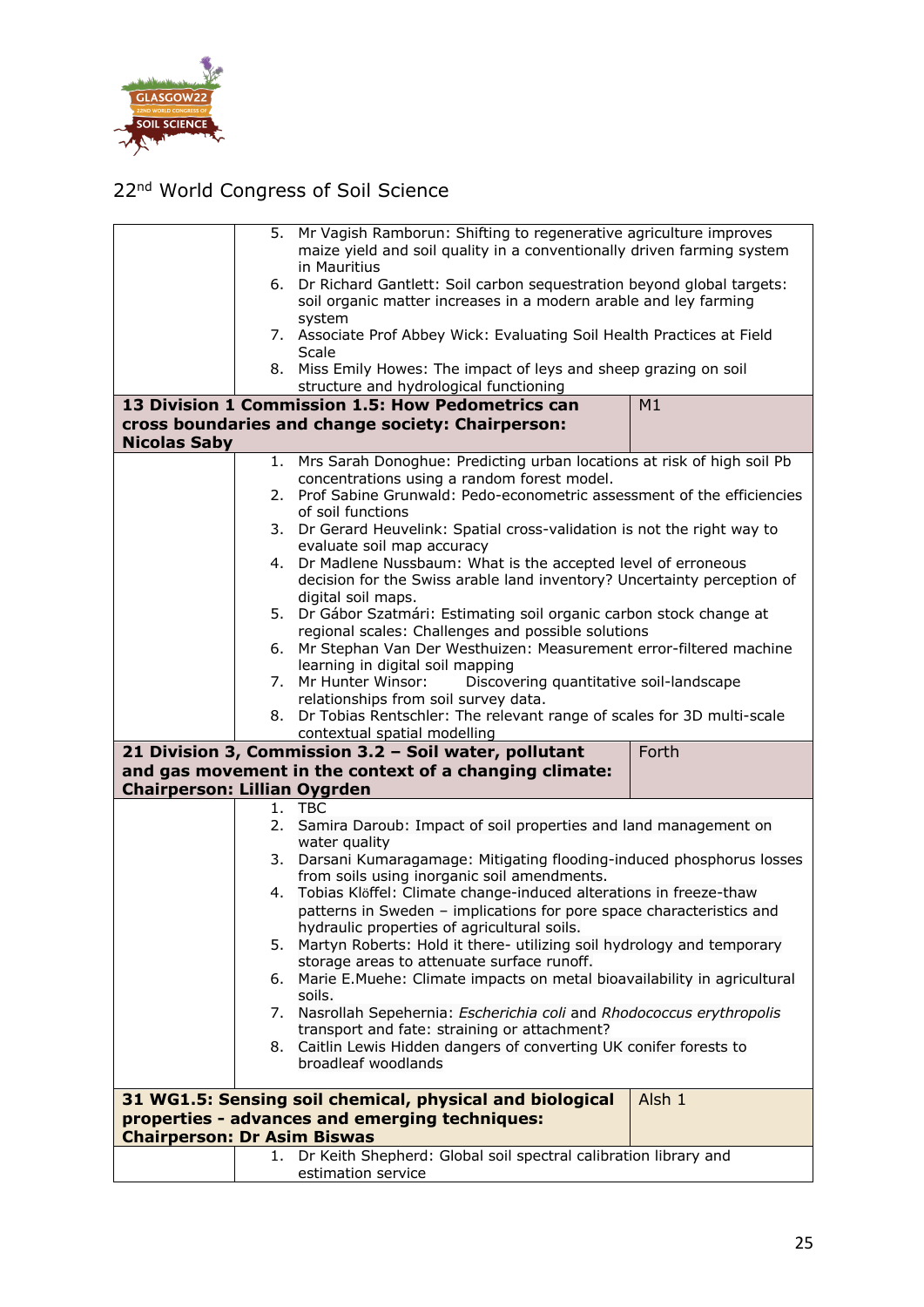

|           |          | 2. Dr Yuxin Ma: Convolution neural network for simultaneous prediction of<br>soil properties in New Zealand                     |                   |
|-----------|----------|---------------------------------------------------------------------------------------------------------------------------------|-------------------|
|           | 3.       | Mr Vikram Narayanan Dhamu: Evaluation of an in-situ electrochemical                                                             |                   |
|           |          | sensor towards the quantification of Soil Organic Carbon                                                                        |                   |
|           |          | 4. Dr Luana Circelli: Combination between Vis-NIR spectroscopy and                                                              |                   |
|           |          | Sentinel-2 to assess the variability of soil carbon pools in organic                                                            |                   |
|           |          | farming of southern Italy                                                                                                       |                   |
|           |          | 5. Dr Asim Biswas: Estimating soil organic matter from cell phone images                                                        |                   |
|           | 6.       | Dr Thorsten Knappenberger: Evaluation of Mn and Fe oxide reduction                                                              |                   |
|           |          | dynamics using a rhizosphere camera and image analysis                                                                          |                   |
|           | 7.       | Dr Josh Heitman: Soil structure revealed from covariation in thermal                                                            |                   |
|           |          | and electrical properties                                                                                                       |                   |
|           |          | 8. Dr Stefan Hinck: Analyse-to-go on the field: prototypes4soil2data                                                            |                   |
|           |          | 46 WG4.2: Culture and Soil. Outlook and insights from                                                                           | Alsh <sub>2</sub> |
|           |          | around the world: Chairperson: Dr Sabine Grunwald                                                                               |                   |
|           |          | 1. Keynote Speaker: Dr Nikola Patzel: Cultural understanding of soils.                                                          |                   |
|           |          | Results from an inter-cultural project.                                                                                         |                   |
|           | 2.       | Danny Itkin: Degrees that train students for careers in soil science:                                                           |                   |
|           |          | Perspectives from diverse countries                                                                                             |                   |
|           | 3.       | Prof Sabine Grunwald: How mindfulness meditation practices impact                                                               |                   |
|           |          | how people relate to soils and nature: traditional Buddhist and                                                                 |                   |
|           |          | contemporary North American perspectives                                                                                        |                   |
|           | 4.<br>5. | Dr Jude Allen: Soil Voices                                                                                                      |                   |
|           |          | Dr Jim Scown: 'Decolonizing narratives of conservation': Blood and soil<br>politics and the long histories of colonial violence |                   |
|           |          | 6. Ms Emmeline Topp: Understanding farmers' cultural relations with soil:                                                       |                   |
|           |          | a cross-country comparison in the Mediterranean                                                                                 |                   |
|           |          | 7. Dr Nikola Patzel: European cultural roots of relating to soil                                                                |                   |
|           | 8.       | Dr Eric Brevik: Native American origin myths and potential links to                                                             |                   |
|           |          | modern culture                                                                                                                  |                   |
|           |          |                                                                                                                                 |                   |
| $16:30 -$ |          | Refreshment, Exhibition Break & Networking                                                                                      | Hall 4            |
| 17:00     |          |                                                                                                                                 |                   |

| Plenary Session    |                                                                                                                                                                                                      |                  |
|--------------------|------------------------------------------------------------------------------------------------------------------------------------------------------------------------------------------------------|------------------|
| $17:00 -$<br>18:00 | Rock dust - a reverse weathering<br>mechanism for tropical soils: physical and<br>economic aspects<br>Prof Suzi Huff Theodoro<br>Professor of Soil Geology,<br>Pesquisadora Universidade de Brasília | Clyde Auditorium |

| <b>Fringe Events</b> |                                         |                  |  |
|----------------------|-----------------------------------------|------------------|--|
| $09:00 -$<br>13:00   | Soil Benchmark                          | Dochart 1        |  |
| $10:30 -$<br>12:30   | Forensic Soil Science - Police Scotland | Carron 2         |  |
| $14:30 -$<br>17:00   | Forensic Soil Science - Police Scotland | Offsite Location |  |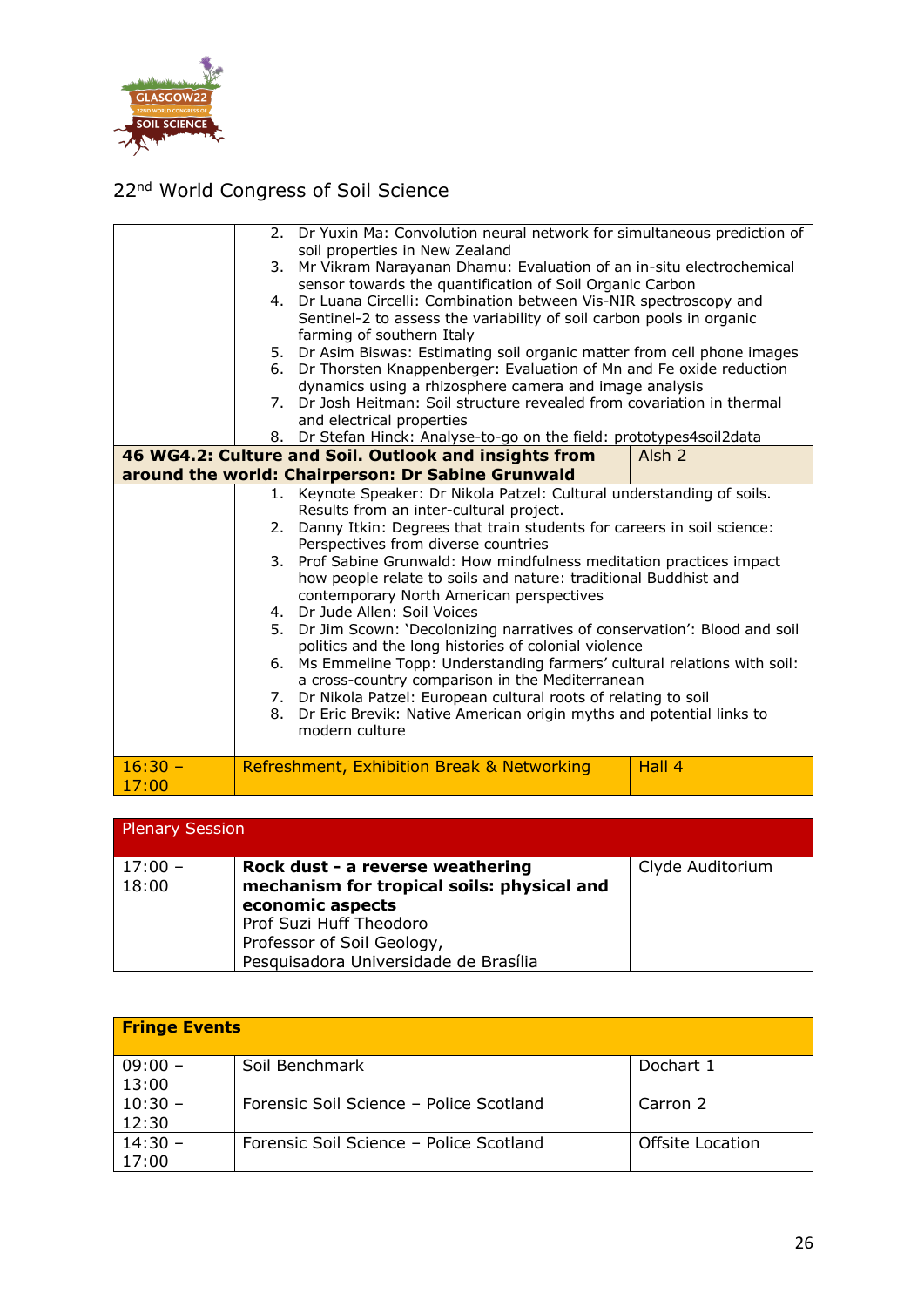

 $|17:30|$ 

### 22<sup>nd</sup> World Congress of Soil Science

#### **Day 5 Programme Thursday 4 August 2022**

| <b>Plenary Session</b> |                                                                                                                                           |                  |  |
|------------------------|-------------------------------------------------------------------------------------------------------------------------------------------|------------------|--|
| $08:00 -$<br>09:00     | <b>Empowering Soil Scientists with Data-</b><br><b>Driven Techniques</b><br>Dr Ranveer Chandra<br>CTO Agri-Food, Microsoft,<br><b>USA</b> | Clyde Auditorium |  |
| $09:00 -$<br>09:30     | Refreshment Break & Networking                                                                                                            | Hall 4           |  |
|                        |                                                                                                                                           |                  |  |
| $09:30 -$<br>12:30     | IUSS Research Forum Meeting - invited IUSS<br>participants only                                                                           | Carron 2         |  |
| $09:30 -$              | Division 2 Business Meeting - closed meeting                                                                                              | Boisdale 2       |  |

| $09:30 -$ | Parallel Session 1                                                        |                   |
|-----------|---------------------------------------------------------------------------|-------------------|
| 11:30     |                                                                           |                   |
|           |                                                                           |                   |
|           | Interdivisional 10: Land contamination and degradation,                   | Lomond Auditorium |
|           | including Urban Land: Chairperson: Professor Junta                        |                   |
| Yanai     |                                                                           |                   |
|           | 1. Mr Benoit Bergen: Uranium and cadmium accumulation in European         |                   |
|           | agricultural soils due to mineral phosphate fertiliser applications       |                   |
|           | 2. Mr Francesc Xavier Dengra i Grau: Bioavailability and colloidal        |                   |
|           | characterization of heavy metals and radionuclides in waterlogged,        |                   |
|           | contaminated Belgian soils via diffusive gradients in thin films          |                   |
|           | 3. Dr Elio Padoan: Assisted phytoextraction of Zn from contaminated soils |                   |
|           | using alternate submersion cycles; a novel approach                       |                   |
|           | 4. Dr Magdalena Sut-Lohmann: Using remote sensing to monitor heavy        |                   |
|           | metals in plants at the former sewage farm near Berlin                    |                   |
|           | 5. Dr Takuro Shinano: Radiocesium uptake by vegetables in different soils |                   |
|           | after nuclear accident of FDNPP                                           |                   |
|           | 6. Miss Hadee Thompson-Morrison: Trace elements in palm oil production    |                   |
|           | systems: Implications for international agriculture                       |                   |
|           | 7. Mr Manuel Gabriel Velásquez Ramirez: Soil mercury levels in a natural  |                   |
|           | protected area degraded by illegal artisanal and small-scale gold         |                   |
|           | mining in the Peruvian Amazon                                             |                   |
|           | 8. TBC                                                                    |                   |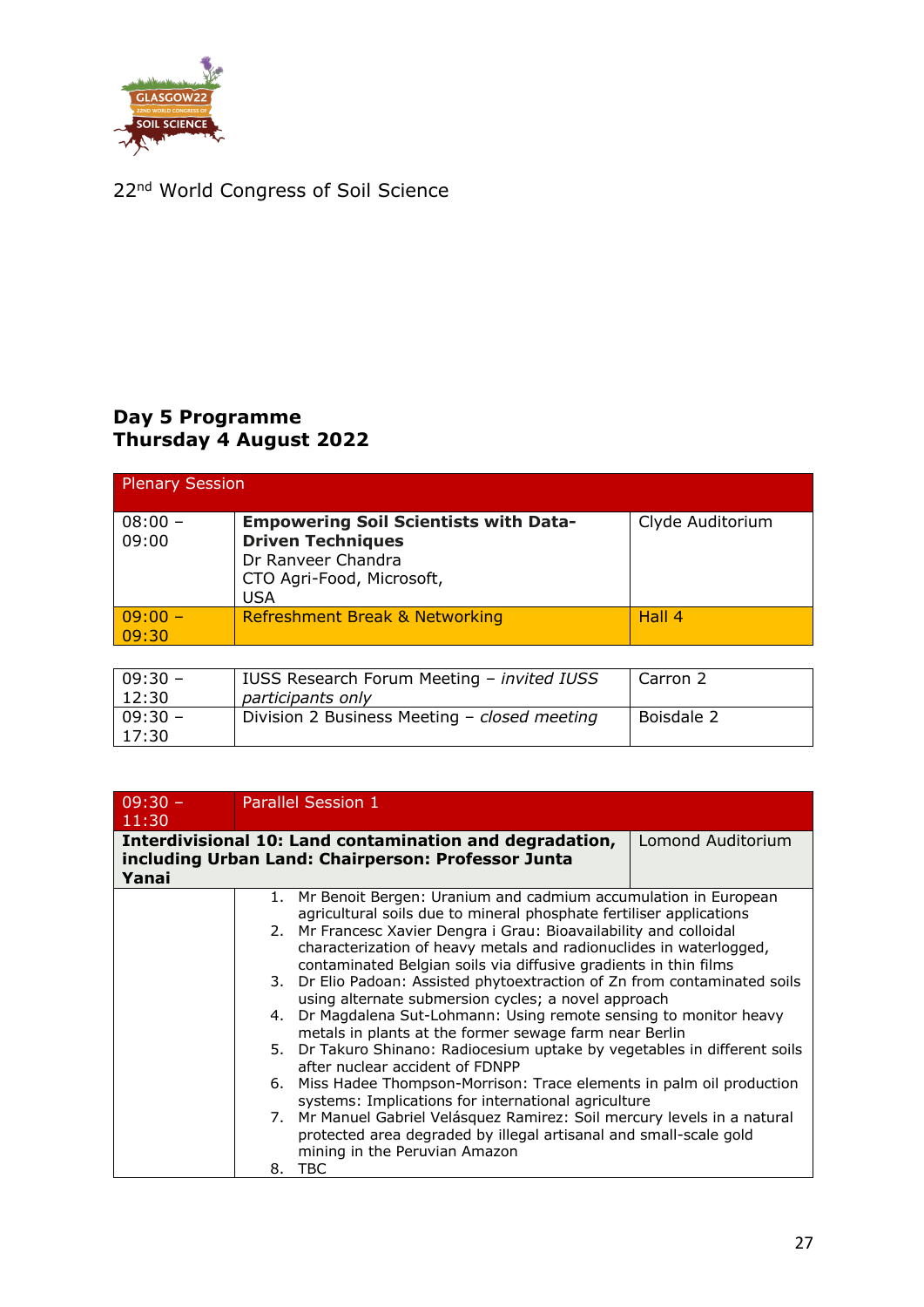

|                                    |    | 20 Division 2 Commission 2.3- Soil biology in transition:                                                                                 | M1     |
|------------------------------------|----|-------------------------------------------------------------------------------------------------------------------------------------------|--------|
|                                    |    | from descriptive to mechanistical understanding:                                                                                          |        |
| <b>Chairperson: Ellen Kandeler</b> |    |                                                                                                                                           |        |
|                                    |    | 1. Prof Kari Dunfield: Functional gene analysis of phosphorus-cycling                                                                     |        |
|                                    |    | microbial communities in organic and upper mineral soil horizons from                                                                     |        |
|                                    |    | a temperate rain forest chrono sequence<br>Dr Stefanie Heinze: Going deep - Microbial C-turnover in flow path and                         |        |
|                                    | 2. | matric subsoil                                                                                                                            |        |
|                                    | 3. | Ms. Julia Köninger: Stage free for the diversity of soil eukaryotes: an                                                                   |        |
|                                    |    | EU-wide metabarcoding analysis correlating biodiversity with                                                                              |        |
|                                    |    | environmental drivers                                                                                                                     |        |
|                                    | 4. | Dr Rodica Pena: Shifts in root-associated fungal communities under                                                                        |        |
|                                    |    | variations in soil N:P stoichiometry - the effects on forest ecosystem                                                                    |        |
|                                    |    | processes                                                                                                                                 |        |
|                                    | 5. | Mr Daniel Wasner: The relationship of soil organic matter and bacterial                                                                   |        |
|                                    |    | community structure in grasslands across major soil zones                                                                                 |        |
|                                    | 6. | Dr Tiffany Carter: Toward a national assessment of soil biodiversity: A                                                                   |        |
|                                    |    | framework for systematic data collection                                                                                                  |        |
|                                    | 7. | Dr Vince Lang: Soil metagenomic analysis of different WRB diagnostic                                                                      |        |
|                                    | 8. | units under different management systems for soil health assessment<br>Dr Andrew Margenot: Progress towards a mechanistic soil enzymology |        |
|                                    |    | to put the 'bio' in biogeochemistry (TBC)                                                                                                 |        |
|                                    |    | 25 Division 4 Commission 4.4: Soil education - in School,                                                                                 | Forth  |
|                                    |    | university and In-Service training: Chairperson: Cristine                                                                                 |        |
| <b>Muggler</b>                     |    |                                                                                                                                           |        |
|                                    | 1. | Dr Felicity Crotty: Where pedology meets pedagogy                                                                                         |        |
|                                    | 2. | Prof Rosa M Poch: Soil cakes: unexplored resources to improve soil                                                                        |        |
|                                    |    | awareness                                                                                                                                 |        |
|                                    | 3. | Dr Said Al-Ismaily: Soil Skills: a problem-based field challenge towards                                                                  |        |
|                                    |    | active learning ethos for undergraduate soils students                                                                                    |        |
|                                    | 4. | Dr Klaus Jarosch: Changing sides: Experiences with a "flipped                                                                             |        |
|                                    |    | classroom" format for teaching soil science to bachelor students in                                                                       |        |
|                                    |    | physical geography.                                                                                                                       |        |
|                                    |    | 5. Prof. Damien Field: Do we need to new set of soil principles to guide                                                                  |        |
|                                    |    | general soil education<br>6. Ednalva Duarte: The virtual Roraima soil museum to support soil                                              |        |
|                                    |    | education                                                                                                                                 |        |
|                                    | 7. | Ms Emmeline Topp: Farmer field schools for improved soil literacy                                                                         |        |
|                                    |    | among Mediterranean dryland farmers: Insights from the                                                                                    |        |
|                                    |    | ConServeTerra project                                                                                                                     |        |
|                                    |    | 8. Jean Haley: Network-based approaches for adoption of soil and                                                                          |        |
|                                    |    | agronomic management practices                                                                                                            |        |
|                                    |    | 32 WG1.6: Soil information standards and systems -                                                                                        | Alsh 1 |
|                                    |    | current initiatives and advances: Chairperson: Fenny van                                                                                  |        |
| <b>Egmond</b>                      |    |                                                                                                                                           |        |
|                                    |    | 1. Tegbaru Gobezie: Soil 'Data-Hyperlooping': An Automated Framework                                                                      |        |
|                                    |    | for Curating Soil Data                                                                                                                    |        |
|                                    | 2. | Dr Maria Fantappiè: On soil data sharing: legal framework and general                                                                     |        |
|                                    |    | sharing policies resulting from the investigation done in EJP SOIL<br>H2020 programme                                                     |        |
|                                    | 3. | Dr José Padarian: Integrating information and inference systems                                                                           |        |
|                                    | 4. | Prof Tomas Reznik: Developments and open challenges of information                                                                        |        |
|                                    |    | model for global soil information system                                                                                                  |        |
|                                    | 5. | Ms Fenny van Egmond: EJP SOIL: Working towards a European soil                                                                            |        |
|                                    |    | data infrastructure                                                                                                                       |        |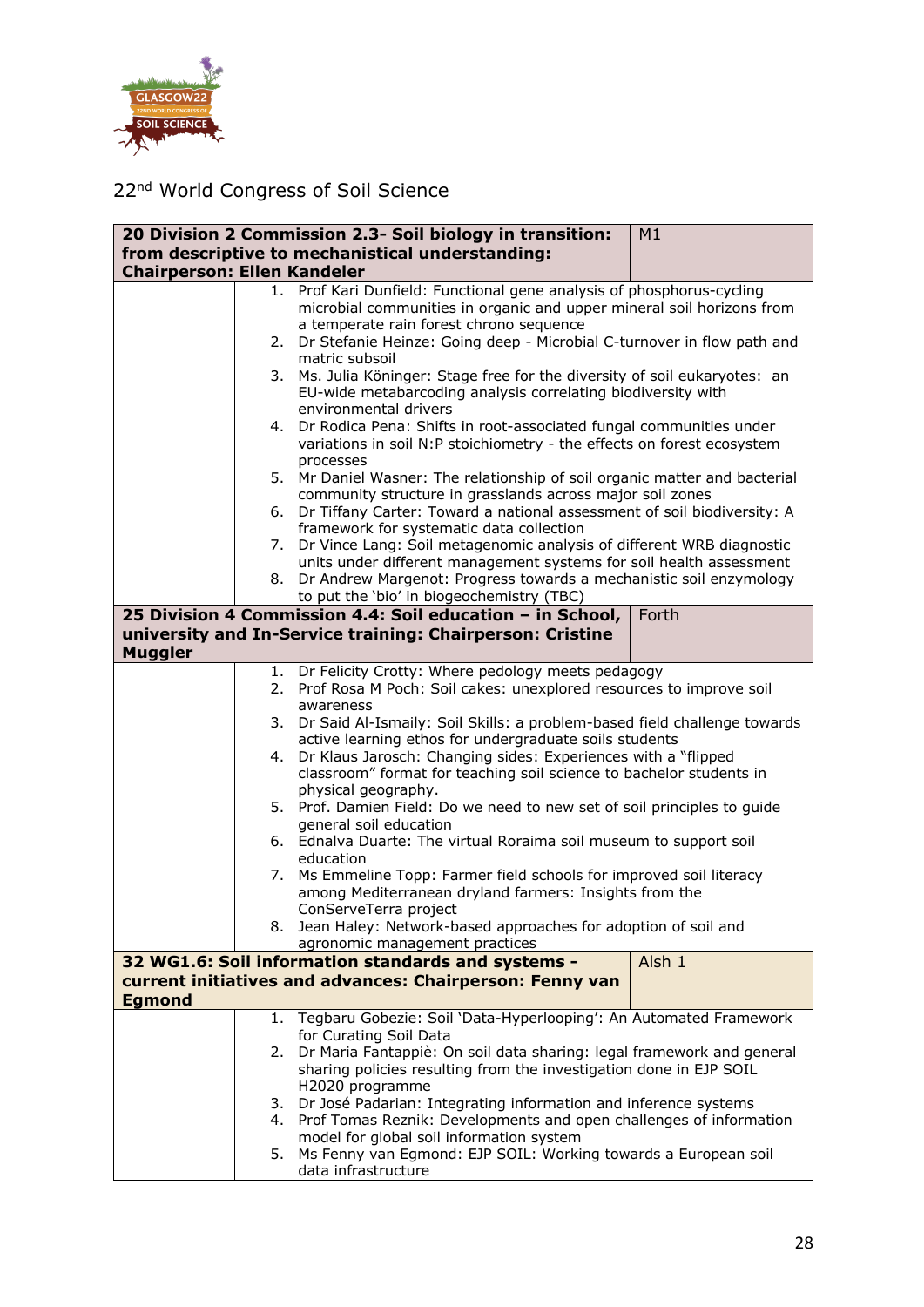

|    | 6. Dr Adam Csorba: Establishment of the Hungarian Soil Spectral Library       |                   |
|----|-------------------------------------------------------------------------------|-------------------|
|    | 38 WG3.1: Acid sulfate soils, sulfidic materials and                          | Alsh <sub>2</sub> |
|    | wetland soils: Chairperson: Anton Boman                                       |                   |
|    | 1. Dr Eva Högfors-Rönnholm: From sulfidic sediment to acid sulfate soil:      |                   |
|    | novel results from a microbiological perspective                              |                   |
|    | 2. Ms Emily Leyden: Seawater inundation induces trace metal mobilisation      |                   |
|    | in freshwater soils: Impact of sea level rise on metal biogeochemistry        |                   |
|    | in coastal environments                                                       |                   |
|    | 3. Ms Minna Mäkelä: Microbial $N_2O$ production in a peaty acid sulphate soil |                   |
|    | derived from black schists                                                    |                   |
|    | 4. Dr Miriam Nystrand: Long term effects of groundwater management            |                   |
|    | and subsurface irrigation on the water quality from boreal acid sulfate       |                   |
|    | soil farmland                                                                 |                   |
|    | 5. Dr Peter Österholm: Effects of subsoil injection of ultrafine-grained      |                   |
|    | limestone, peat and urine on geochemistry and crop/root growth in an          |                   |
|    | acid sulfate soil                                                             |                   |
|    | 6. Mr Jouni Pihlaja: Mapping of acid sulfate soils in Finland                 |                   |
| 7. | Dr Heidi Salo: Modelling geochemical processes and transport in acid          |                   |
|    | sulfate soils under steady state inflow and variable drainage depths          |                   |
| 8. | Dr Asko Simojoki: Response of nitrous oxide and carbon dioxide                |                   |
|    | production to liming in different horizons of boreal acid sulfate soil        |                   |

| $11:30 -$<br>13:00 | Lunch, Exhibition & Poster Presentations      | Hall 4     |
|--------------------|-----------------------------------------------|------------|
| $11:30 -$          | IUSS Council Meeting - Invited IUSS           | Boisdale 1 |
| 13:00              | participants only                             |            |
| $11:30 -$          | British Society of Soil Science PPC Committee | Boisdale 2 |
| 13:00              | Meeting $-$ closed meeting                    |            |
| $12:00 -$          | Soil Science of America - Gold Sponsor        | Lomond     |
| 12:45              | Symposia                                      |            |

| $13:00 -$<br>15:00 | <b>Parallel Session 2</b>                                                     |                   |
|--------------------|-------------------------------------------------------------------------------|-------------------|
|                    | Interdivisional 10: Land contamination and degradation,                       | Lomond Auditorium |
|                    | including Urban Land: Chairperson: Tom Aspray                                 |                   |
|                    | 1. Ms Shaswati Chowdhury: Circular urban land-use: Bringing brownfields       |                   |
|                    | back in use as Urban Greenspaces (UGS) by integrating Nature-Based            |                   |
|                    | Solutions (NBS)                                                               |                   |
|                    | 2. Mrs Claire Froger: Spatial variation of organic pollutants in French soils |                   |
|                    | 3. Prof Kari Dunfield: Toluene biodegrading microbial communities             |                   |
|                    | associated with soil and roots of a poplar phytoremediation system in         |                   |
|                    | an urban landscape                                                            |                   |
|                    | 4. Dr Ana Barreiro: Presence of antibiotics in sludge from wastewater         |                   |
|                    | treatment plants and amended soils and crops                                  |                   |
|                    | 5. Dr Charlotte Chivers: Exploring the environmental implications of          |                   |
|                    | micro- and nano-plastic debris on agricultural soils                          |                   |
|                    | 6. Dr Luana Circelli: Using of Vis-NIR and FTIR spectroscopy to identify      |                   |
|                    | microplastics in biosolids produced in New York City                          |                   |
|                    | 7. Miss Jordan Grigg: Characterization and quantification of microplastics    |                   |
|                    | on agricultural fields amended with municipal compost.                        |                   |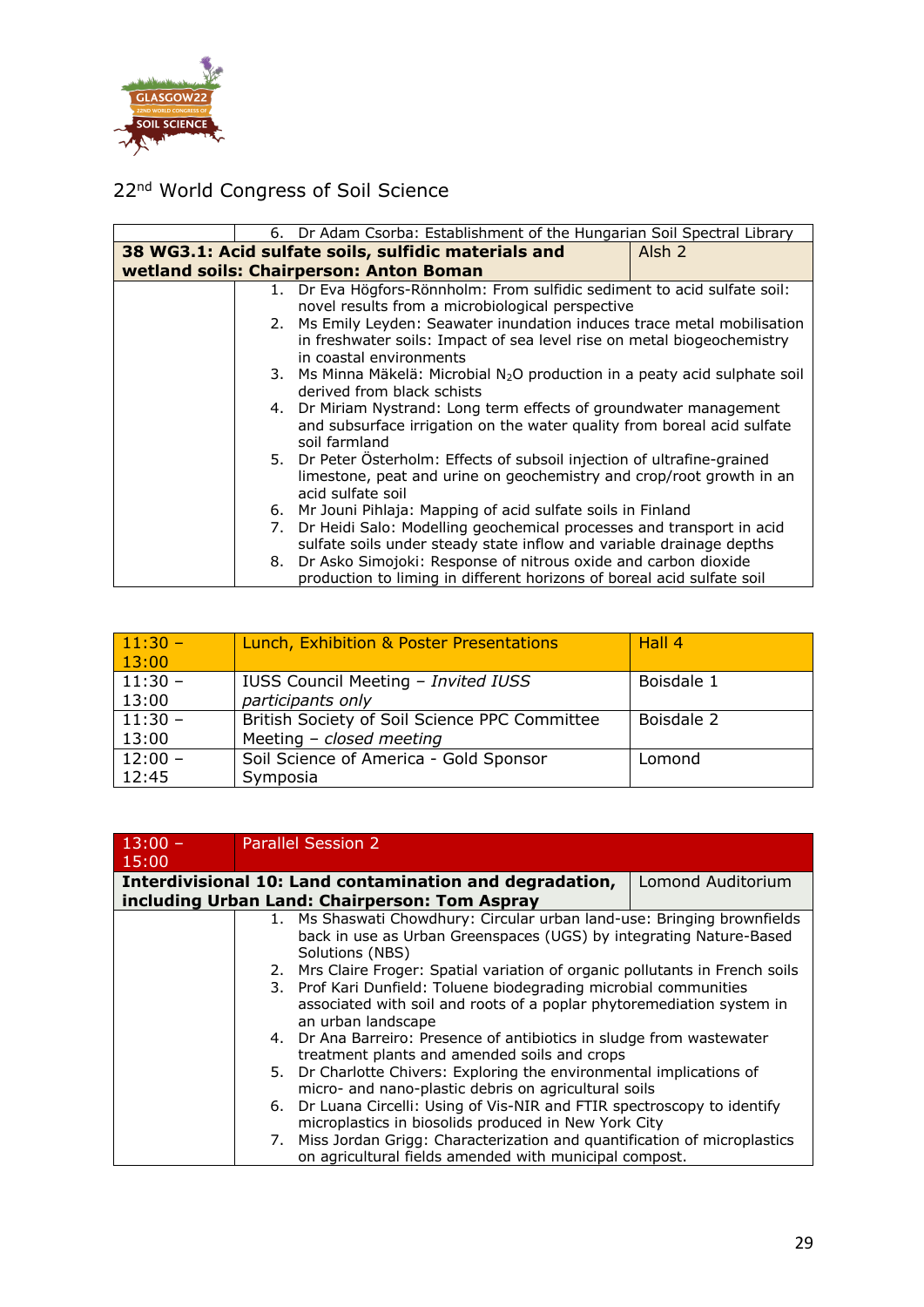

|                       |      | 8. Mr. Collin J. Weber: Is it enough to seek and find? How to tackle                                                                     |
|-----------------------|------|------------------------------------------------------------------------------------------------------------------------------------------|
|                       |      | (micro-)plastic contamination in soils using a spatio-temporal approach                                                                  |
|                       |      | 15 Divisions 1 and 2 Commission 1.1, Commission 2.1-<br>M1                                                                               |
|                       |      | Soil structure - Observation, resilience and its role in                                                                                 |
| ecosystem functioning |      |                                                                                                                                          |
|                       |      | <b>Chairperson: Professor Stephen Peth</b>                                                                                               |
|                       | 1. . | Dr Andy Gregory: The soil structure - soil organic carbon interaction as                                                                 |
|                       |      | controlled by agricultural management                                                                                                    |
|                       | 2.   | Dr Haojie Liu: Soil structure of peat and its role in ecosystem                                                                          |
|                       |      | functioning                                                                                                                              |
|                       | 3.   | Dr Franziska B. Bucka: Organic matter induced soil structure formation                                                                   |
|                       |      | generates distinct architectural features at the microscale                                                                              |
|                       |      | 4. Dr Vincent J. M. N. L. Felde: Investigating the link between soil water                                                               |
|                       |      | repellency and biological soil crust surface dynamics upon wetting                                                                       |
|                       | 5.   | Dr Xavier Portell: Functional habitat connectivity in soils: more than                                                                   |
|                       |      | just pore sizes<br>6. Dr Olivier Fouché-Grobla: Experimenting hydraulic fatigue of soil                                                  |
|                       |      | biomacropores                                                                                                                            |
|                       | 7.   | Dr Nicholas Jarvis: Modelling the interactions between soil structure,                                                                   |
|                       |      | carbon cycling, hydrological processes, and crop production                                                                              |
|                       | 8.   | Dr Anna Yudina: Dual nature of soil structure: the unity of aggregates                                                                   |
|                       |      | and pores                                                                                                                                |
|                       |      | 18 Division 2 Commission 2.2 - Biogeochemical cycles in<br>Forth                                                                         |
|                       |      | the soil - processes linking the abiotic and biotic realms:                                                                              |
| <b>Chairperson:</b>   |      |                                                                                                                                          |
|                       | 1.   | Keynote Speaker: Dr Avni Malhotra: Linking roots to soil carbon:                                                                         |
|                       |      | methods, data and models                                                                                                                 |
|                       | 2.   | Dr Kirsten Ball: Inorganic carbon mediates tillage effects on soil organic                                                               |
|                       |      | carbon stocks in arid agricultural soils                                                                                                 |
|                       | 3.   | Dr Felipe Aburto: Differential response of carbon, nitrogen and                                                                          |
|                       |      | phosphorus pools after conversion from native forest to exotic<br>plantation in soils of contrasting origin.                             |
|                       | 4.   | Ms Julia Schroeder: Microbial carbon use efficiency as affected by land                                                                  |
|                       |      | use conversion from boreal forest to agricultural land                                                                                   |
|                       | 5.   | Binyan Sun: Will root biomass degrade faster in deep soil under +4°C                                                                     |
|                       |      | in temperate forests? Lessons from a long-term field incubation                                                                          |
|                       |      | experiment                                                                                                                               |
|                       |      | 6. Dr Sarah Duddigan: Above and belowground biotic responses to long-                                                                    |
|                       |      | term acidification of pH neutral grasslands                                                                                              |
|                       | 7.   | Prof Gloria Falsone: Soil quality regulates litter decomposition and soil                                                                |
|                       |      | CO <sub>2</sub> emission in chestnut stands                                                                                              |
|                       |      | 33 WG1.7 - Advances in soil monitoring: Chairperson:<br>Alsh 1<br>Dr Antonio Bispo: A review of existing soil monitoring systems to pave |
|                       | 1.   | the way to the EU Soil Observatory                                                                                                       |
|                       | 2.   | Dr Erik Grüneberg: Germany's National Forest Soil Inventory: results of                                                                  |
|                       |      | accompanied studies to harmonise soil sampling and lab analysis                                                                          |
|                       | 3.   | Dr Gerard Heuvelink: Machine learning in space and time for global                                                                       |
|                       |      | modelling of soil organic carbon change                                                                                                  |
|                       | 4.   | Dr Jose Luis Munera-Echeverri: Digging into the bulk density and                                                                         |
|                       |      | coarse fragment data of the French soil quality monitoring network                                                                       |
|                       | 5.   | Dr Maryam Gebleh-Goydaragh: Changes in carbon and nitrogen soil                                                                          |
|                       |      | stocks according to the sampling protocol by the ICOS over the last                                                                      |
|                       |      | decade.                                                                                                                                  |
|                       | 6.   | Dr Fiona Seaton: Monitoring increases in soil pH in response to sulphur                                                                  |
|                       |      | deposition at a national scale                                                                                                           |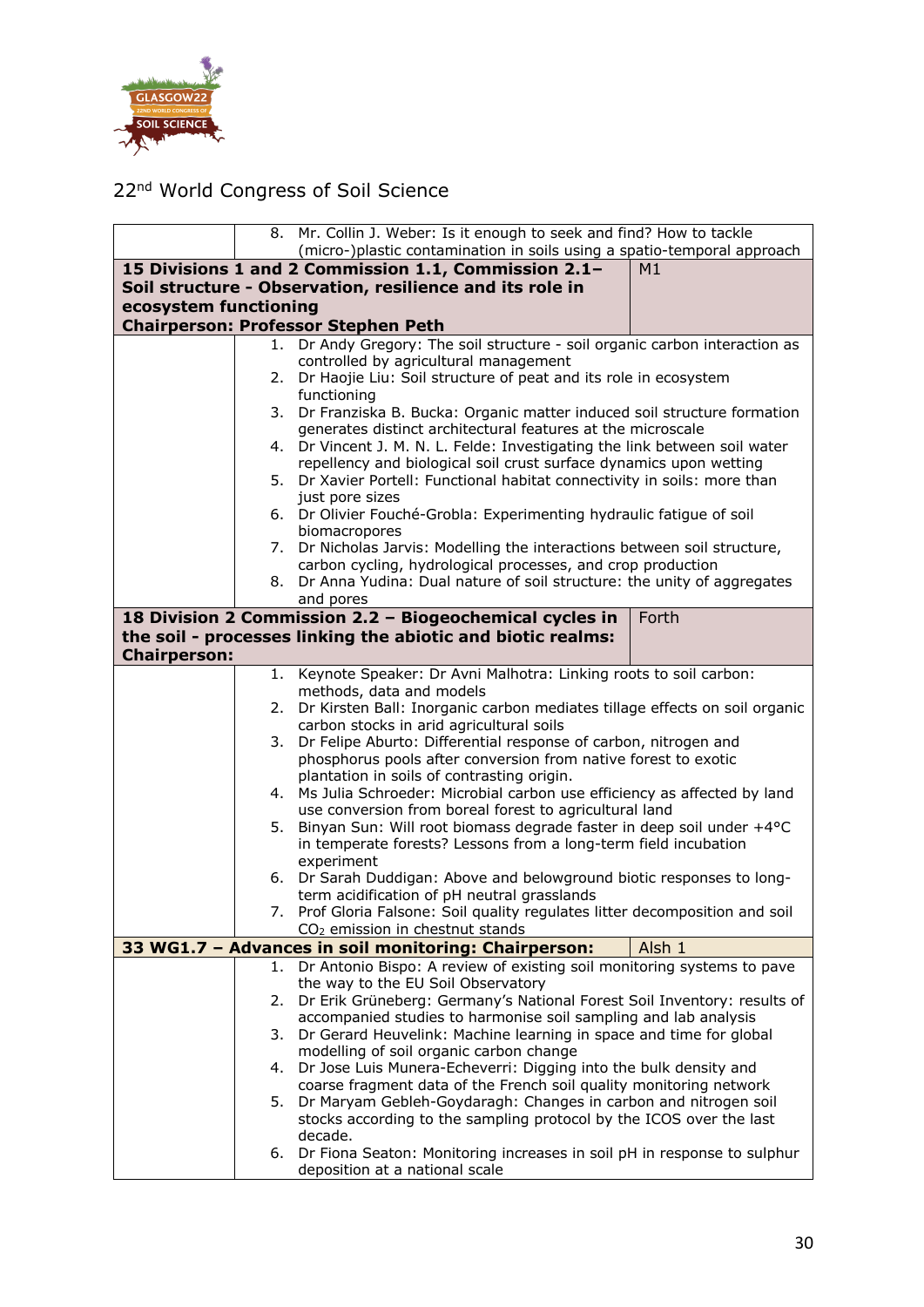

| <b>IUSS Gender Balance Meeting including division 26</b> | Dochart 2 |
|----------------------------------------------------------|-----------|
|                                                          |           |

| $15:30 -$                                                        | <b>Parallel Session 3</b>                                                                                                             |  |
|------------------------------------------------------------------|---------------------------------------------------------------------------------------------------------------------------------------|--|
| 17:30                                                            |                                                                                                                                       |  |
|                                                                  | 15 Divisions 1 and 2 Commission 1.1, Commission 2.1-<br>M1                                                                            |  |
|                                                                  | Soil structure: Observation, resilience and its role in                                                                               |  |
| ecosystem functioning                                            |                                                                                                                                       |  |
|                                                                  | <b>Chairperson: Professor Stephen Peth</b>                                                                                            |  |
|                                                                  | Dr Richard Heck: Application of structure function analysis to<br>1.                                                                  |  |
|                                                                  | quantifying soil micromorphology from X-ray CT imagery                                                                                |  |
|                                                                  | Dr Ranjith Udawatta: Cover crop effects on µCT-measured geometrical<br>2.                                                             |  |
|                                                                  | pore characteristics                                                                                                                  |  |
|                                                                  | 3.<br>Mr Gerhard Zacher: Imaging of roots and pore networks in soil systems                                                           |  |
|                                                                  | by using high resolution X-ray micro-CT                                                                                               |  |
|                                                                  | Mrs Marine Lacoste: ImageSol: a new database to boost explorations of<br>4.<br>the links between soil structure and soil functioning. |  |
|                                                                  | 5. Dr Rainer Horn: Soil deformation - how far are shear induced coupled                                                               |  |
|                                                                  | mechanical and hydraulic processes fundamental for the predictions of                                                                 |  |
|                                                                  | trafficability                                                                                                                        |  |
|                                                                  | 6. TBC                                                                                                                                |  |
|                                                                  | 7. Mr Alejandro Romero-Ruiz: Modelling soil structure dynamics in                                                                     |  |
|                                                                  | compacted soils induced by livestock treading                                                                                         |  |
|                                                                  | 8. Mr Emile Maillet: Multi-scale study of soil structure in relation to nitrous                                                       |  |
|                                                                  | oxide emissions                                                                                                                       |  |
| 18 Division 2 Commission 2.2 - Biogeochemical cycles in<br>Forth |                                                                                                                                       |  |
|                                                                  | the soil - processes linking the abiotic and biotic realms:                                                                           |  |
| <b>Chairperson:</b>                                              |                                                                                                                                       |  |
|                                                                  | Keynote Speaker: Dr Kirsten Hofmockel: Abiotic and biotic controls on<br>1.                                                           |  |
|                                                                  | microbial derived carbon cycling                                                                                                      |  |
|                                                                  | Dr Tom Sizmur: Mixing cover crop residues increases soil microbial<br>2.<br>biomass with no resultant priming of SOM decomposition    |  |
|                                                                  | Dr Eleanor Reed: Molecular Characterisation and Pb-210 Dating to<br>3.                                                                |  |
|                                                                  | Explore Carbon Accumulation in Peat                                                                                                   |  |
|                                                                  | Mr Luke Harrold: The Priming Arena: soil mineralogy and structure<br>4.                                                               |  |
|                                                                  | interact with the chemical composition of plant-derived inputs to                                                                     |  |
|                                                                  | mediate priming effects.                                                                                                              |  |
|                                                                  | Dr Ana Natalio: Soil organic carbon response to different management<br>5.                                                            |  |
|                                                                  | practices following conversion to no-till in an arable system                                                                         |  |
|                                                                  | 6. Prof Sandra Spielvogel: Soil microbial necromass as an essential                                                                   |  |
|                                                                  | carbon, nitrogen and phosphorus reservoir in forest soils                                                                             |  |
|                                                                  | Ms Noora Manninen: Characteristics of dissolved organic matter in<br>7.<br>agricultural mineral soils in Boreal region                |  |
|                                                                  | Luis Colocho Hurtarte: Reponses of organic carbon fractions and<br>8.                                                                 |  |
|                                                                  | phosphorus distribution at microscale to land use change in Amazonian                                                                 |  |
|                                                                  | Dark Earth and Acrisol                                                                                                                |  |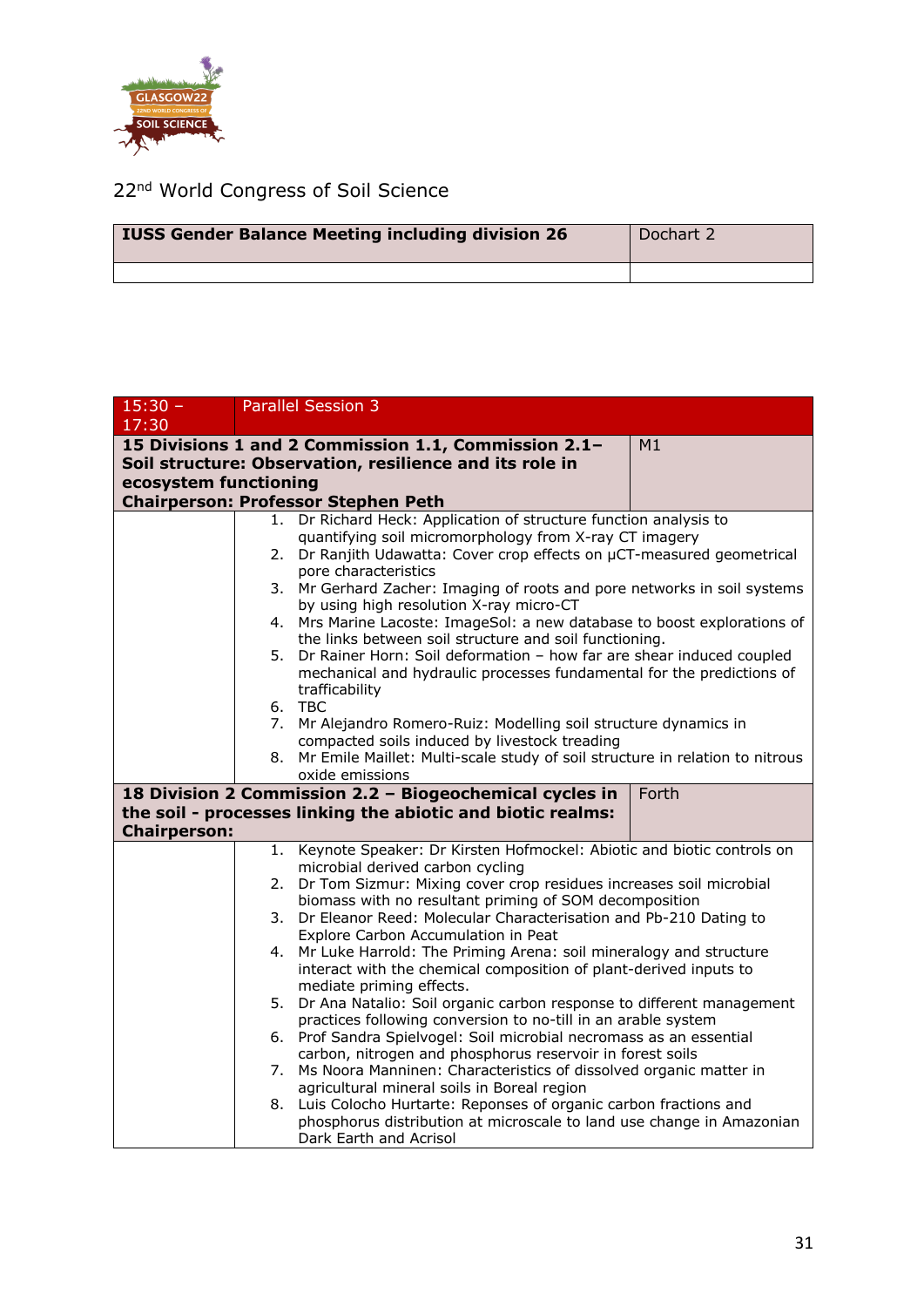

|                                                     |    | 23 Division 3 Commission 3.3 - Effects and processes of                                                  | Lomond Auditorium |  |  |
|-----------------------------------------------------|----|----------------------------------------------------------------------------------------------------------|-------------------|--|--|
| biochar and soil organic matter on plant nutrition: |    |                                                                                                          |                   |  |  |
| <b>Chairperson: TBC</b>                             |    |                                                                                                          |                   |  |  |
|                                                     |    | 1. Prof Kwame Frimpong: Biochar co-compost can promote sustainable                                       |                   |  |  |
|                                                     |    | agricultural intensification in highly weathered Ghanaian soils                                          |                   |  |  |
|                                                     |    | 2. Prof Vincent Logah: Biochar improves crop nutrient uptake and                                         |                   |  |  |
|                                                     |    | economic viability of tropical cropping systems                                                          |                   |  |  |
|                                                     |    | 3. Dr Hua Ma: Systematic analysis of biochar performance on plant                                        |                   |  |  |
|                                                     |    | growth in soybean cropping system at marginal area in Germany and                                        |                   |  |  |
|                                                     |    | China                                                                                                    |                   |  |  |
|                                                     |    | 4. Ms Evelyne M Delbos: Characterisation of biochar: the power of<br>combining FTIR and SEM/EDS Analysis |                   |  |  |
|                                                     | 5. | Raúl Castejón-del Pino: Radish growth and N <sub>2</sub> O emissions using a N-                          |                   |  |  |
|                                                     |    | enriched biochar-based fertilizer                                                                        |                   |  |  |
|                                                     |    | 6. TBC                                                                                                   |                   |  |  |
|                                                     |    | 7. TBC                                                                                                   |                   |  |  |
|                                                     |    | 8. TBC                                                                                                   |                   |  |  |
|                                                     |    | 42 WG 3.3 - SUITMA: Soils of Urban, Industrial, Traffic,                                                 | Alsh 1            |  |  |
|                                                     |    | <b>Mining and Military Areas: Chairperson: TBC</b>                                                       |                   |  |  |
|                                                     |    | 1. Prof Paola Adam: Fostering a sustainable use of soil and enhancing                                    |                   |  |  |
|                                                     |    | food quality and safety in urban agricultural areas of Naples                                            |                   |  |  |
|                                                     |    | 2. Dr Felipe Aburto: Rapid response of soil functions to soil covers after                               |                   |  |  |
|                                                     |    | rehabilitation of a Fly-Ash Landfill.                                                                    |                   |  |  |
|                                                     | 3. | Ms Floriane Guillevic: Pb and Sb transfer processes in soils                                             |                   |  |  |
|                                                     |    | contaminated by ancient mining activities in the Pb-Ag mine of Peisey-                                   |                   |  |  |
|                                                     |    | Nancroix (France)                                                                                        |                   |  |  |
|                                                     | 4. | Dr. Remigio Paradelo Núñez: Summary of four years of research on                                         |                   |  |  |
|                                                     |    | urban soils in Santiago de Compostela (Spain)                                                            |                   |  |  |
|                                                     |    | 5. TBC                                                                                                   |                   |  |  |
|                                                     |    | 6. TBC                                                                                                   |                   |  |  |
|                                                     |    | 7. TBC                                                                                                   |                   |  |  |
|                                                     |    | 8. TBC                                                                                                   |                   |  |  |

| $15:30 -$ | Sustainability and the World Congress of Soil | Carron 2   |
|-----------|-----------------------------------------------|------------|
| 16:30     | Science 2022                                  |            |
| $18:30 -$ | IUSS Executive Meeting - closed meeting       | Boisdale 1 |
| 19:30     |                                               |            |
| $18:30 -$ | British Society of Soil Science Education     | Boisdale 2 |
| 19:30     | Committee Meeting - closed meeting            |            |

| <b>Fringe Events</b> |                                   |           |  |  |  |
|----------------------|-----------------------------------|-----------|--|--|--|
| $09:30 -$<br>13:00   | Global Soil Health Session 2      | Carron 2  |  |  |  |
| $09:30 -$<br>17:30   | Ecological Continuity Trust (ECT) | Dochart 1 |  |  |  |
| $13:00 -$<br>15:00   | <b>ReCon Drinks Reception</b>     | Gala      |  |  |  |
| $15:30 -$<br>16:30   | <b>Sustainability Session</b>     | Carron 2  |  |  |  |